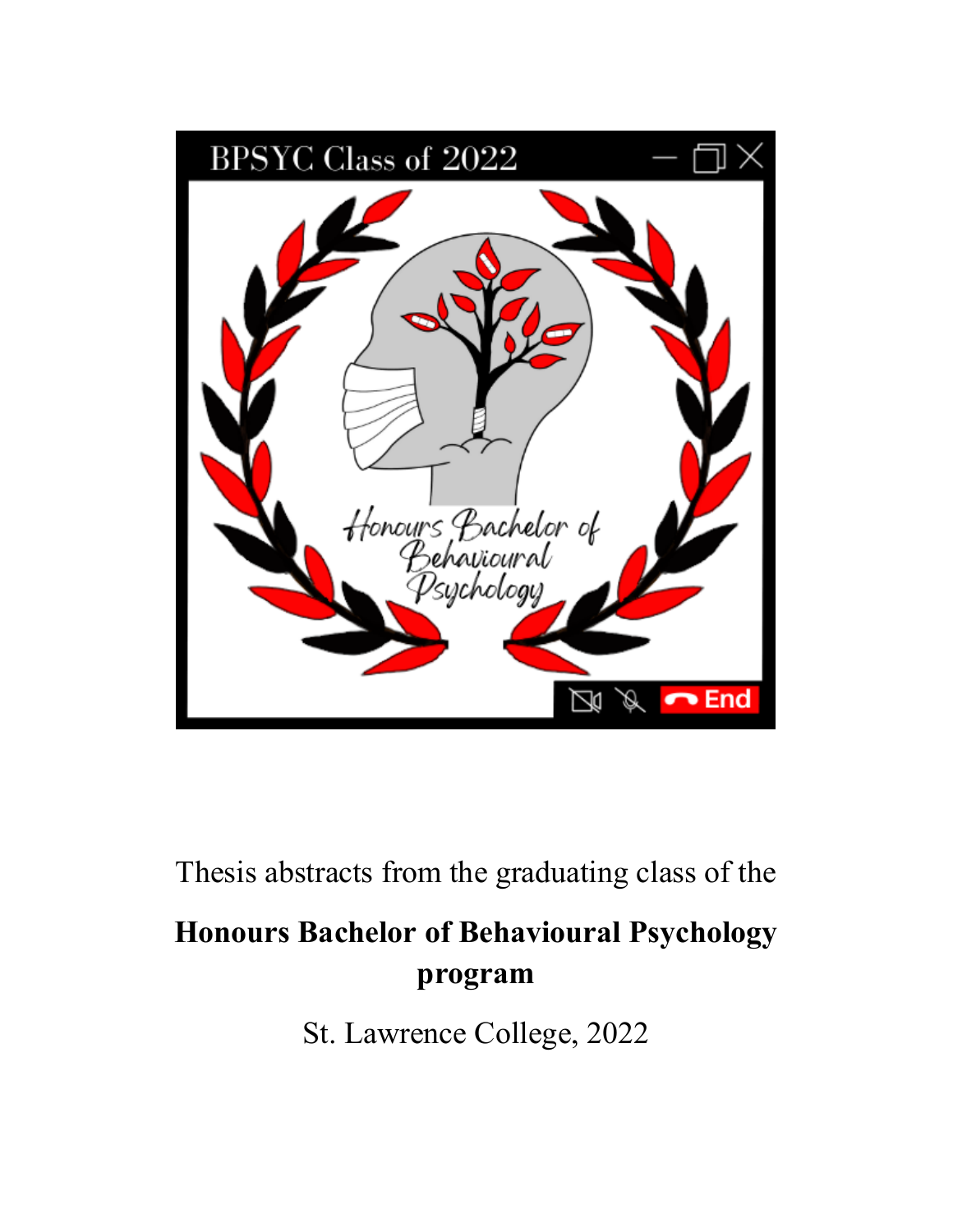# **Table of Contents**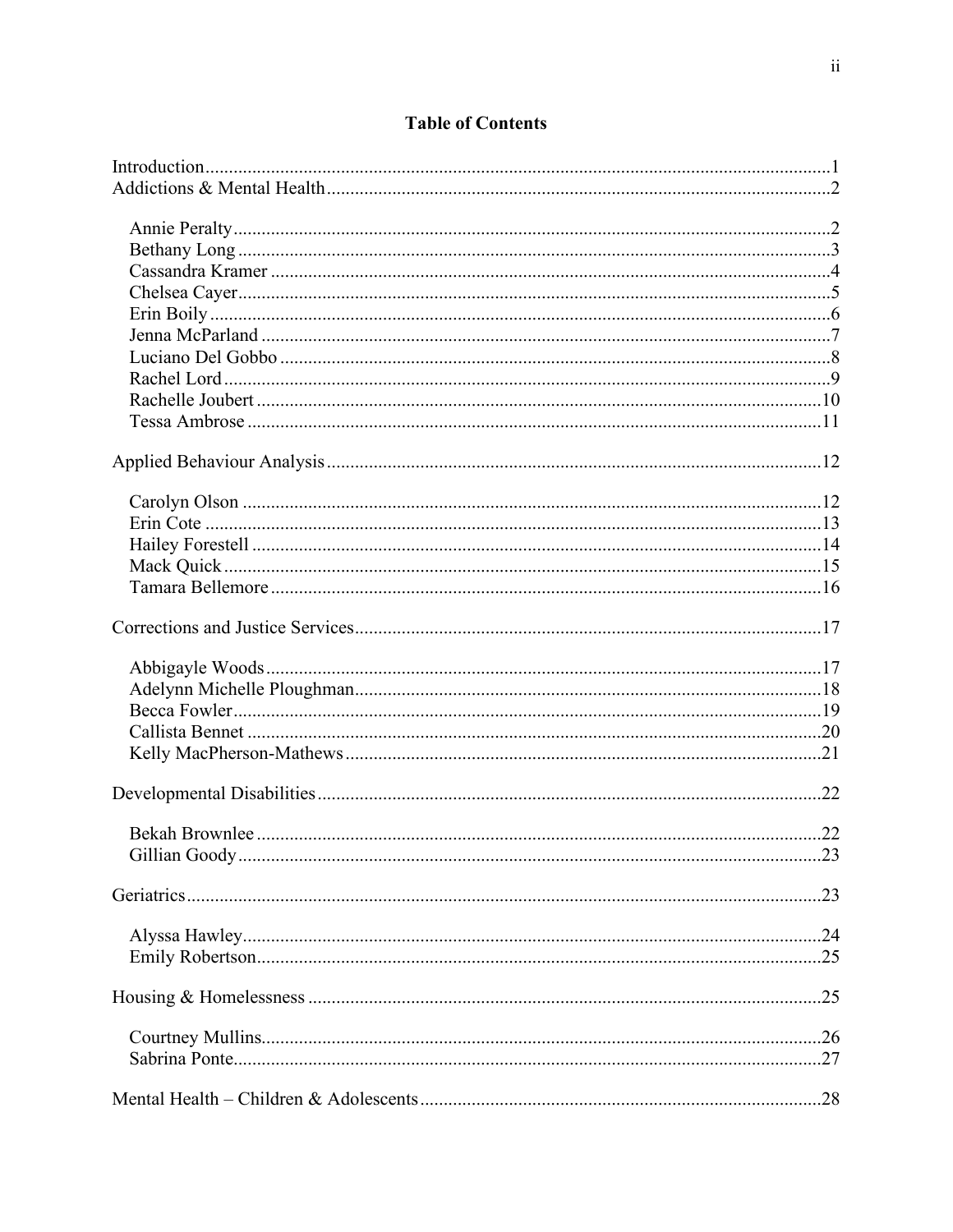<span id="page-2-0"></span>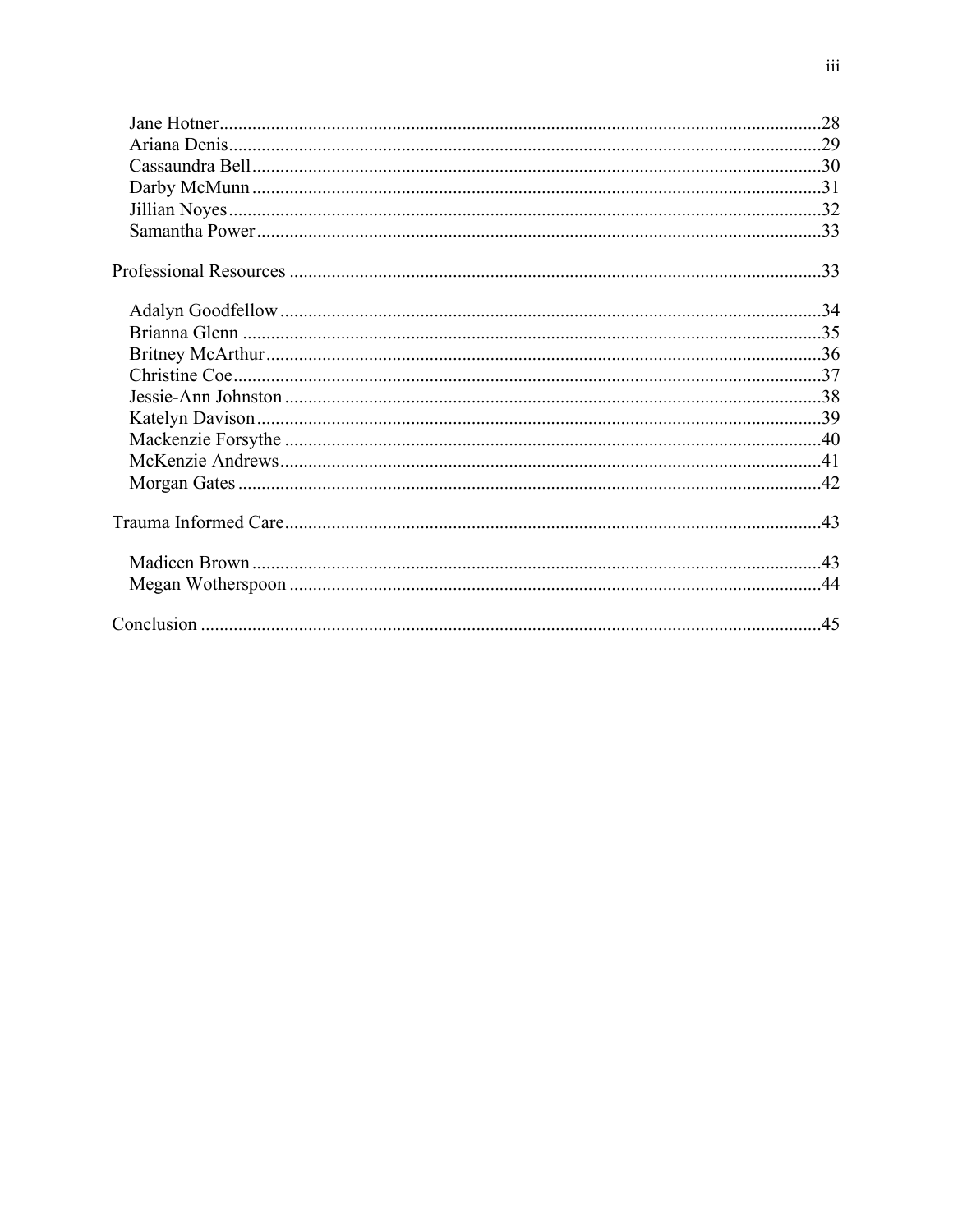# Introduction

# Hello Readers,

The Honours Bachelor Behavioural Psychology (BPSYC) graduating class of 2022 would like to present to you our thesis abstract booklet. This abstract booklet contains the unique and interesting work of our entire graduating class. Furthermore, these abstracts represent the hard work and dedication that each and every student has put in over the past four years.

Our graduating class had the unique opportunity of completing our theses during a global pandemic. During this time, students faced a variety of challenges and barriers. However, the support that we received from our college supervisors, agency supervisors, second readers, BPSYC faculty members, and fellow peers helped us to overcome those challenges and successfully complete our theses.

The BPSYC program was the first of its kind in Canada. It focuses on providing students with advanced knowledge within the field of Behavioural Psychology. The program also provides students with 1,100 hours of supervised placement experience within a variety of community agencies. Students also learn numerous behavioural approaches that have become an important element within many social service settings, such as corrections, addictions, mental health, education, child welfare, long-term care, and many more.

This booklet contains the abstracts of the theses written by this year's graduating class. The abstracts are arranged alphabetically by the field of study.

Thank you for taking the time to review our abstract booklet. If you have any further questions for students about their thesis abstracts or related topics, please feel free to contact those students directly.

Sincerely**,** 

The BPSYC Graduating Class of 2022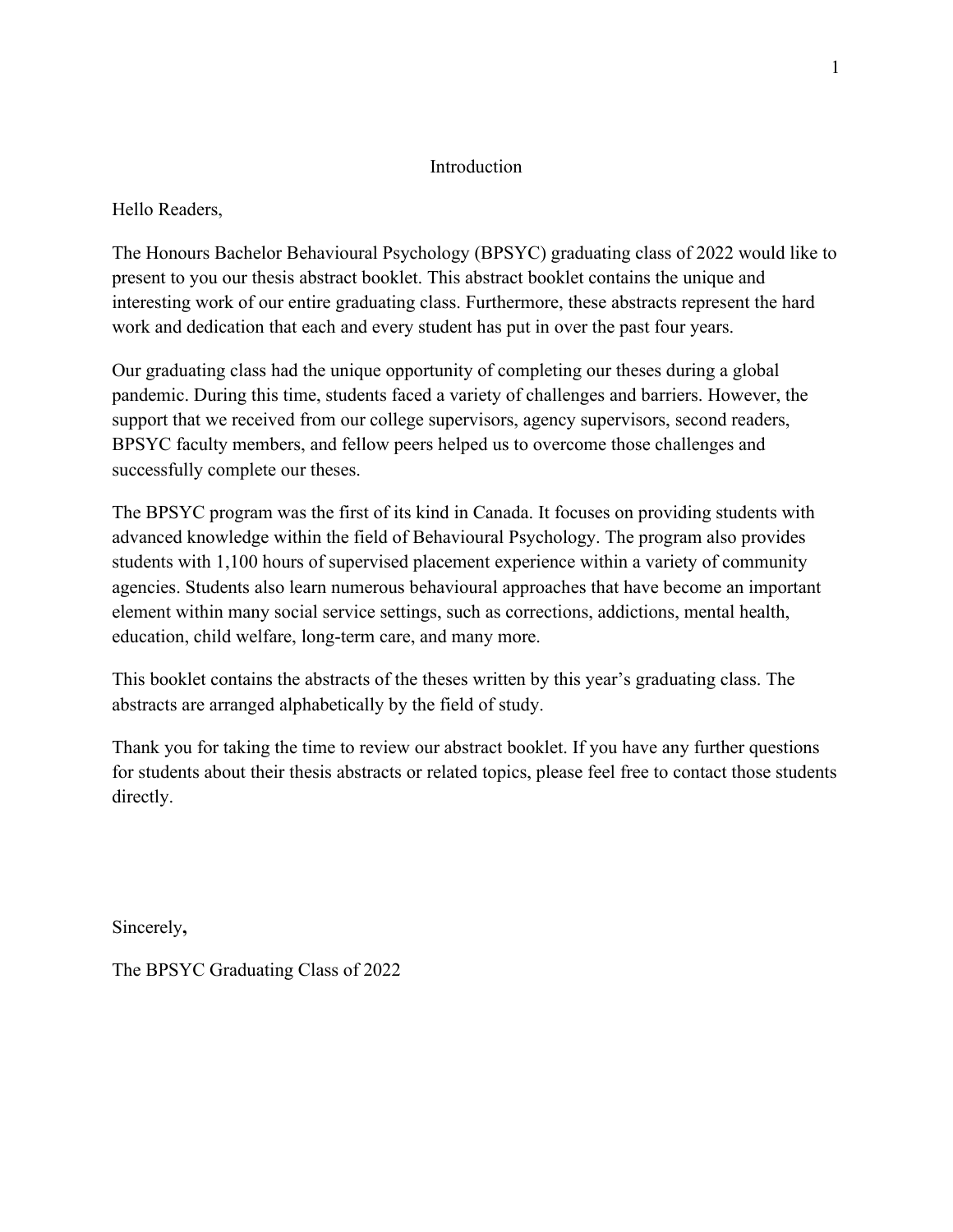### Addictions & Mental Health

# <span id="page-4-0"></span>**Evidence-Based Practices to Support Families of Individuals with Addiction and Mental Health Issues**

### Annie Peralty

<span id="page-4-1"></span>When individuals live with severe mental illness, addiction issues, or a combination of addiction and mental illnesses, the wellbeing of their families may be affected. Family members have been an underserved population, and there is a gap in the literature regarding the best practices to help the family navigate their mental wellbeing while a family member is living with severe mental health concerns. Family members often experience higher perceived stress than their peers without a loved one facing these mental health concerns. This stress can have physical, social, and psychological effects on the family. As family members are now being seen as clients by some mental health service providers, this piece of research examines what kind of services, interventions, and resources are currently available for families. The research also aimed to determine the best care practices for family members to help them achieve wellness. This systematized literature review examined articles between 2015 and 2021 related to family experiences or interventions to improve wellbeing. Literature also had to concentrate on adult families above 16-years-old to qualify for the review. It was found that families tend to have similar areas of concern regardless of whether their loved one is living with addiction issues, mental illness, or a combination of these. Areas of concern included gaining insight into loved ones' conditions, dealing with aggression, overcoming stigmatization, recognizing codependency, and navigating the medical and mental health system. It was also found that families' experiences appear similar across many geographical areas and cultures. The literature demonstrated that families benefit from group or individual interventions. There was also an indication that alternative delivery methods may benefit the family. Both support and psychoeducation proved to increase the family's mental wellbeing effectively. Psychoeducation should focus on the identified areas of concern. Future research should determine the comparative effectiveness of family-specific support-based and psychoeducation-based interventions and if individual or group interventions prove superior.

Contact information: aperalty@gmail.com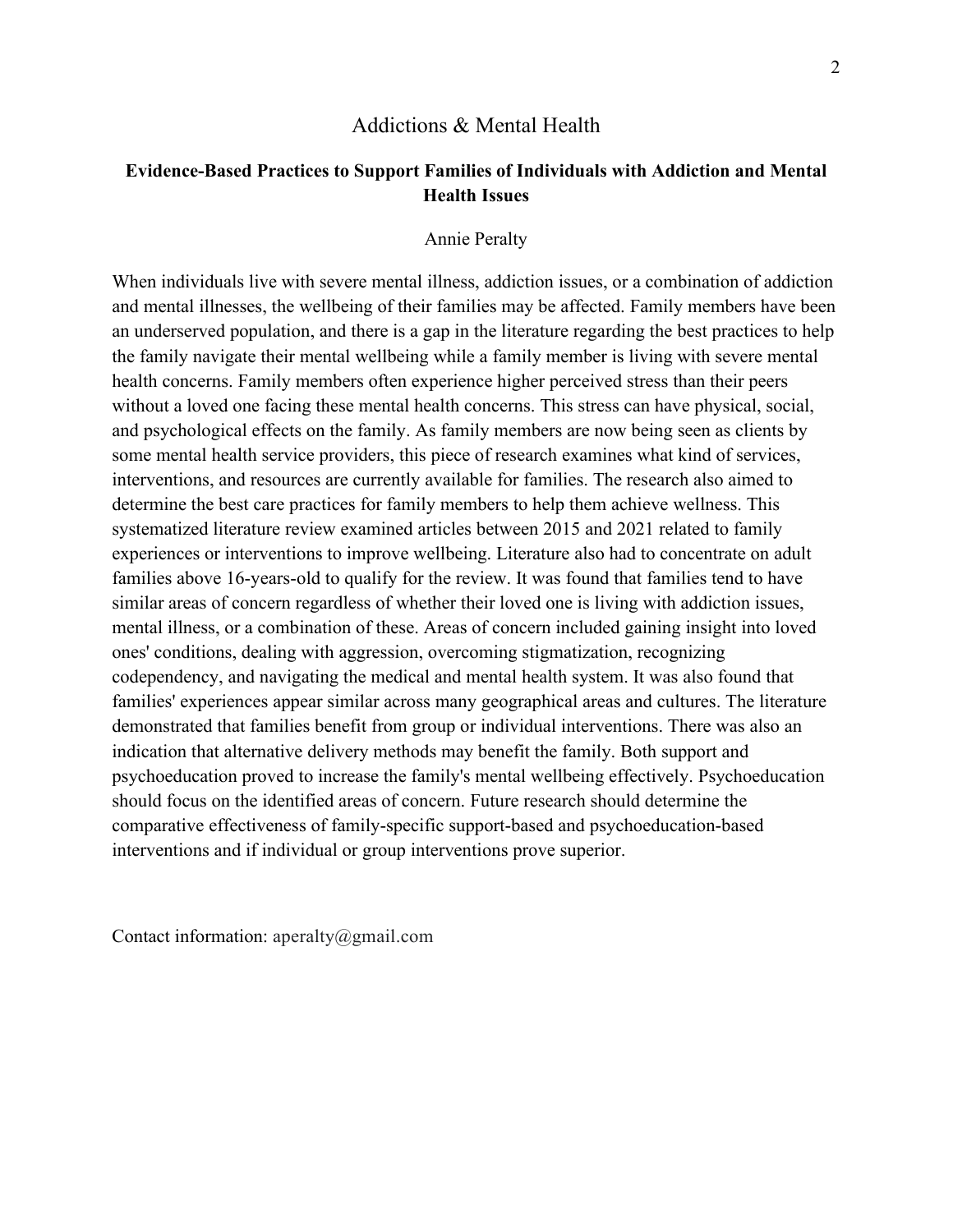# **Development of a Wellness-Oriented, Behavioural-Informed Workshop Series for Marginalized Youth and Young Adults: The Growth Group**

#### Bethany Long

<span id="page-5-0"></span>Marginalized youth and young adults (MYYAs) were defined as those 16 to 24 years old who identify as a member of one or more minority social group(s), contributing to social inequity and leading to the experience of systematic oppression. Intersecting social inequalities and systematic barriers place MYYAs at increased risk for adverse childhood experiences, health disparities, and homelessness. Such inequalities and barriers also contribute to MYYAs' decreased engagement in community-based mental health programming. The common challenges resulting from intersectional social inequalities and systematic barriers often contribute to MYYAs independently transitioning into adulthood, which is a critical stage in human development, without appropriate supports. As such, this thesis described the preparation and creation of a behavioural-informed, and wellness-oriented transitional workshop series named The Growth Group for MYYAs in the Kingston, Frontenac, Lennox, and Addington area. The Growth Group workshop series aims to increase program engagement for a hard-to-engage population to promote wellness-oriented skill development opportunities for MYYAs independently transitioning into adulthood, which could positively impact developmental trajectories among this diverse cohort. The development of the Growth Group added to previous research on evidence-based program development for MYYAs using second- and third-wave behavioural approaches to promote positive behaviour change. This thesis also demonstrated how empirically-supported behavioural protocols and principles could be adapted to promote flexibility and responsiveness when developing transitional programs for MYYAs with complex needs. The setting for the workshop series, the open-group format, the workshop series format, the session structure, and the behavioural approaches within the workshop series were discussed within the context of the literature review findings. The Growth Group workshop series used a multidimensional, integrative approach to development; accounted for potential ethical concerns; filled research gaps on program development and program gaps in community; integrated various components to promote participant engagement and require low resources (e.g., human and financial). However, the program could have concerns related to facilitator fidelity or participant acceptability. There were also hypothesized ethical and practical concerns. Implications for the agency, contributions to the field of behavioural psychology, and recommendations for future research were also discussed.

Contact information: bethanyelong@hotmail.com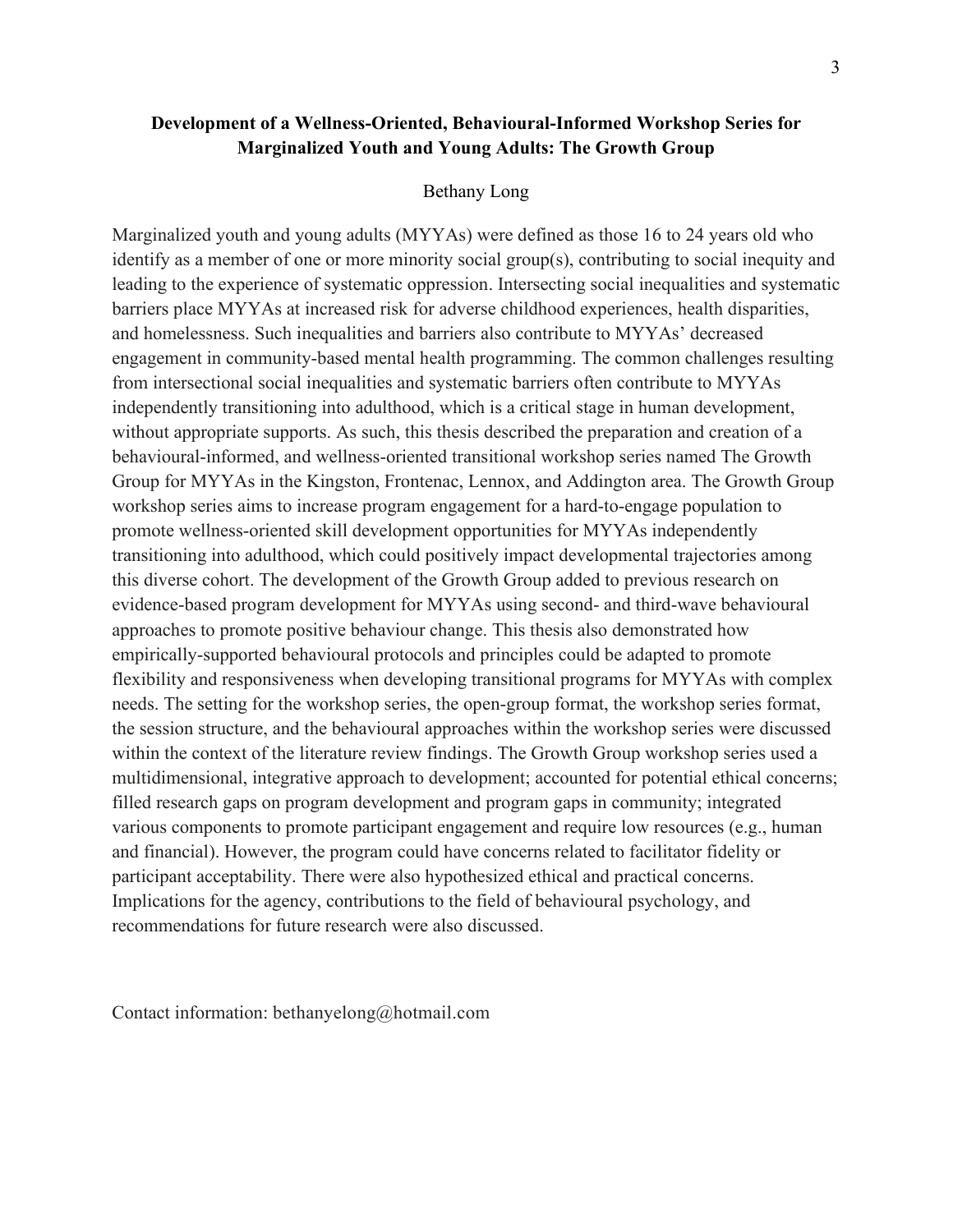# **Creation and Implementation of a Mental Health Class to Increase Awareness of Concurrent Mental Health Problems**

# Cassandra Kramer

<span id="page-6-0"></span>A concurrent disorder is a complex disorder involving both a substance use disorder and mental illness which, when combined, require intensive, integrated treatment. Treatment, however, is challenging due to the need to target multiple disorders, as well as many gaps in research regarding this form of service delivery. The overall purpose of this research project is to create a Mental Health Class for clients residing within an addiction rehabilitation/half-way house concurrent disorder treatment facility to improve awareness on their diagnoses and the development coping skills. With the total number of participants varying per week, inclusion criteria are adult males from across Canada who have self-identified as substance users or individuals diagnosed with a concurrent disorder. The participants must be residing within the treatment facility where the research is taking place and are actively partaking in programming. The required materials vary per week, however, participants will always require a pen or pencil, a copy of the Client Feedback Questionnaire, their class binder and the corresponding handouts. The results displayed positive data with an increase in understanding and comprehension of mental illness and concurrent disorders. The staff feedback indicated that all eight modules were relevant and successful additions to programming. Recommendations for the future include implementing the research in a more consistent facility revolving around clients to ensure everyone is partaking in the full eight weeks. To effectively treat concurrent disorders, it is crucial to address both the mental health and addiction portion of the disorder for ultimate success.

Contact information: cassandra.kramer@student.sl.on.ca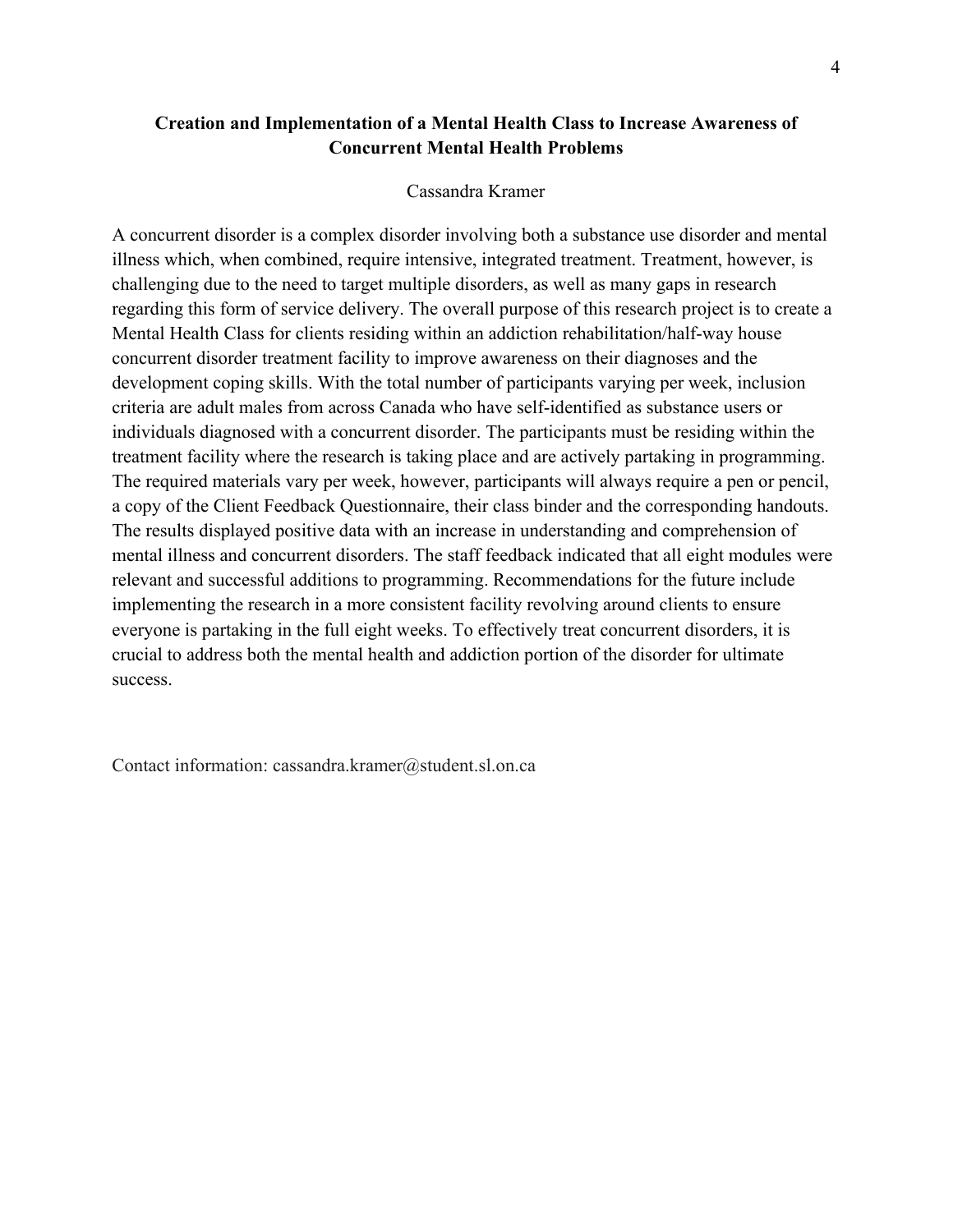# <span id="page-7-0"></span>**Fear of Public Speaking: College Student Perspectives and Evidence-Based Interventions**

#### Chelsea Cayer

Many students experience a fear of public speaking that negatively affects one's post-secondary studies, career, and everyday life (Asher et al., 2017; Grieve at al., 2021). Furthermore, the Ontario Ministry of Colleges and Universities (n.d.) lists oral communication as an essential employability skill (EES), and they also state that post-secondary students are expected to learn to communicate in a clear and concise manner. This research aimed to determine the experiences and needs of St. Lawrence College (SLC) students regarding their fear of public speaking, and to determine current best-practices used to address this fear. In total, 558 students completed a 20 question online survey sent to their SLC email. The survey consisted of three sections: public speaking fear-related factors, program development for the Public Speaking Confidence Building Group (PSCBG), and demographics. The majority of participants were domestic students between the ages of 18 and 24 who spoke English as their first language. The results from the public speaking fear-related factors section demonstrated that students most commonly experience thoughts and physical reactions contributing to their fear of public speaking. In addition, students noted poor presentation skills and engaging in avoidance behaviours as contributing to and maintain their fear. Furthermore, results from the program development section showed that 49.56% of participants experience more distress speaking in-person than virtually, 41.13% of participants were likely or very likely to participate in a fear-reducing public speaking program, and 48.85% of participants were likely or very likely to participate in a group that uses virtual reality. Additionally, a literature review of existing evidence-based interventions to address public speaking fear and increase skills was conducted. The results suggested that that acceptance and commitment therapy in combination with both virtual and in-vivo exposure are the current best-practices to address fear of public speaking. The recommendations include implementing a PSCBG at SLC based on the best-practice findings to reduce public speaking fear and help students attain the EES. Future research should explore factors related to student motivation to engage in fear-reducing or skill-building groups and evaluate the effectiveness of the PSCBG.

Contact information: chelsea-cayer12@hotmail.com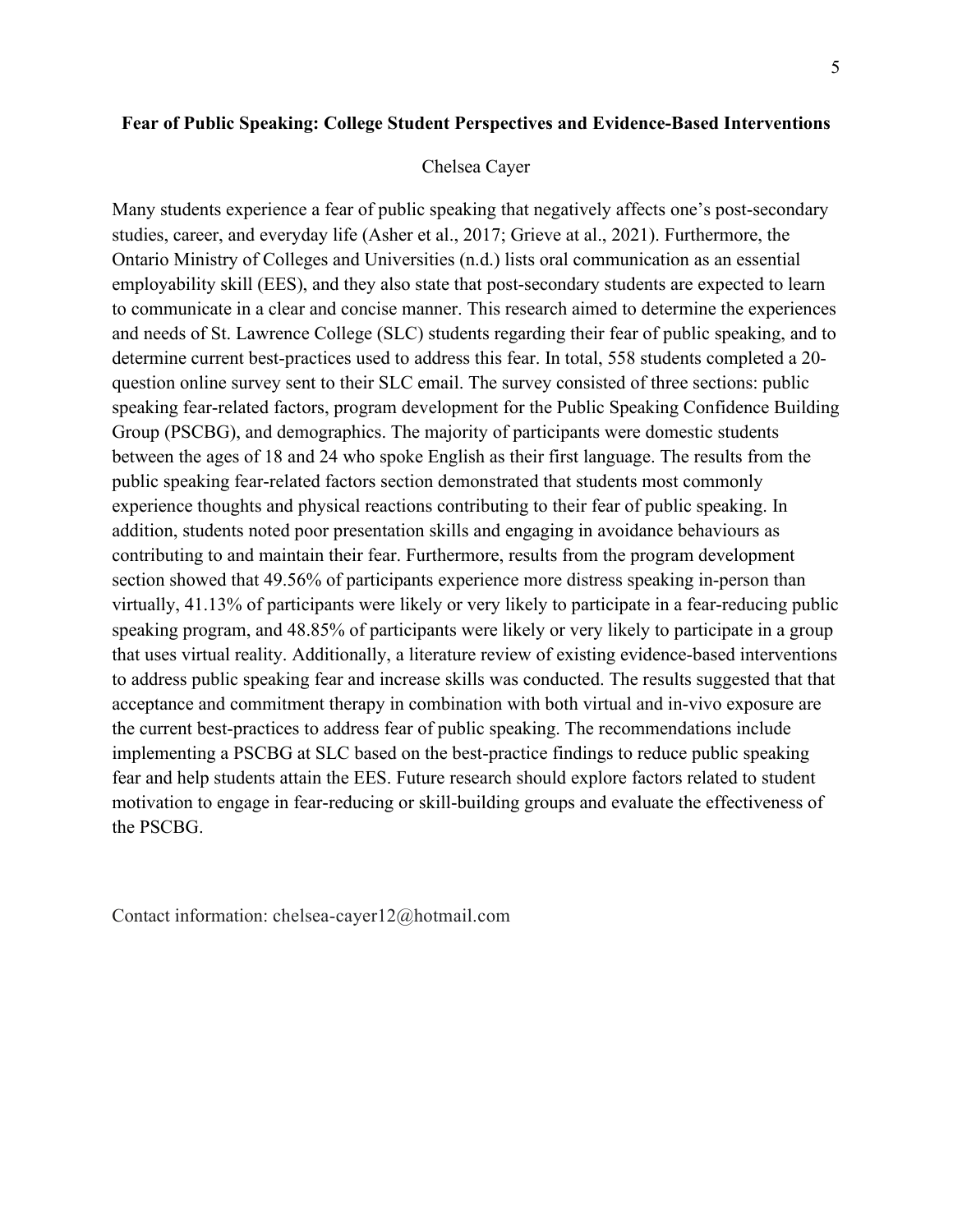# **Exploring Effectiveness of Alternative Therapy Delivery Methods for People with Mental Health Disorders**

#### Erin Boily

<span id="page-8-0"></span>With the pandemic limiting access to mental health services, alternative delivery methods have increased in popularity as a means to access services. However, alternative delivery methods such as online, video, text, or phone calls for mental health services are new and efficacy is not clear for these methods. Further research into whether alternative delivery is accessible, ethical, and satisfactory to clients is needed. Current research indicates alternative delivery is a promising innovation for the psychological field. However, studies have shown that alternative delivery methods vary in treatment effect size and client satisfaction. Client satisfaction was the main factor in assessing efficacy of alternative delivery. Clients' levels of satisfaction with treatment often leads to a greater treatment compliance. A survey was completed to assess client satisfaction. The survey explored delivery methods, demographics, and client satisfaction levels. Using statistical analysis, the results displayed moderately high client satisfaction. This research found that alternative delivery was supported by clients, but in person delivery was still important to people with mental health disorders. Ethics, confidentiality, and accessibility were considered and found to be satisfactory to the clientele. These results were consistent with literature reviewed in this thesis. Suggestions for future research include a longitudinal design and pre and post designs.

Contact information: Kimberboily@gmail.com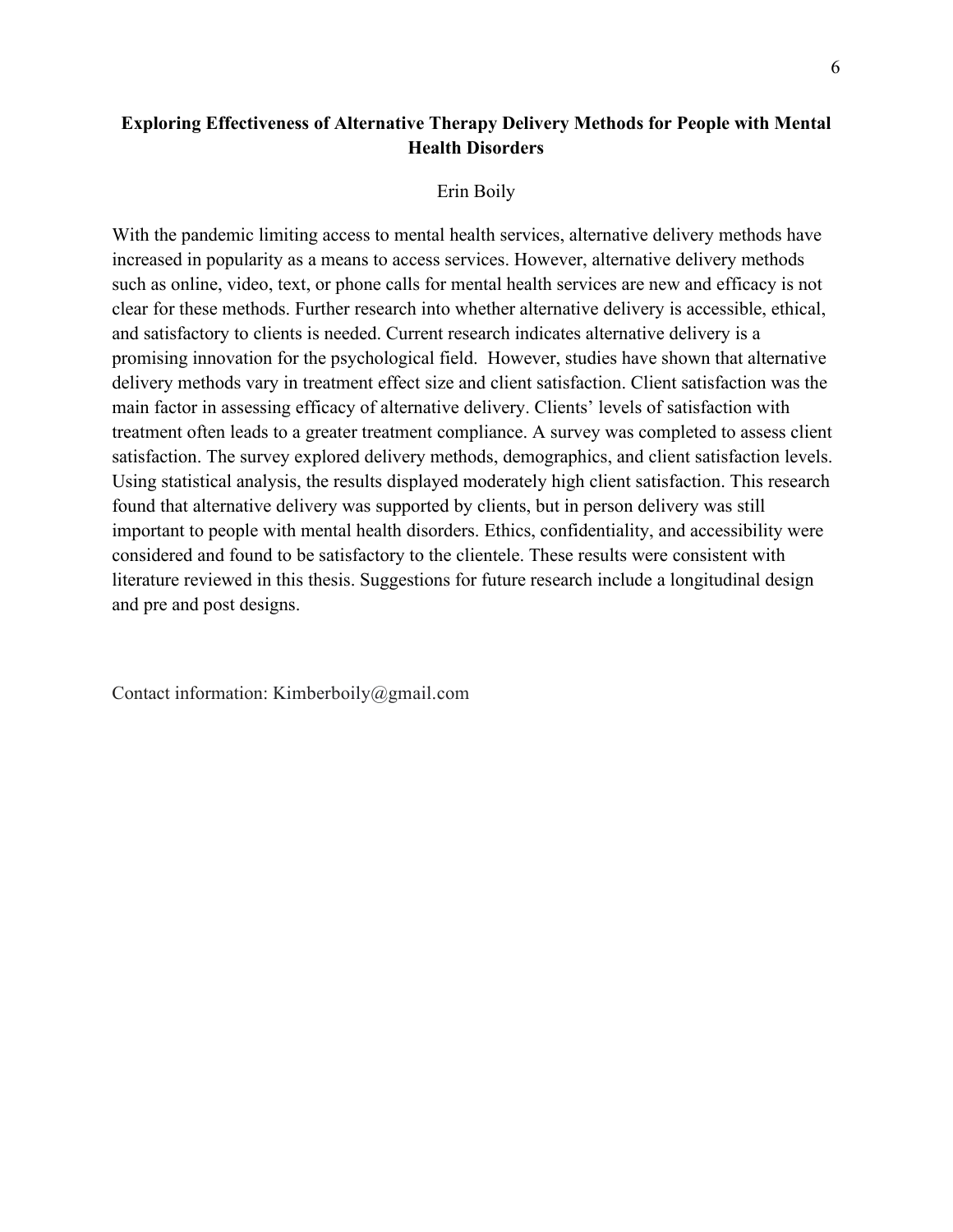# **Developing a Talking and Activity Based Drop-In Peer Support Program to Promote Personal Wellness**

### Jenna McParland

<span id="page-9-0"></span>The Covid-19 pandemic has caused many individuals to experience increased mental health and substance use issues. The pandemic has not allowed for sustainable resources to assist these individuals with their problems, as the regulations caused many of the community agencies to shut down for long periods of time. The aim was to create a drop-in peer support group manual that outlined relevant self-care topics and activities to teach individuals how to take better care of themselves. Past research showed the efficacy of peer support groups in decreasing symptoms associated with mental health issues and substance use over time (Bean et al., 2013) for individuals with disabilities (Purcal et al., 2018), suffering from homelessness (Bean et al., 2013), and various health issues (Faulkner & Basset, 2012). One prominent gap in research was that most of the articles on peer support groups were published between 2012 and 2016, making the findings almost too old to be deemed valid. Seven participants competed questionnaires to give insight into how the groups should look, then thematic analysis was used to find patterns in the collected data. Coping strategies, mindfulness, and boundaries were used as the three module topics in the manual, and each session within the modules included discussion topics and activities. Some recommendations for future research included having more time for preparation and running the groups with the participants, designing more than five sessions for each module, and attaching a list of online resources that the group facilitators can access for more activities.

Contact information: jenna.mcp@hotmail.com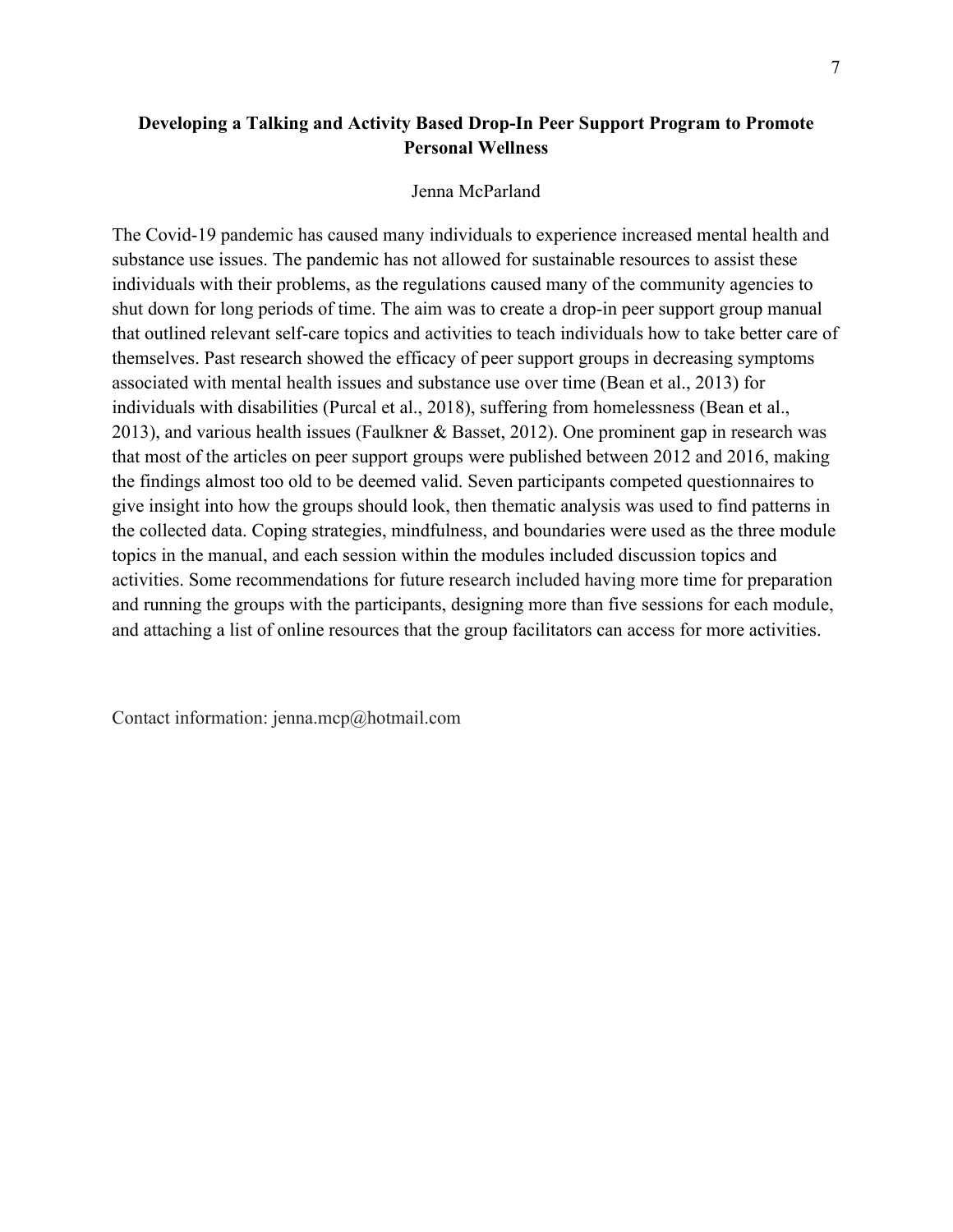# **Incorporating the Medicine Wheel into Healing Circles for Addictions Treatment Workshop**

#### Luciano Del Gobbo

<span id="page-10-0"></span>The Indigenous peoples of Canada have used the Medicine Wheel teachings and the sacred circle since Creation to help them achieve balance within themselves and the community. It is an Indigenous belief that for anyone to be well, the entire community must be well and have everything they need for survival. The people of the community helped each other by sharing resources physically, but also by talking things out in a sacred circle until an agreement was reached. The talking stick ensured everyone could speak as long as they needed. The results of the sacred circle talks were emotional, spiritual, and mental balance among the participants and thus the community. According to Conant (2020) and Vicks et al. (1998) a novel way of looking at addictions, such as through the Medicine Wheel, is needed to better reach Indigenous clients. The four elements of Indigenous wellness are well researched and are foundational teachings within the Medicine Wheel as taught by Métis-Algonquin Knowledge Keeper Tim Yearington (T. Yearington, Métis-Algonquin, Kitchizibi region. Lives in Kingston. Oral Teaching. Personal Communication. 2017). Workshops and a manual were created using these teachings with research into best practices for passing on the teachings. This manual is designed to help Knowledge Keepers pass on their traditional knowledge to mental health practitioners to both conserve the knowledge and help non-Indigenous mental health workers better understand and respect the culture of their Indigenous clients.

Contact information: Ldelgobbo06@gmail.com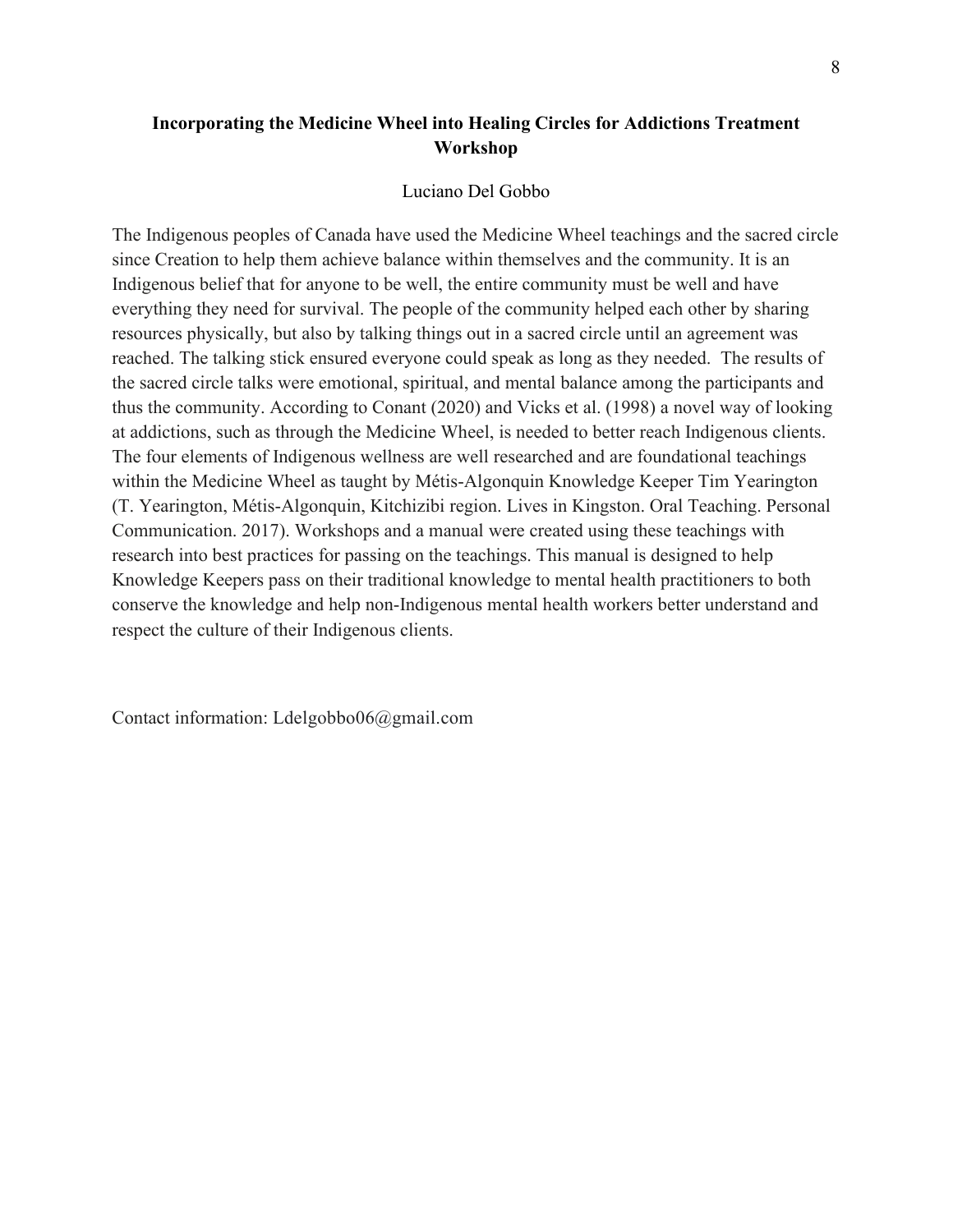# **Skill Building in Emotion Regulation for Clients with Personality and Substance Use Disorders in a Comprehensive Housing Environment**

#### Rachel Lord

<span id="page-11-0"></span>The Comprehensive Integrated (CI) Housing program aims to prepare individuals with serious mental illness for independent living through supportive transitional housing services. As the name suggests, the CI Housing program offers comprehensive support in all areas of life that are necessary for independent living. This may include cooking, cleaning, or social skills in addition to mental health support. The current population in this program is very diverse in terms of diagnoses, however, a common issue that many clients face is emotion dysregulation. Emotion dysregulation is especially prevalent in clients who are diagnosed with either a substance use or personality disorder. As a result, an education module about helping clients cope with emotion dysregulation through dialectical behavioural therapy was created for the staff at CI Housing to review in order to add to their repertoire of coping skills they can offer to clients. Literature about emotion dysregulation, personality and substance disorders, dialectical behavioural therapy, and trauma-informed approach were all reviewed throughout this thesis. The literature highlighted the correlation between personality disorders, substance use disorders, emotion dysregulation, and trauma, thus, the education module was created. After the module was created, it was sent to all primary case managers in the program along with addition DBT worksheets. This module was saved on all agency computers as well as a USB drive for future use and for all staff within the agency. There was no data collected on the effectiveness or satisfaction of the module due to time restraints, however, it is recommended to include this step in future research or replications of this project.

Contact information: rachellord998877@gmail.com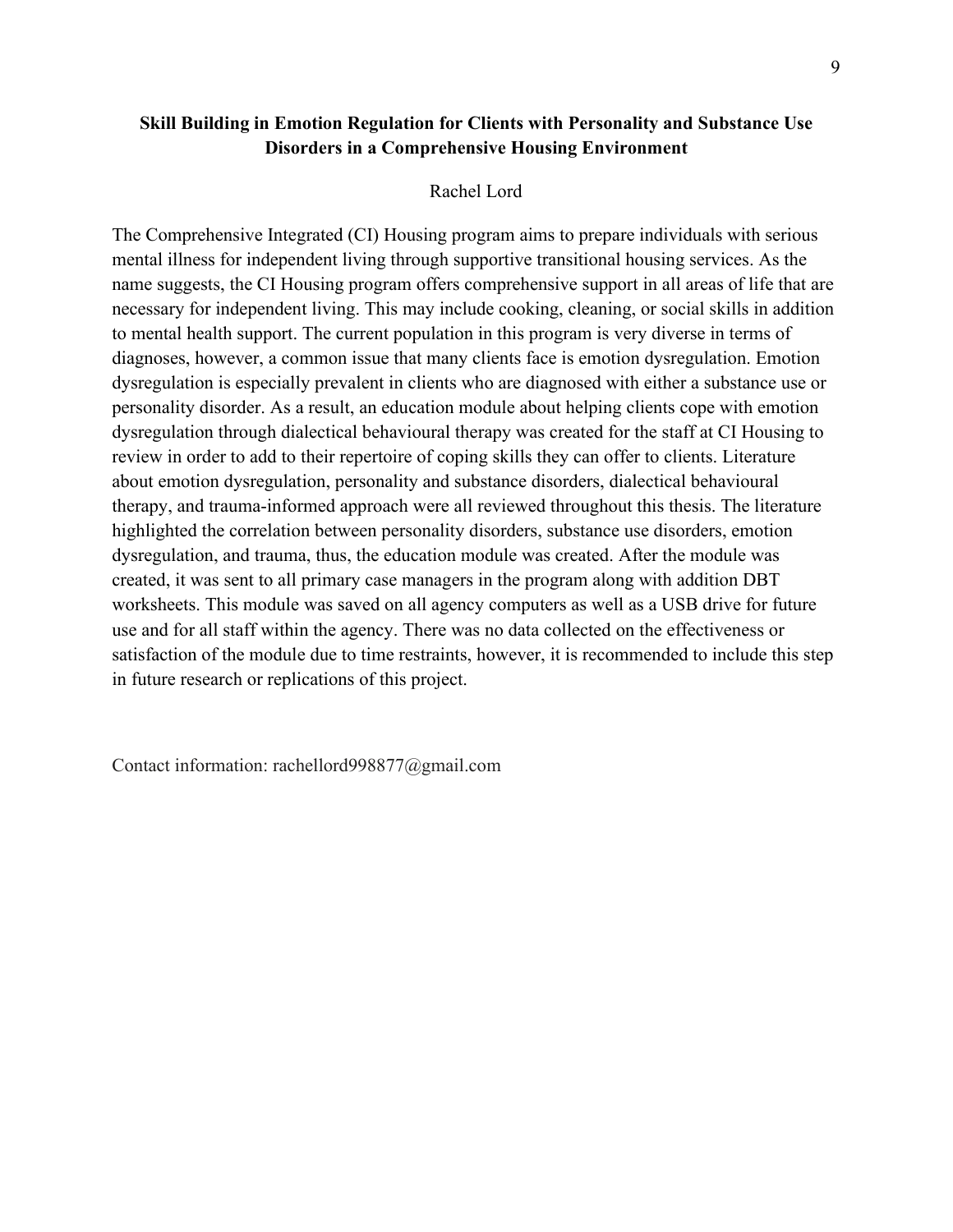# **Evaluating Online Services Through the COVID-19 Pandemic in Addiction and Mental Health Services – Hastings and Prince Edward County**

### Rachelle Joubert

<span id="page-12-0"></span>Since the COVID-19 pandemic there has been a demand for mental health care to transition to online service delivery. Due to the mandates from government and local public health officials, restrictions made it hard for workers to access their office, and clients go to their in-person appointments. Luckily, with the introduction to online service delivery it provided clients and workers a way to access mental health and addiction services from anywhere. Although virtual services delivery provided clients with an alternative approach to access services it also caused barriers for some clients. For example, online service delivery made it harder to access reliable technology and a confidential environment to attend meetings. The study evaluated client satisfaction since the introduction of online services to see if client satisfaction has remained the same or decreased from the year of 2019 to 2021. To evaluate client satisfaction the Ontario Perception of Care for Mental Health and Addictions (OPOC-MHA) questionnaire was used to gather information on client satisfaction. The OPOC-MHA measure has a 4-point *Likert* scale and included responses of "*Strongly Agree",* "*Agree*", "*Disagree*", and "*Strongly Disagree*". Twenty randomly selected questionnaires from the year of 2019 and 2021 were selected for this study and averages of each question were provided. This research was limited because there was an insignificant amount of data to represent reliability and validity in the results for online service delivery. A different assessment tool specifically designed for online service delivery may have created accurate results. It is recommended that mental health care providers continue to gather feedback from their clients and enhance online services to ensure this mode of communication and connection to services are provided in accordance with best practices and evaluated yearly to ensure continual improvements are made.

Contact information: Rachelle.joubert@yahoo.ca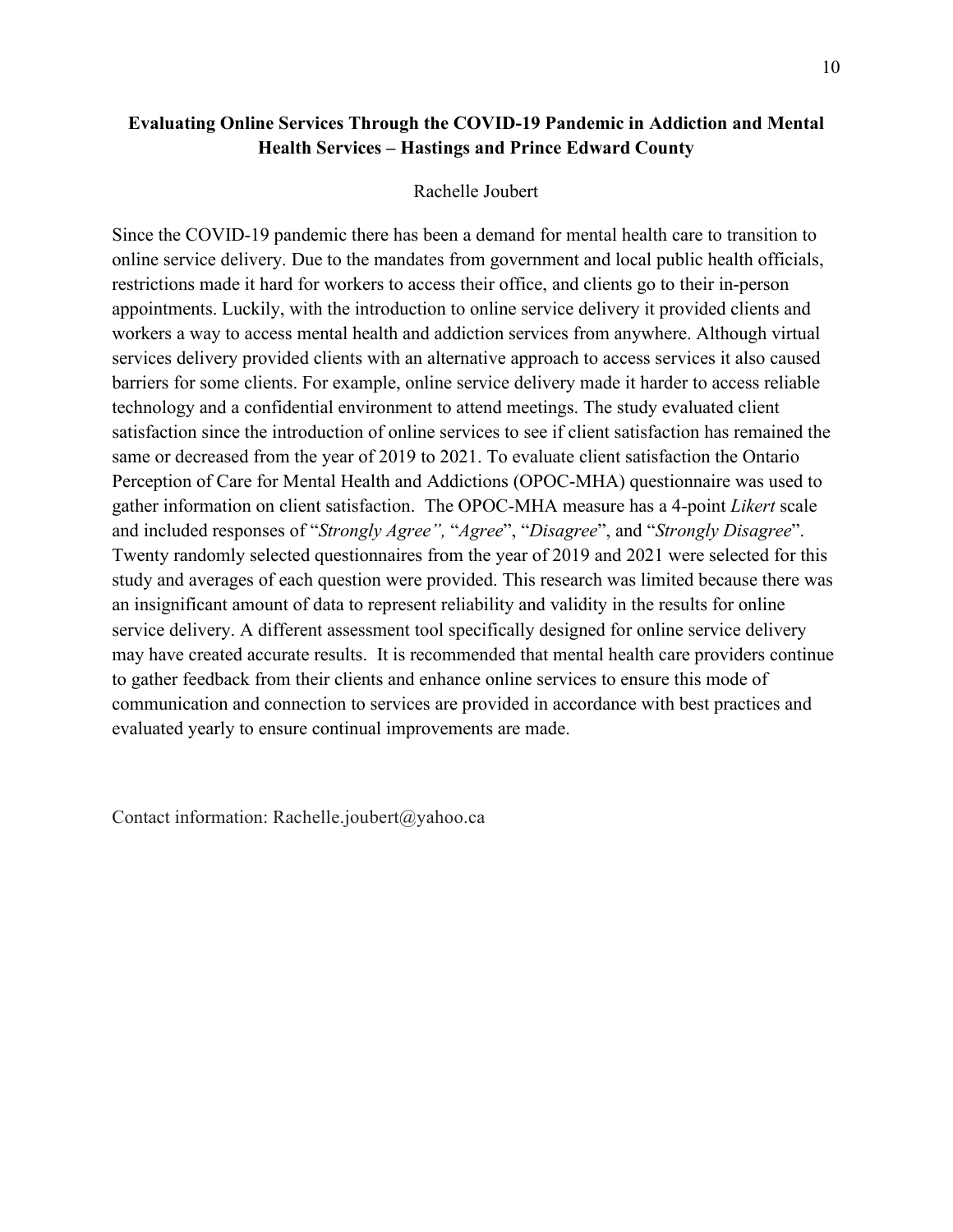# **The Effectiveness of Virtual Treatment: Examining the Delivery of Day Treatment Programs for Adults with Addiction**

### Tessa Ambrose

<span id="page-13-0"></span>Coronavirus (COVID-19) has had a significant impact on addiction therapies and treatment delivery methods. As a result of COVID-19 restrictions, a community-based addictions agency had to offer an alternative delivery method for day treatment (DT) addiction groups. Individuals accessing services were offered virtual delivery of the DT addiction group. Research surrounding the effectiveness and benefits of virtual delivery is limited, as it is currently evolving. Current research does offer support for community-based interventions in addiction treatment and significant change for individuals engaging in day treatment programs (Bergman et al., 2015). Research suggests strategies offered in day treatment promote healthy and adaptive coping techniques, which increase the likelihood and promote maintaining abstinence (Herremans & Baeken, 2012). As well, studies provide support for the importance of engagement in treatment for a successful recovery and the risk factors associated with low levels of engagement (i.e., risk of dropout; Brorson et al., 2013). The current study examined historical data provided by the community-based agency on DT sessions from both an in-person treatment group (pre-COVID-19 restrictions) and a virtual treatment group (post-COVID-19 restrictions). Attendance was reported from four cohorts (two per treatment group) to examine how many participants attended in-person DT sessions compared to virtual DT. Engagement levels were also examined by assessing the total number of participants who completed each DT cohort in each treatment group. Independent t-tests were conducted to further analyze the difference in attendance and completion rates between treatment groups. Results indicate that there is a statistical difference in attendance rates and completions rates between in-person and virtual treatment groups. It is hypothesized that participants are more likely to engage and attend in-person DT compared to virtual. This suggests that there are environmental factors which impact participant's likelihood to engage in DT sessions. As a result of virtual treatment remaining relatively new, this study offers valuable insight into the effectiveness of virtual delivery and promotes future empirical research to continue examining virtual delivery as a treatment method. Future recommendations for research are to continue evaluating the effectiveness and impact of virtual delivery.

<span id="page-13-1"></span>Contact information: tessa.ambrose@hotmail.com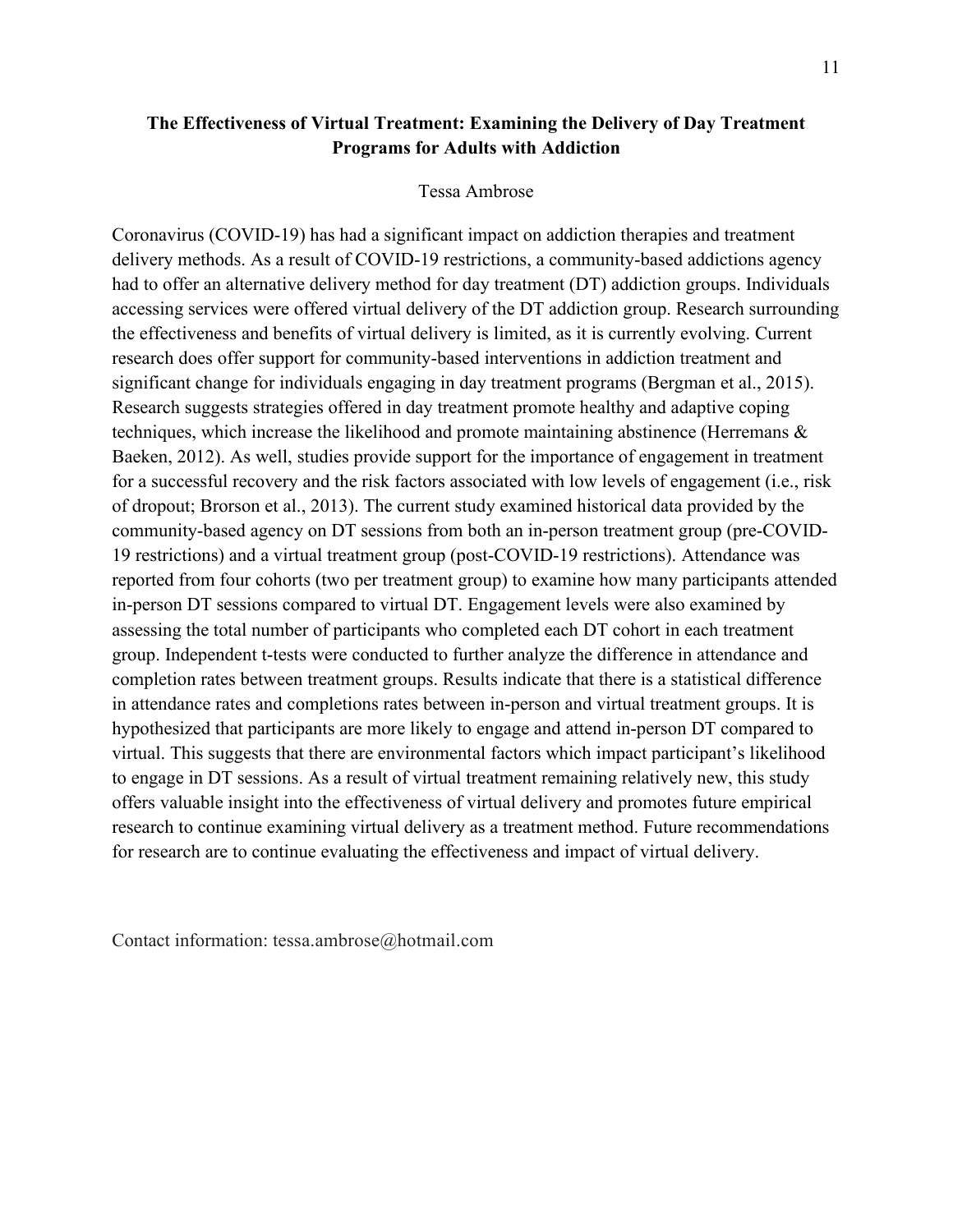# Applied Behaviour Analysis

### <span id="page-14-0"></span>**Examining the Effectiveness of Social Skills Program Delivery for Adolescents with Autism**

#### Carolyn Olson

Social skills training has been used to assist individuals with autism spectrum disorder and many other diagnoses adaptive social skills. These skills are important for supporting an individual's independence and dignity, as it allows for proper communication between themselves and those around them. There are many different manualized programs focused on teaching social skills in various formats. These programs often have a similar structure but have heavier focus on different aspects of socialization and communication methods. Researching the differences between how these programs effect the individuals' social skills is important for analysing how to improve upon and create efficient social skills programs. This review focuses on identifying three different manualized training programs and comparing their effectiveness within the context of assisting adolescents with autism spectrum disorder. Each program has a differing focus for their teaching methods and emphasize social skills in various ways. This review analyzes the differences between how these programs approach different topics, as well as their accessibility to clients and service providers. It is found that all the programs are effective in teaching their targeted social skills, and it is suggested that future research focus on alternative methods of service delivery, as well as identifying the differences between external factors that influence treatment outcomes, such as setting, culture, and parental or guardian involvement.

Contact information: Caro.jolson@gmail.com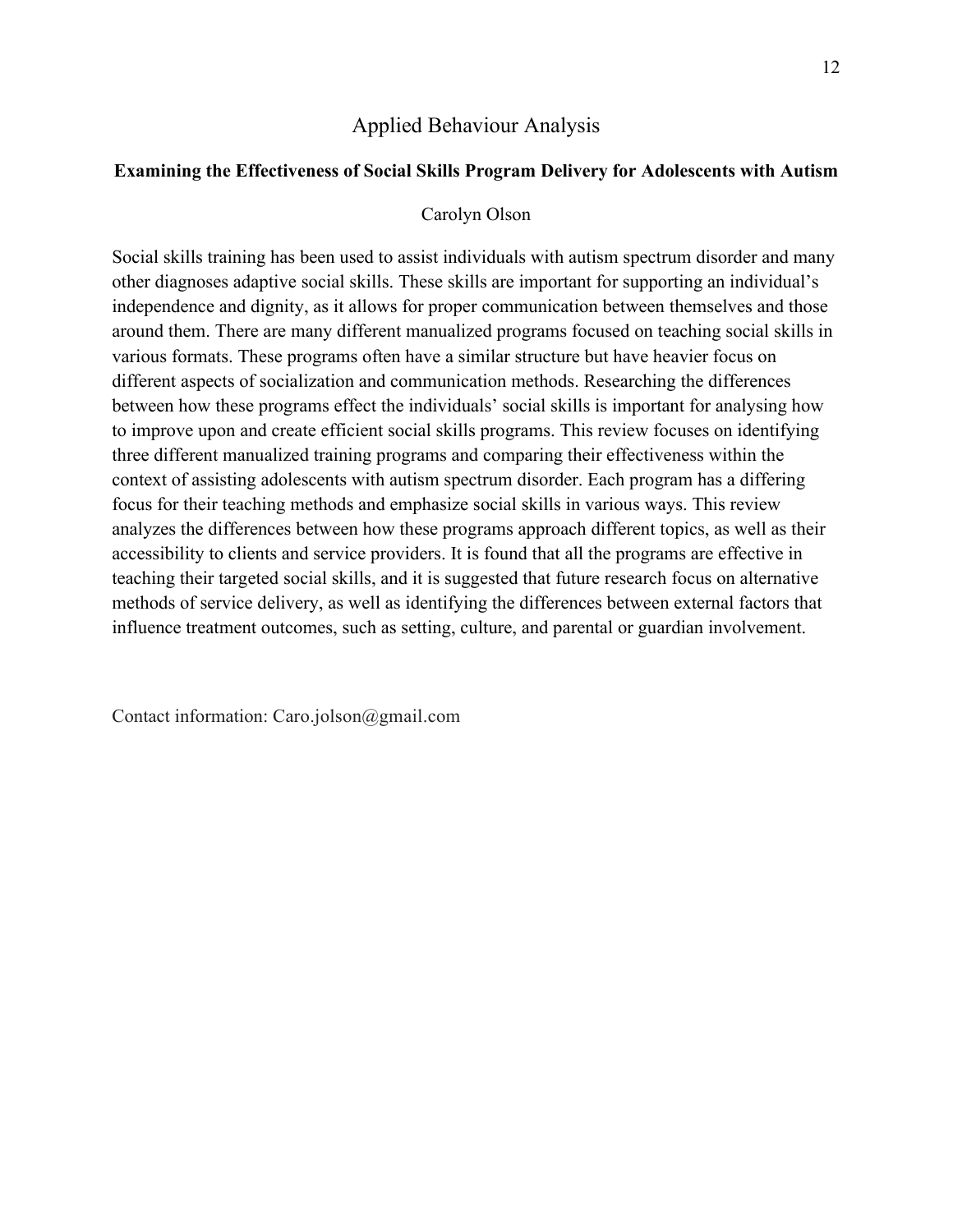# **Creating Valid Direct Measures of Social Skills within PEERS® Training for Adolescents with Autism Spectrum Disorder**

#### Erin Cote

<span id="page-15-0"></span>This multiple-probe single-subject research study sought to utilize direct and indirect measurement tools to examine the effectiveness of the UCLA Personal Education and Enrichment of Relational Skills (PEERS®) program at increasing appropriate conversation skills in adolescents with autism spectrum disorder (ASD). Research suggests an overreliance on indirect measures to assess changes in behaviour which can potentially introduce bias and limitations to the validity of the results. This research study hypothesized that direct observation tools would allow for more sensitive detection of changes in behaviour across sessions as well as provide more clinically relevant information about participants. Participants included three adolescents with a diagnosis of ASD and their corresponding caregivers. Direct observation of conversation skills took place across baseline, intervention, and generalization probes across multiple settings. Direct observation results indicated PEERS® as an effective intervention for increasing conversation skills, however paired-sample t-tests revealed no significant changes in scores on the three indirect questionnaires. Overall, direct methods of observation allowed for more sensitivity to change and provided valuable information on the application of the in-vivo skill, while indirect methods focused on adolescents' self-reported measure of the behaviour.

Contact information: eriincote@gmail.com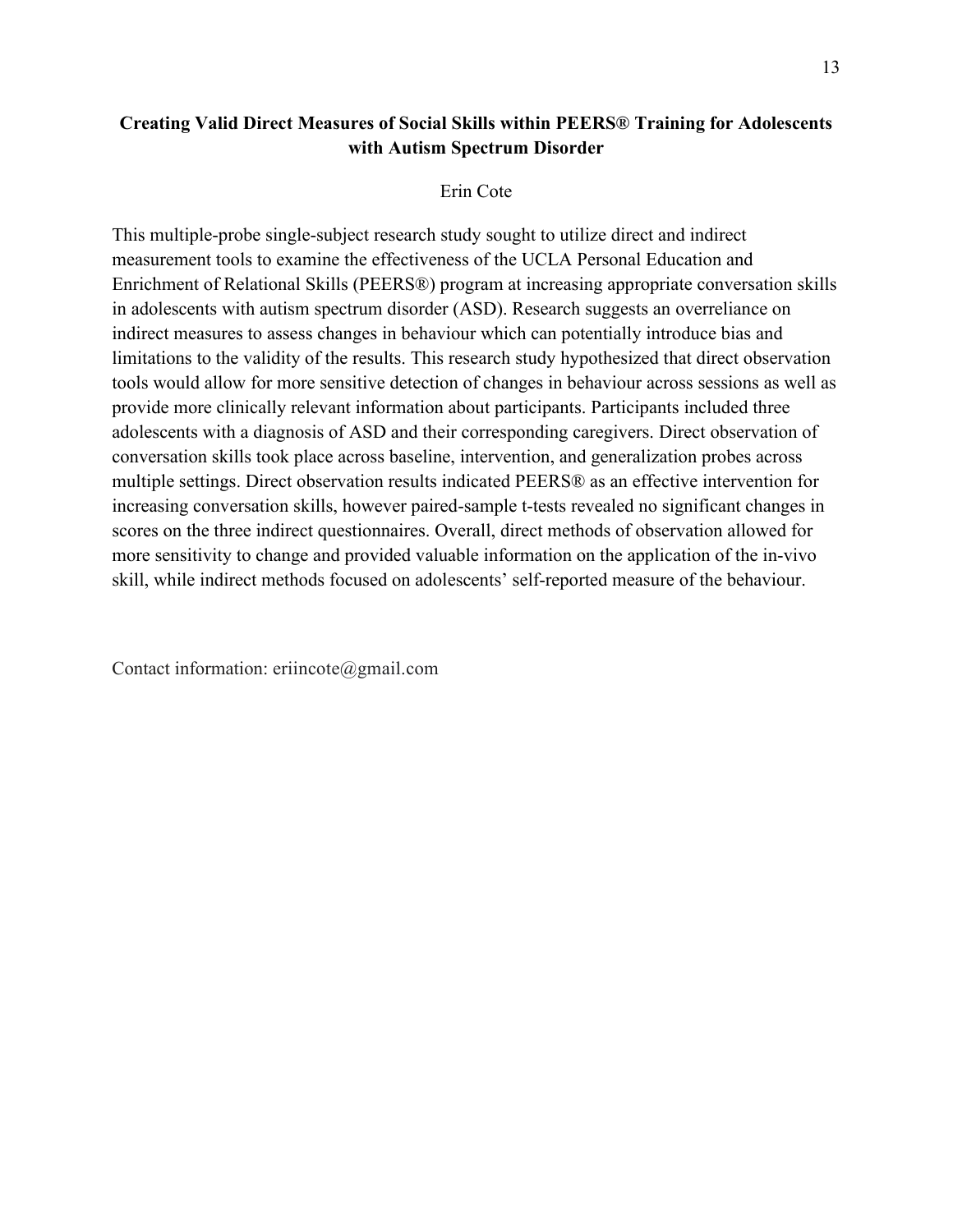#### **Manual Training on Basic Behavioural Analysis and Learning Disabilities**

#### Hailey Forestell

<span id="page-16-0"></span>The most common disability among children in Canada is a learning disability (LD). Teachers and educators tend to play a large role in recognizing this disability as well as they are responsible for helping accommodate students in the classroom who are diagnosed with an LD. There is a gap in the literature showing that teachers and educators need more training, information, and techniques able in order for them to feel more confident in helping students with LDs. Manual and workshop training was created and used to educate teachers and staff on LDs, how to make their classrooms more inclusive, and basic applied behaviour analysis (ABA). The chapters in the manual and the workshop were: manual training, workshop training, using behavioural skills training (BST), post-then-pre measurement, inclusion, learning styles, reinforcement and punishment, applied behaviour analysis (ABA) practice, functions of behaviour, motivating operations (MO), behaviour-specific praise (BSP), token economy, and the good behaviour game (BGB). It is recommended that future research conducts a similar study with more participants to ensure the accuracy of the results. It is also recommended to review the participation of staff members to see if participation has an effect the participants perceived knowledge on the manual and workshop topics.

Contact information: haileyforestell00@gmail.com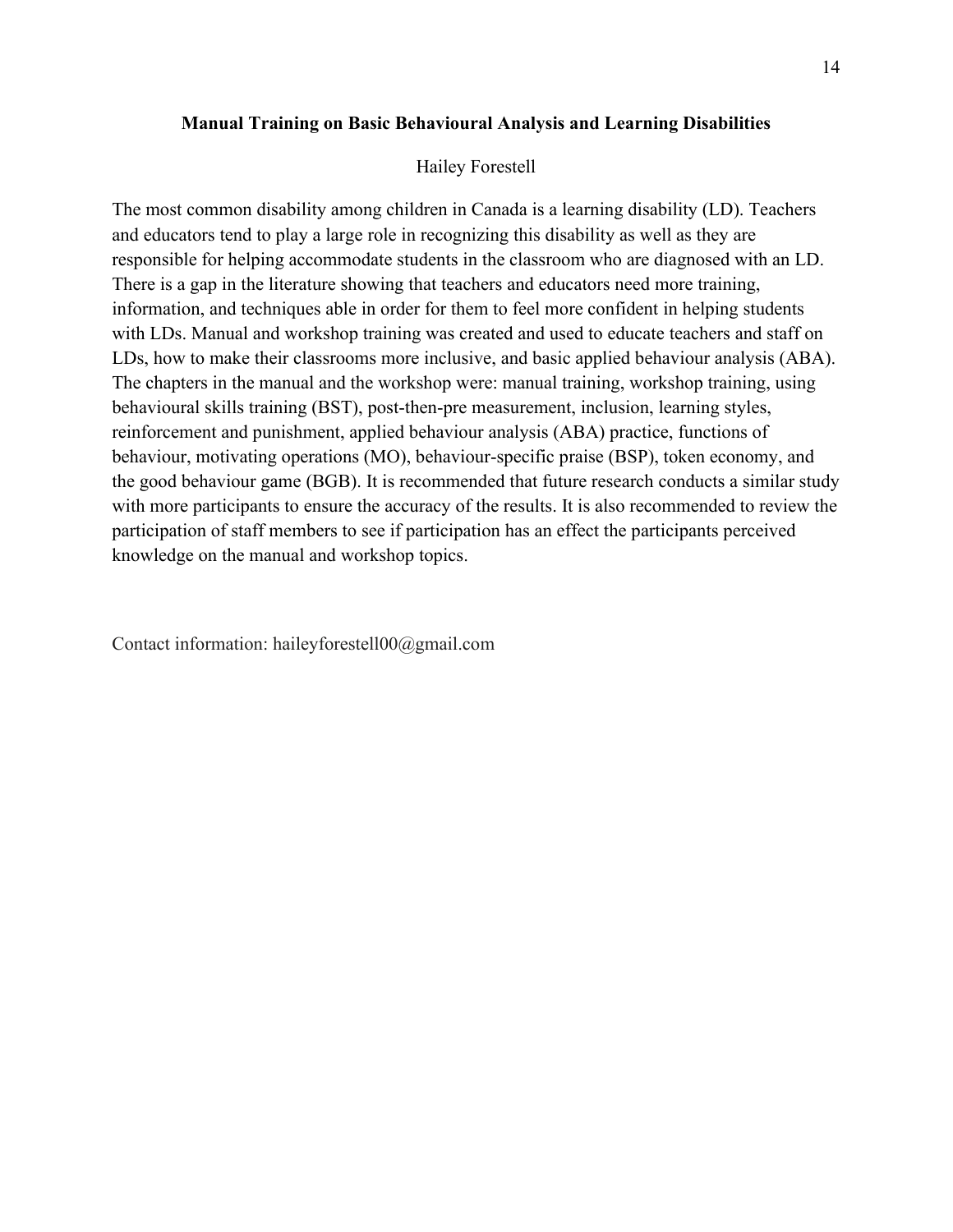# **Using Routine-Based Interventions with Backward Chaining to Increase Independence in an Adult with a Dual Diagnosis in Residential Services**

### Mack Quick

<span id="page-17-0"></span>Individuals with developmental disabilities (DD) often face challenges surrounding their independent living routines. Challenges include the inability to complete routines or not possessing the knowledge of how a routine is performed leading to others assisting with or completing the routine for the individual. Teaching daily living skills (DLS) is important for individuals with DD to gain responsibilities, motivation, and confidence without relying on others which contributes to their independent living. Residential services are designed to suit the physical needs of individuals with DD. Group homes are a type of residential service that are staffed to assist individuals with DD with routines to function independently. Furthermore, routine-based interventions, such as video modeling, activity schedules, task analyses, backward chaining, and token economies are implemented for individuals with DD to independently follow steps in routines. It was hypothesized that implementing routine-based interventions would increase the participant's independence skills during DLS of bed making and laundry. The hypothesis was not supported as the routine-based interventions did not increase the participant's DLS performance. The length of the intervention was diminished due to interruptions which was seen as a limitation. The results indicated that the participant independently completed more DLS steps at the end of the intervention compared to the end of baseline, however the overall baseline average was higher for bed making and laundry when compared to the intervention. To make recommendations for future studies, it would be helpful to target different DLS, increase the sample size, and use a different type of data collection.

Contact information: mackquick14@gmail.com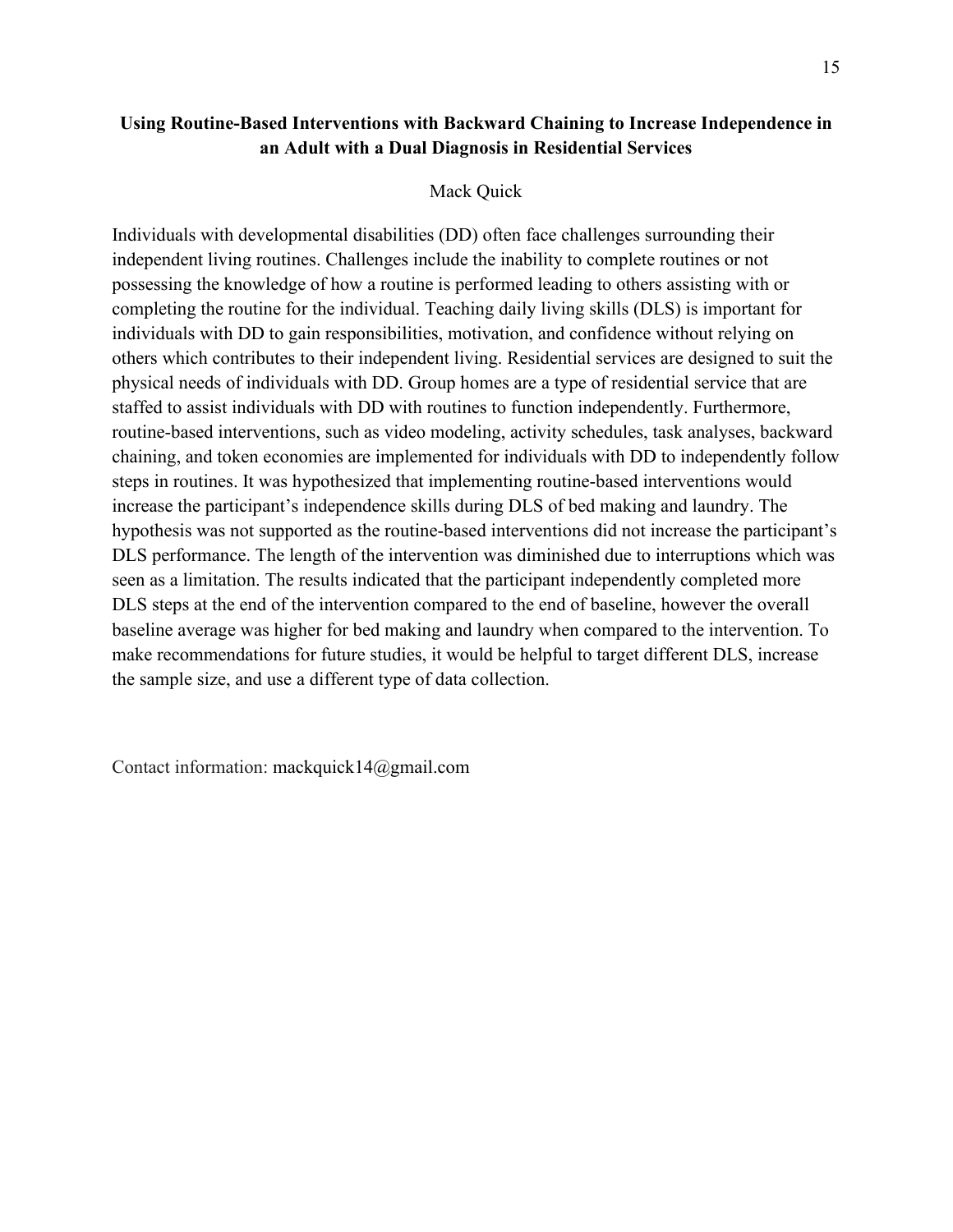# **Use of Mand Training and Proloquo2go® to Increase Communication in Children with Autism**

# Tamara Bellemore

<span id="page-18-0"></span>Children diagnosed with autism spectrum disorder (ASD) often have difficulty with communication, more specifically asking for items, help or attention. This multiple baseline across participant study evaluated the effectiveness in using Proloquo2go® and mand training to teach children with skill deficits in manding skills as identified through The Verbal Behaviour Milestones Assessment and Placement program (VB-MAPP). Intervention was conducted using two teach days and a data collection day that consisted of hour-long sessions. During the session participants were encouraged to engage in manding through positive reinforcement, modeling and prompting techniques. Independent, dependent, speech generated device (SGD) and verbal mands were recorded. Data were recorded outside of the manding sessions and demonstrated an increase in independent mands, and speech generated device mands. Variability on preference of verbal and SGD mands across participants was noted. It was speculated that using a SGD to produce a mand contains a higher response effort and requires access to Proloquo2go®.

<span id="page-18-1"></span>Contact information: tamaratwo3@gmail.com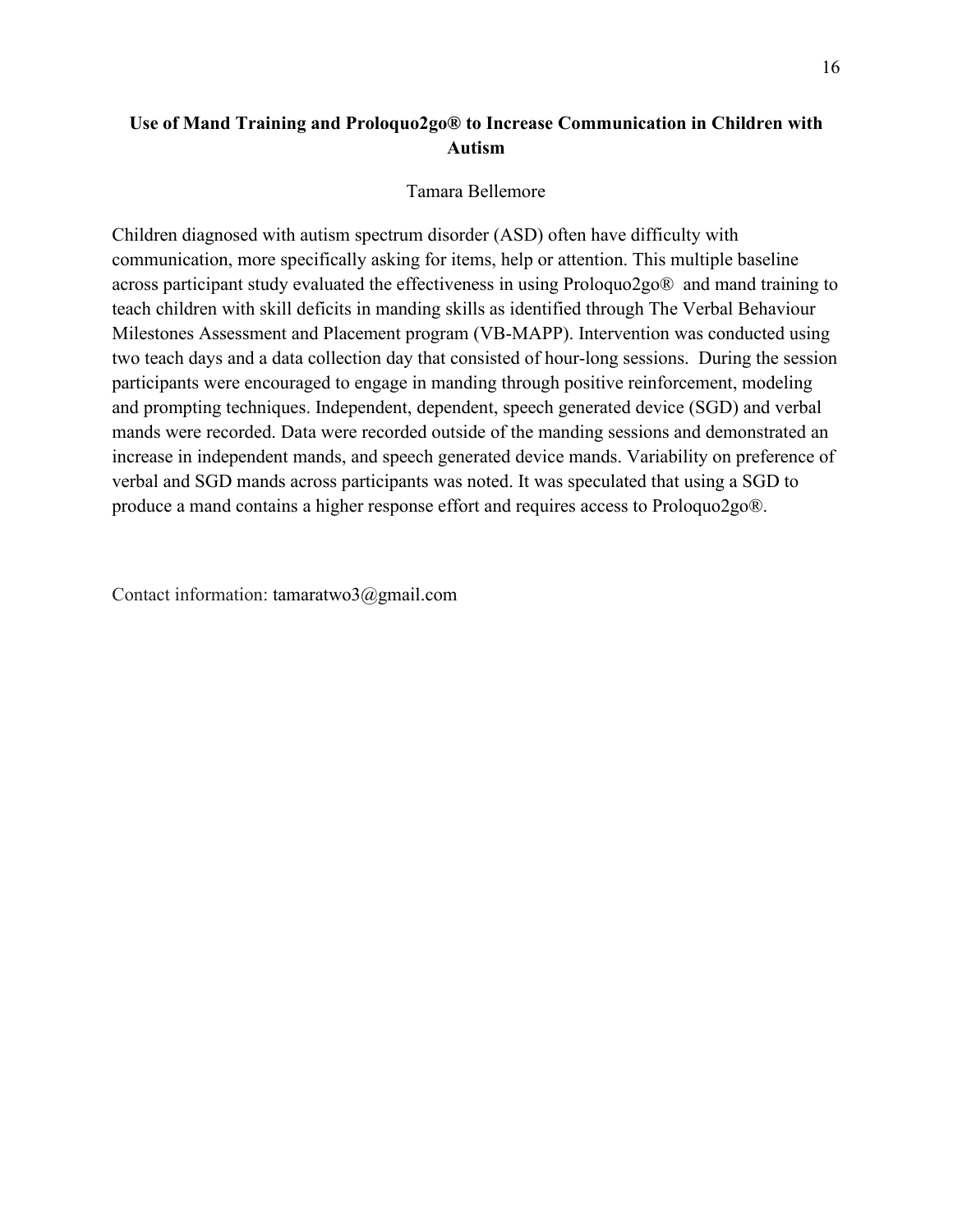# Corrections and Justice Services

# <span id="page-19-0"></span>**Reducing Recidivism in Dual Diagnosed Individuals: A Best Practices Manual**

#### Abbigayle Woods

Following release from incarceration, social challenges can pose a barrier to a smooth transition into society for many individuals. Unfortunately, dually diagnosed individuals are at greater risk of recidivism when compared to other sub-groups. The purpose of the thesis is to explore literature and outline evidence based best practices for Dually Diagnosed previously incarcerated individuals who are residing at a justice transition home, in order to reduce rates of recidivism to aid in a successful reintegration into the community. Research has shown that with use of certain practices, rates of recidivism among the Dually Diagnosed can be reduced. Therefore, it was thought that development of a manual that includes these best practices, would provide an effective tool to have for justice transition homes to reference when working with this specific population. Literature regarding reducing rates of recidivism, dually diagnosed individuals and the incarcerated population was reviewed prior to the creation of the manual. The literature highlighted many tools and practices that are effective in reducing rates of recidivism among this population. The final manual consisted of the best practices found within the literature and were put into seven sections which included: Intake requirements, individualized programming, behavioural therapy, skills training, community resources, staff, references and ended with a survey. The results concluded that this manual can be used as a reference when developing future Justice Transition homes and within current homes to aid in outlining what specific programs and practices could be incorporated when working with the DD population on reducing rates of recidivism. Future recommendations would include, testing the overall scientific effectiveness of the manual as well as further research on the correlation with gender and the assessments and practices included.

Contact information: abbi.woods2000@gmail.com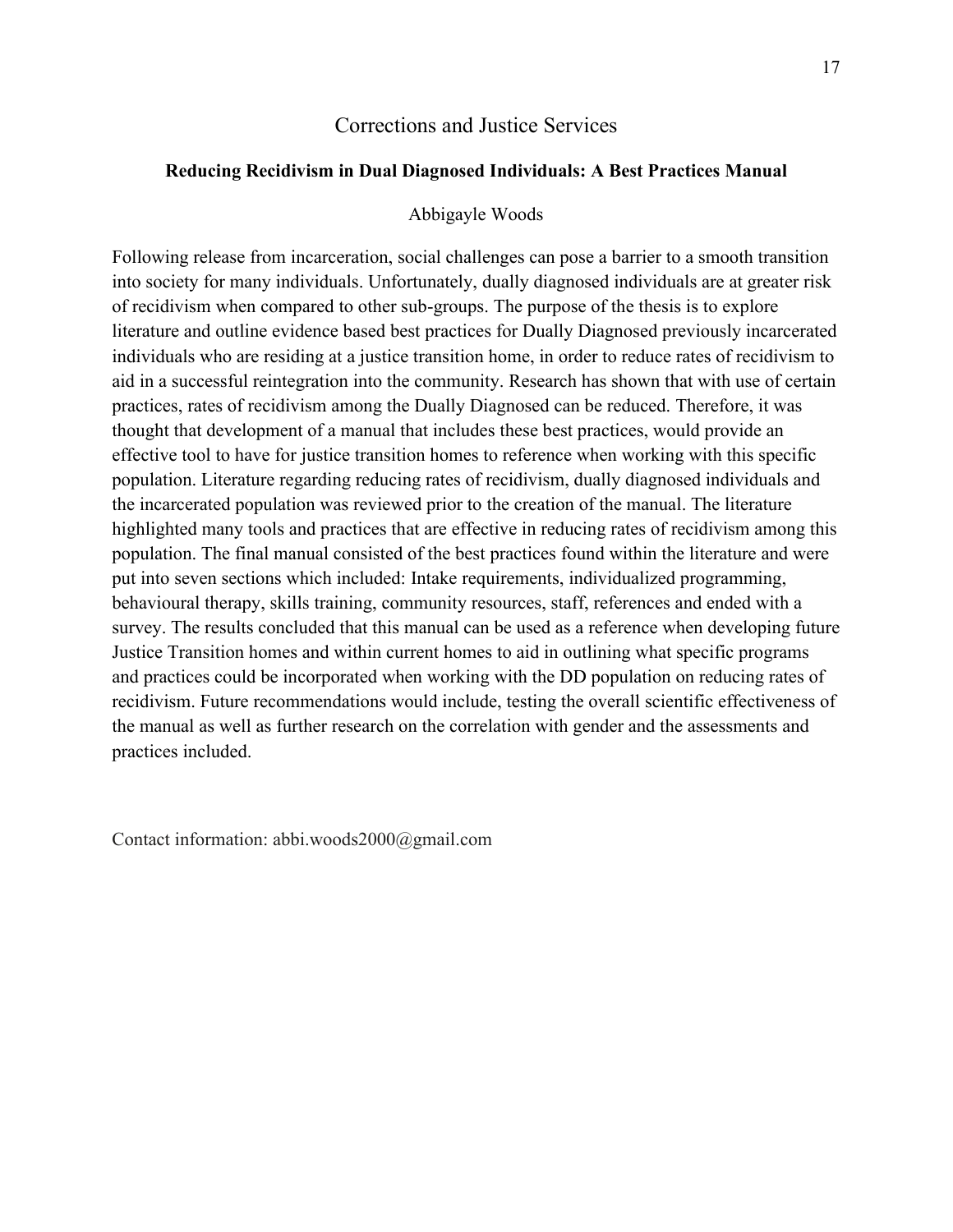#### <span id="page-20-0"></span>**Teaching Consent to Young Offenders with Deficits in Executive Functioning: A Manual**

#### Adelynn Ploughman

The focus of this thesis was to develop a manual to teach consent that was tailored to youth who have deficits in executive functioning (DEF). DEF is not a formal diagnosis in the Diagnostic and Statistical Manual of Mental Disorders (DSM-5), therefore there is limited research on this topic. Through an extensive literature review there was three main areas of focus to determine that the most effective treatment styles were being used in the creation of the manual. The three main areas are consent, DEF, and youth offenders. These topics were then applied to the creation to the manual entitled Teaching Consent to Young Offenders with Deficits in Executive Functioning. The manual contains five lessons that outline DEF, a basic understanding of consent, consent with a romantic partner, consent with your family, and consent while engaging in online activity. Worksheets and extra resources are provided with the manual for facilitators to access. In the future the manual should be used and assessed through feedback surveys to assess the effectiveness of the lessons. Further research would suggest that a formal assessment be created as identify an individual's level of EF this will allow the facilitator to properly assess the clients functioning to ensure they are using the correct teaching method with their client.

Contact information: aploughman.10@gmail.com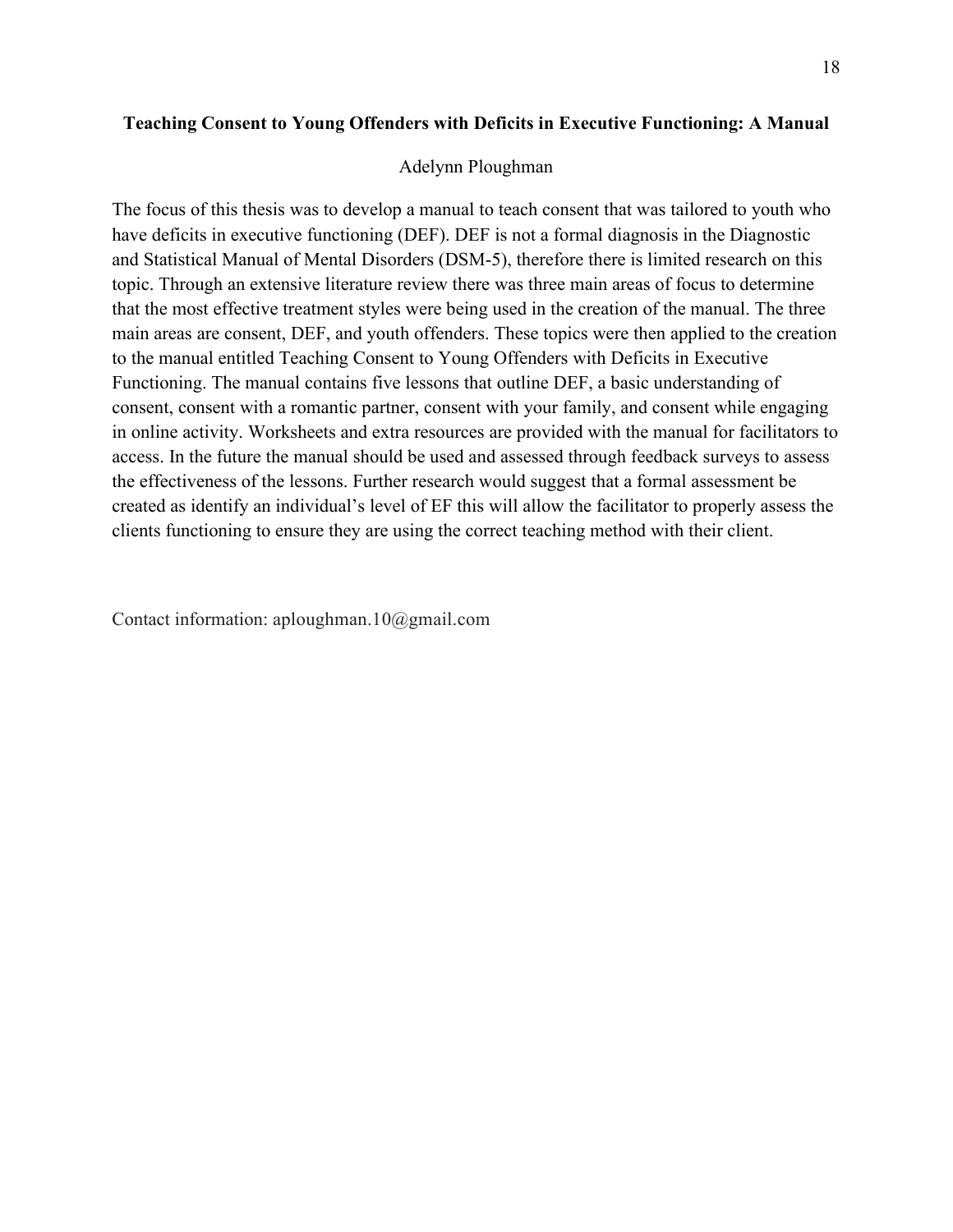# **Integrating Dialectical Behaviour Therapy Informed Strategies into the Structured Intervention Unit Program**

### Becca Fowler

<span id="page-21-0"></span>This paper aims to develop a Dialectical Behaviour therapy (DBT) informed module for offenders residing in a Canadian federal Structured Intervention Unit (SIU). A secondary aim of this paper is to address gaps in the literature concerning alternative interventions for offenders in Structured Intervention Units. A key point is that DBT, specifically the skills group component, may be effective at addressing characteristics that offenders display while incarcerated, such as impulsive anger-related emotions, lack of distress coping skills, and interpersonal skills (Bottos, 2007; Fitzpatrick et al., 2020; McKay et al., 2019). Offenders in an SIU may display higher rates of these characteristics (O'Keefe, 2008). For the method, psychology websites, textbooks, empirical articles, and other online resources were used. The scope of this research is to ensure that the module is evidenced-based and that DBT is a feasible strategy to apply within the correctional system. The results of the research were a module that exists within a pre-existing manual that includes seven sessions that cover the four main skills of DBT: mindfulness, distress tolerance, interpersonal effectiveness, and emotion regulation. A limitation of this project is that it was not delivered to offenders. Therefore, the effectiveness of the module cannot be determined. Recommendations for future research would be to determine if DBT skill group concepts have positive outcomes when delivered individually instead of in a group setting. In conclusion, this paper and sequential module could be used as a preliminary tool to explore the feasibility and benefits of DBT for offenders in SIUs.

Contact information: Beccafowler11@gmail.com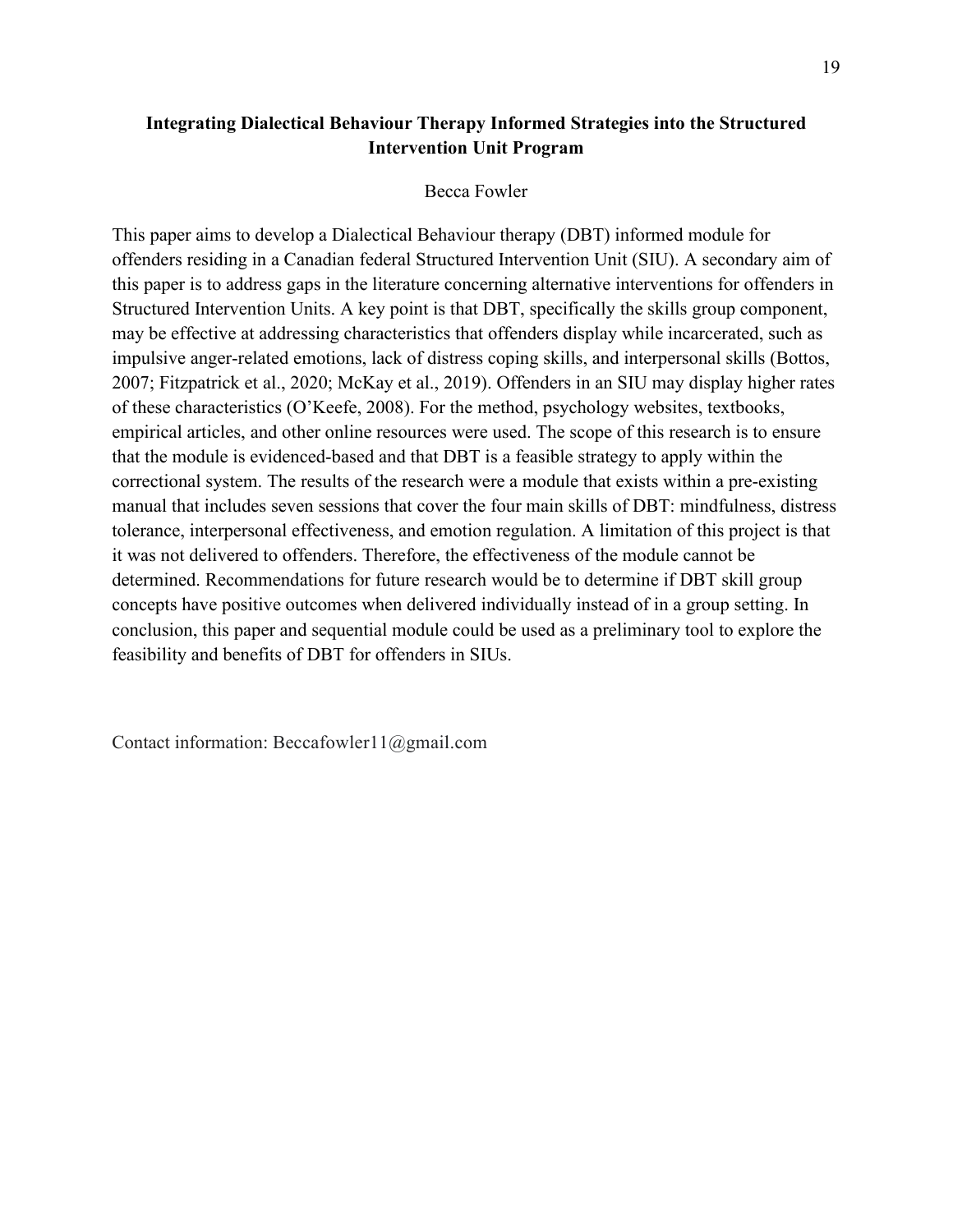# <span id="page-22-0"></span>**The Impact of Incarceration on a Female Offender's Mental Health and Substance Use**

#### Callista Bennet

Within the correctional system in Canada, there are notable difference between female and male populations. There are several common risk factors and challenges that female offenders may endure throughout their lifetime. These risk factors can potentially influence the lives of female offenders. So, this study aimed to explore the lived experiences of three formerly incarcerated females living in community residential housing. This study utilized qualitative research analysis and semi-structure-interviews were recorded and then transcribed in order to develop a thematic analysis using Braun and Clarke's (2006) six step guide to extract the different themes. Quotes from the participants were provided to support the themes that were developed. Afterwards, three thematic maps were created: before incarceration, during incarceration, and after incarceration. The thematic maps provided a visually appealing way to display the data collected. The interviews offered a client-centred subjective lens to this vulnerable population and provided recommendations and adaptations for future programming and policies. Additionally, the interviews were aligned with current literature regarding substance use and mental health amongst female offenders.

Contact information: calbennett99@gmail.com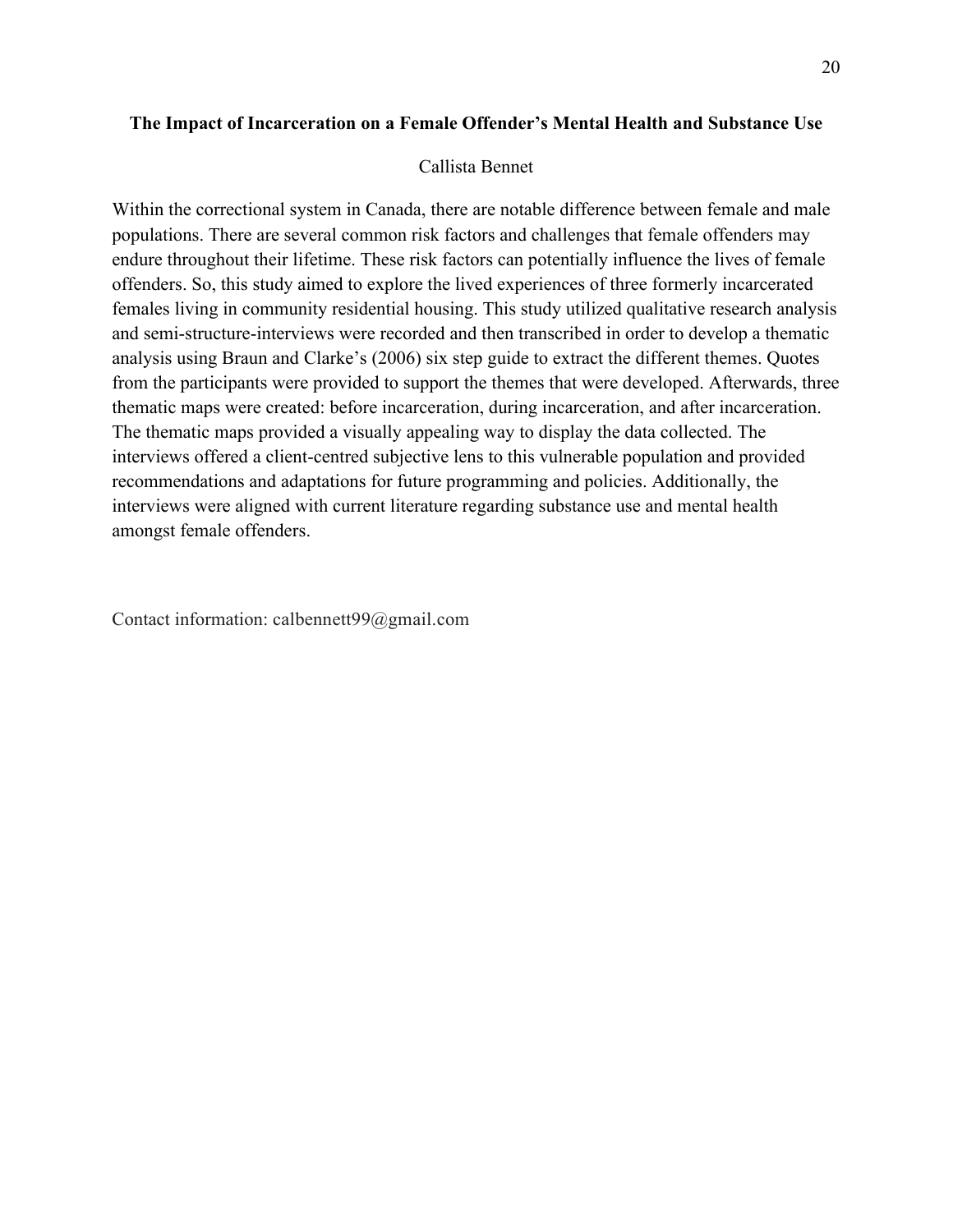### **Assessing and Implementation of Life Skills Workshops with Justice-Involved Youth**

#### Kelly MacPherson-Mathews

<span id="page-23-0"></span>It is important for youth to learn life skills at a young age as they are a foundational component of a youth's development and they are valuable throughout the entity of a person's life (According to Prajapati et al., 2016). This paper will examine the efficacy and the implementation of life skills workshops with justice-involved youth. There were 3 participants from Youth Diversion in Kingston Ontario who were between the ages of 16 and 18 years old. The life skills workshops were from the Foundry BC website, an online resource for youth aged 12-24, and the topics included online safety, work, school, housing, and money. Two youth participated in the online safety workshop and one youth participated in the school workshop. The online safety workshop addressed social media, the digital footprint, and the dangers of the internet. While the school workshop examined post-secondary including; how to choose a college or university, how to choose a program, how to apply, and how to find financial assistance. The Casey Life Skills assessment was completed pre and post workshops to analyze the participants' learning of the life skills taught in the workshops. The workshops were completed one on one with the youth and the facilitator either at the youths school or home. After the assessment was done the percentage of change was calculated by finding the difference between the assessment scores pre and post workshop. The results indicated that all 3 of the participants had a higher assessment score after the workshop was completed, therefore all of the participants showed increased knowledge of the life skill. The strengths of the study included; contributions to the field, Youth Diversion, and local agencies, and the cost effectiveness. Since there was no previous research on the Foundry BC workshops being used with justice-involved youth, this is valuable research for the field and the agency because it shows that the workshops can teach youth these life skills. This gives the agency a free resource to use with their clients. The limitations of the study included; the sample size, the assessment used, and the age range of participants.

<span id="page-23-1"></span>Contact information: kelly\_macpherson\_mathews@hotmail.ca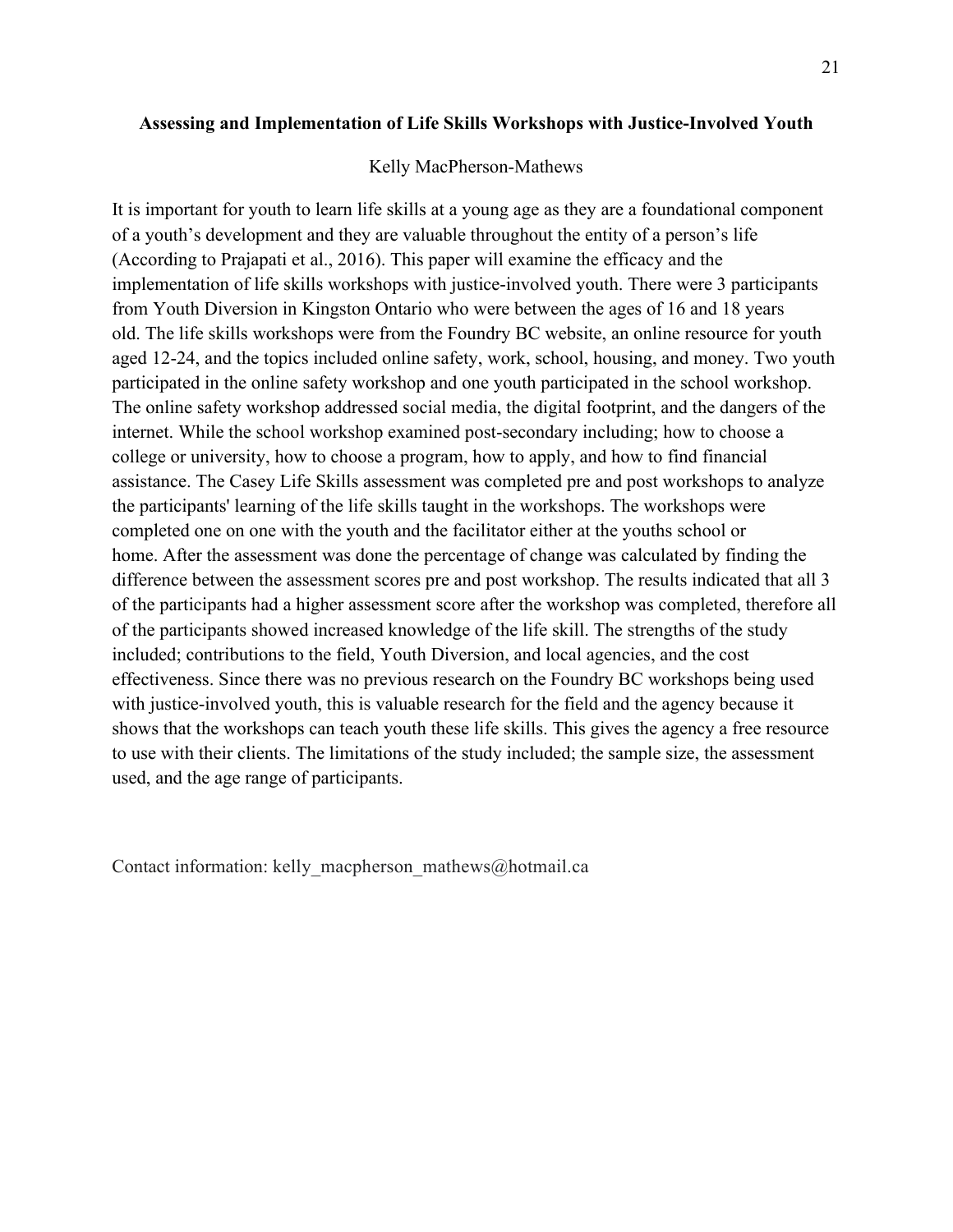# Developmental Disabilities

# **Assisting Adults with a Neurodevelopmental Disorders in Learning Occupational Skills: A Manual**

#### Bekah Brownlee

<span id="page-24-0"></span>In continuance of the research around neurodevelopmental disorders and daily functioning abilities. This thesis presents current literature surrounding the specific accommodations required for adults with neurodevelopmental disorders to learn occupational skills. The Diagnostic and Statistical Manual of Mental Disorders (DSM-5) lists several known neurodevelopmental Disorders, all of which have similar symptoms in relation to a minimal ability to learn (American Psychiatric Association 2013). An extensive literature review was conducted to determine how this population of adults learn, the most effective forms of adult learning, and potential behavioural learning strategies. The project attached to this thesis focuses on developing a structured, alternative educational delivery intended to be used for either self-directed learning, social-mediated learning, or both. The manual contains 12 chapters, divided into 5 sections targeting a specific occupational skill. Each chapter provides a task analysis; instructions including the importance of the skill, a demonstration of how and when the skill is used, and a description, followed by a template tracker, to guide the reader through practicing the skill. The current evaluation of this manual includes an individual feedback survey on the content resulting in a high probability of effectiveness for future use.

Contact information: bboobekahbrownlee@OUTLOOK.COM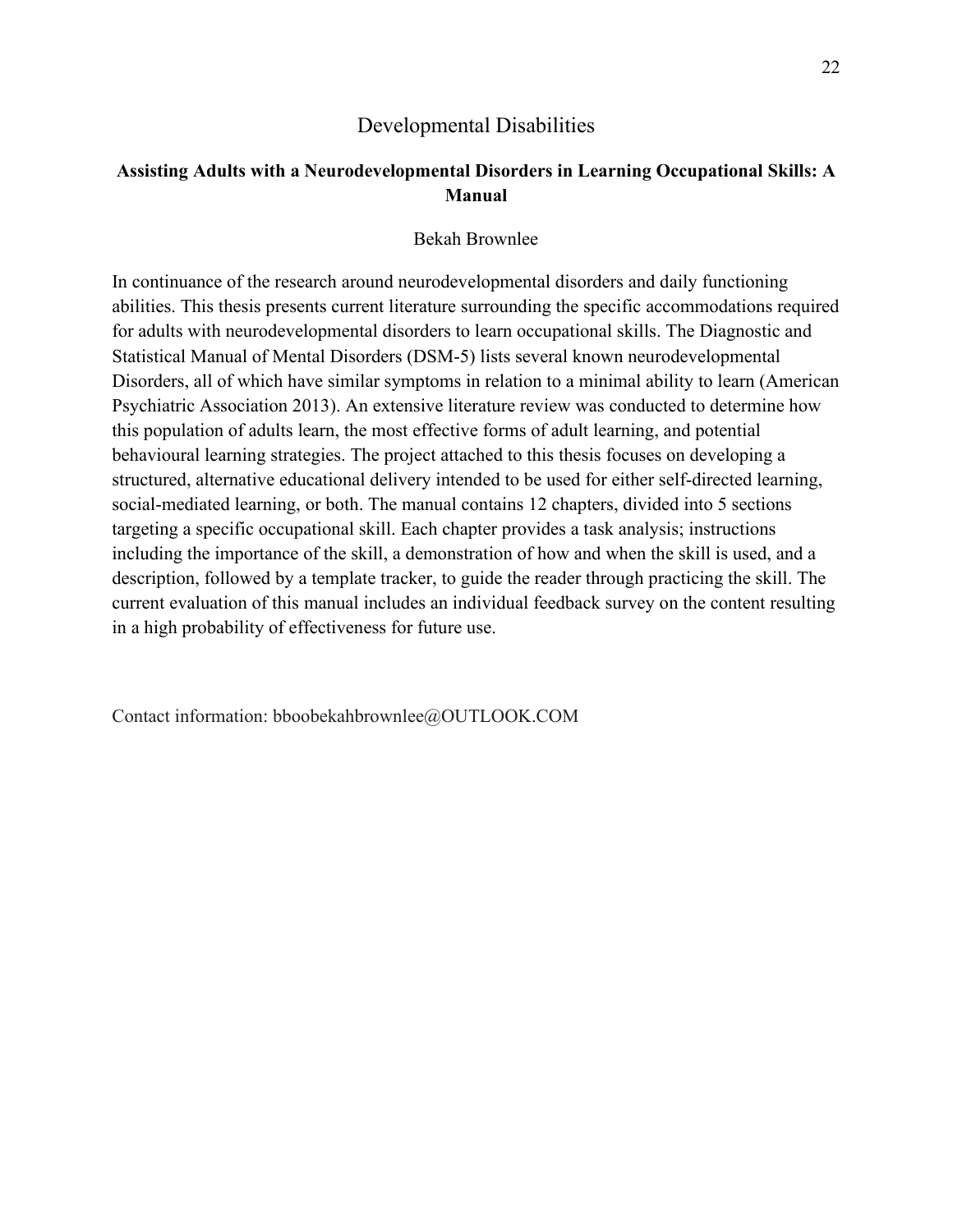### **Modified Emotional Regulation Training for Youth with Intellectual Disability**

#### Gillian Goody

<span id="page-25-0"></span>This thesis focuses on the development of a therapeutic resource to teach emotional regulation skills, modified for youth with intellectual disability (ID). ID is defined as a significant impairment in cognitive functioning, as well as limited abilities in adaptive behaviour displayed before age 18. Emotional regulation is defined as the ability to modulate emotions through various strategies. Dialectical Behaviour Therapy (DBT) has shown promise in the treatment of emotional regulation, however traditional DBT is not apt for the ID population. An extensive literature review was conducted to determine the most successful modifications to traditional DBT for the ID population. Several approaches and strategies for modifying DBT concepts and aspects were reviewed, evaluated, compared, and integrated together into one evidence-based resource for counselor implementation and facilitation. The online module entitled *Understanding Our Emotions* was created to generate an appropriate resource that combines various evidence-based strategies that are modified for the cognitive abilities of the ID population. The module provides a short introductory section, followed by three DBT based sessions. Content ranges from, psychoeducation, recognizing emotions, exploring emotional patterns, along with strategies, activities, and prompts to plan for an emotional episode. Positive professional feedback on the module was obtained. Strengths and limitations of the project are explored through a multilevel systems perspective. Due to agency policies the module could not be clinically evaluated. Future recommendations for research include the formal evaluation of this online module. Data collection is recommended in both quantitative and qualitative methods and potential measures are provided.

<span id="page-25-1"></span>Contact information: gillian.goody1@gmail.com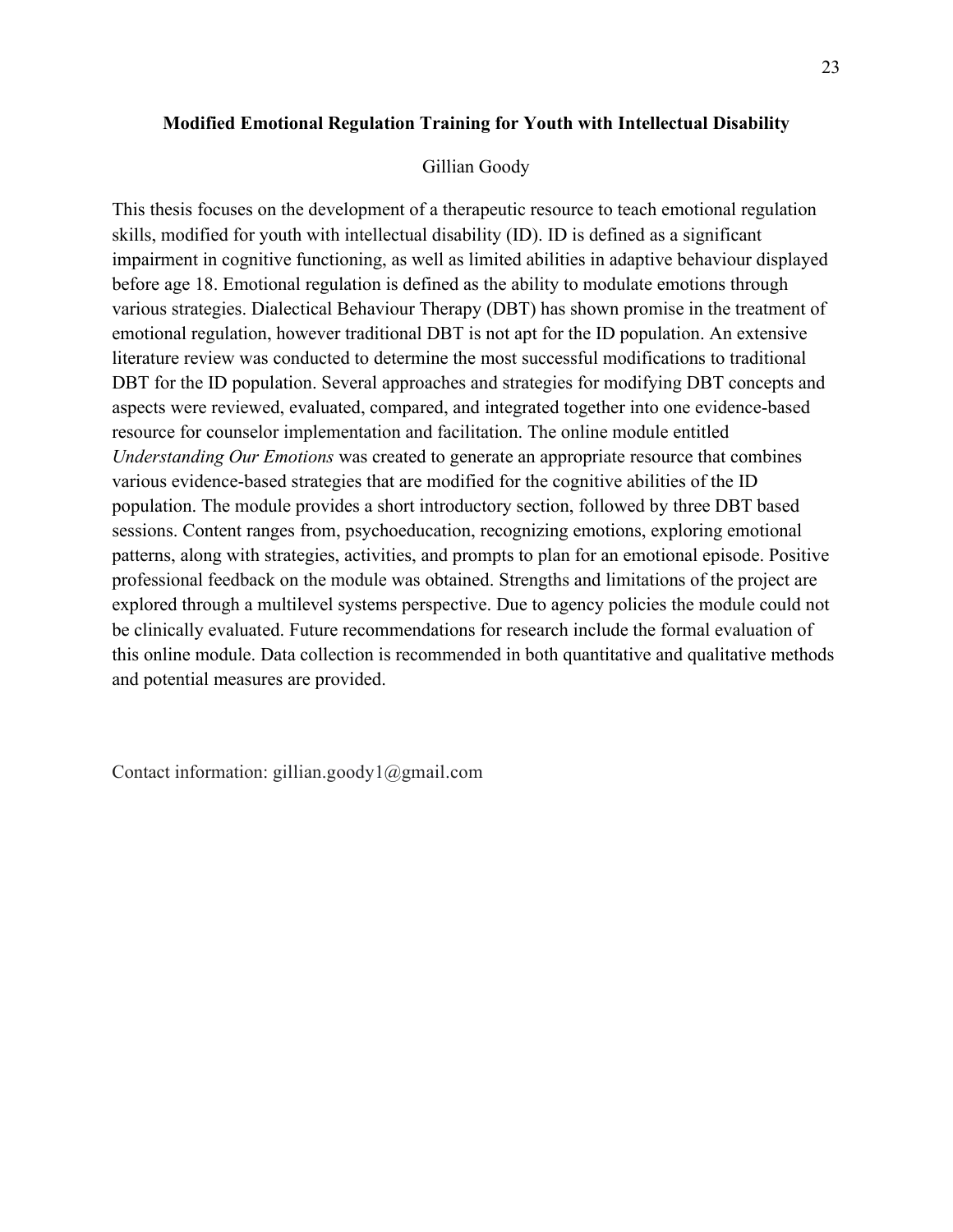### **Geriatrics**

#### <span id="page-26-0"></span>**Montessori Methods for Dementia in a Long-Term Care Setting: A Systematized Review**

#### Alyssa Hawley

Montessori methods for dementia have been researched and evaluated as an effective intervention for individuals with dementia. The research gap identified was the lack of studies surrounding person-centred care and Montessori methods as an intervention in long term care as well as with individuals who have moderate to severe dementia. Therefore the aim of this project was to develop recommendations for intervention based on a systematized literature review of person-centered care and Montessori methods for individuals with moderate to severe dementia in a long-term care setting. Literature was obtained from PSYCInfo, MEDLINE, CINAHL, and ScienceDirect databases, as well as Google Scholar. Person-centred care approaches were found to significantly decrease behavioural symptoms of dementia. Montessori methods have been found to be effective in increasing participation in activities of daily living and in recreational activities. Programs such as Resident Assisted Montessori Programming (RAMP™) provide opportunities for persons with dementia to participate in activities and social roles that are meaningful to them. Additionally, other Montessori-based activities have shown positive affect and engagement in persons with dementia. Future research with data collection is needed to draw stronger conclusions around the effectiveness of Montessori methods for people with moderate to severe dementia. Recommendations for future service delivery were presented in a PowerPoint presentation to the agency and attached in the appendices.

Contact information: alyssahawley11@gmail.com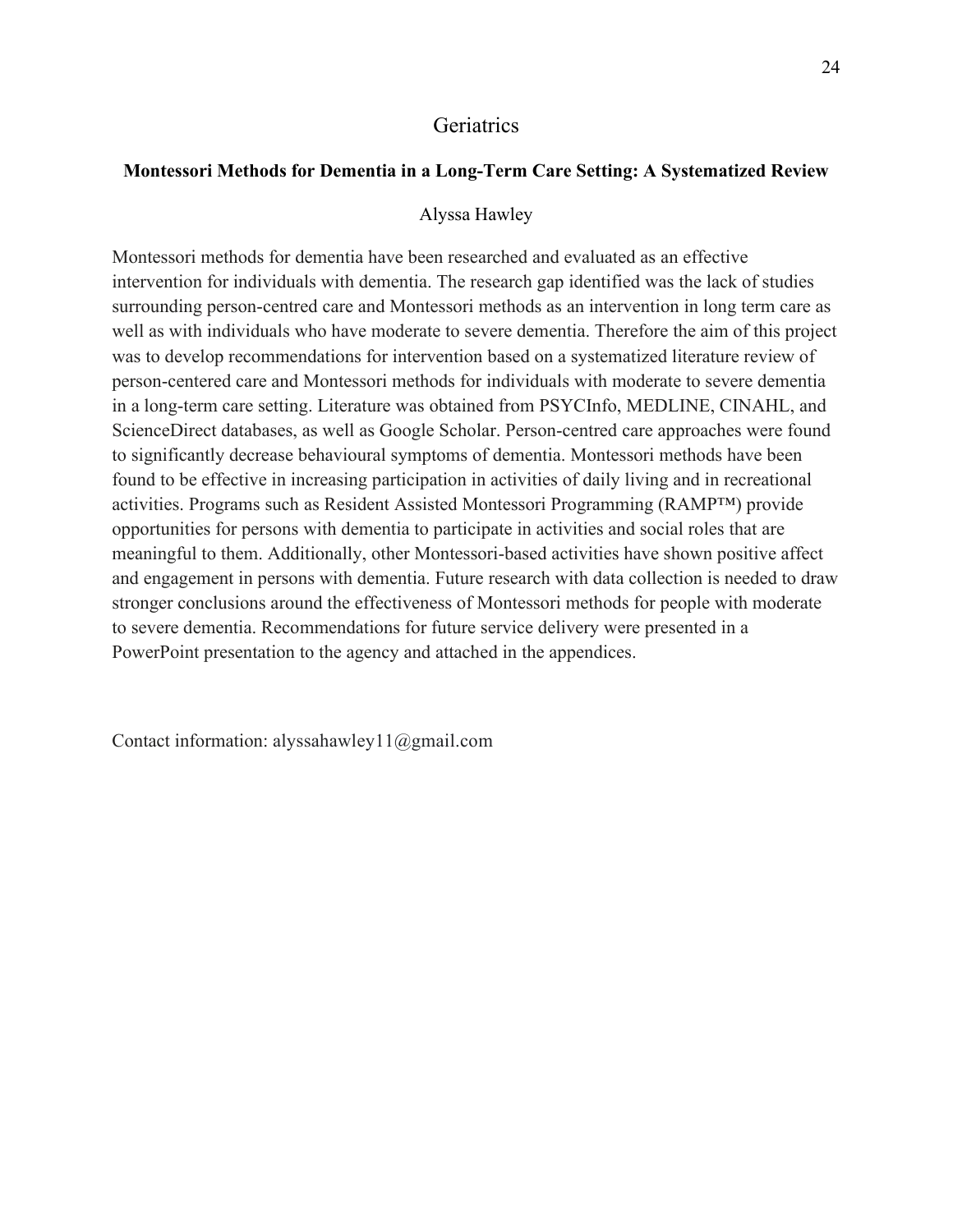### **Incorporation of Play Therapy During Move-in Assessments in Long-Term Care**

#### Emily Robertson

<span id="page-27-0"></span>Play therapy is a psychotherapeutic intervention that is often used as a treatment method for children who have experienced trauma. In recent years play therapy has been explored as a treatment method for many other populations, such as residents in long-term care. The move-in process while transitioning into long-term care has been described by residents and families as lengthy and tedious (Personal Communications, 2021). To make the transition process less stressful play therapy has been introduced to the recreation staff using a training program and manual. When play therapy is used in older populations it can help to improve cognitive function, social skills, behaviour, and mood (Physiopedia, accessed October 2021). Literature discusses how the use of play therapy in a health care setting has been beneficial at Improving morale in the long-term care home as well as decreasing the occurrence of potentially harmful behaviours (Dickinson & Kottman, 2021). To incorporate play therapy into the long-term care home, a training program, including a PowerPoint, YouTube videos, and interactive activities, was developed and offered to the recreation therapy staff. A manual was given to the long-term care home for use as a reference guide by recreation staff. Include sections dedicated to activities to use during the 'How About You?' game and ways to adapt activities to meet needs of most residents. A digital copy of the PowerPoint from the training program is kept in the recreation managers office for training new staff members. The manual Is stored as a PDF in the agency data base for recreation staff to use as needed. In the future it is recommended that play therapy should be used to reduce the stress of moving into long-term care.

<span id="page-27-1"></span>Contact information: Robertsonemily99@gmail.com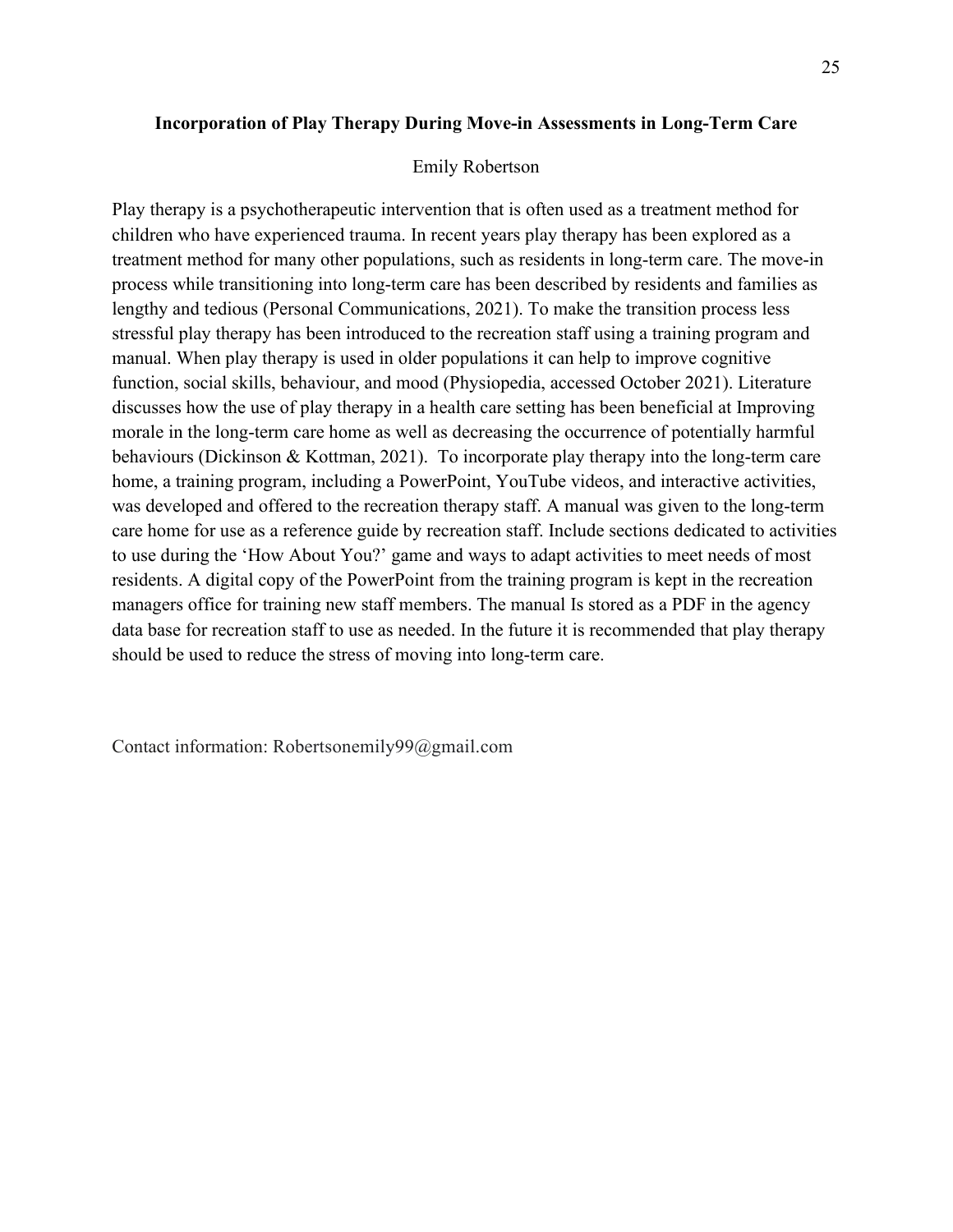# Housing & Homelessness

# **Available Healthcare Resources in the Homeless Population: A Systematized Literature Review**

#### Courtney Mullins

<span id="page-28-0"></span>There is an overrepresentation of the homeless population worldwide. The majority of these individuals that are living homeless need accessible healthcare. This thesis examines the limited number of healthcare resources that are accessible to the homeless population and how often the homeless community faces barriers while trying to access resources for healthcare. The studies that were examined revealed that individuals who are not homeless are able to access healthcare resources easily. This demonstrates a major gap in the literature when homeless individuals have difficulty accessing healthcare resources. This thesis addressed how each homeless subpopulation; females, pregnant females, males, adolescents, LGBTQ+ community and Indigenous are treated differently when accessing healthcare resources. A Prisma Flow chart was used during the article screening process to organize which articles were relevant for this current research. Inclusion criteria included articles published between 2000 and 2021, and the articles had to discuss homeless individuals that were having difficulty accessing healthcare. An Empirical Articles Analysis Table allowed for categorizing the key elements of the study to allow for better understanding. It is recommended that the healthcare system and Government provide healthcare resources within the homeless community such as shelters and warming centers to allow for accessible healthcare for the homeless. This new method should help elevate stress on the emergency care departments and allow homeless individuals to feel less vulnerable when trying to access healthcare resources.

Contact information: courtney.mullins18@gmail.com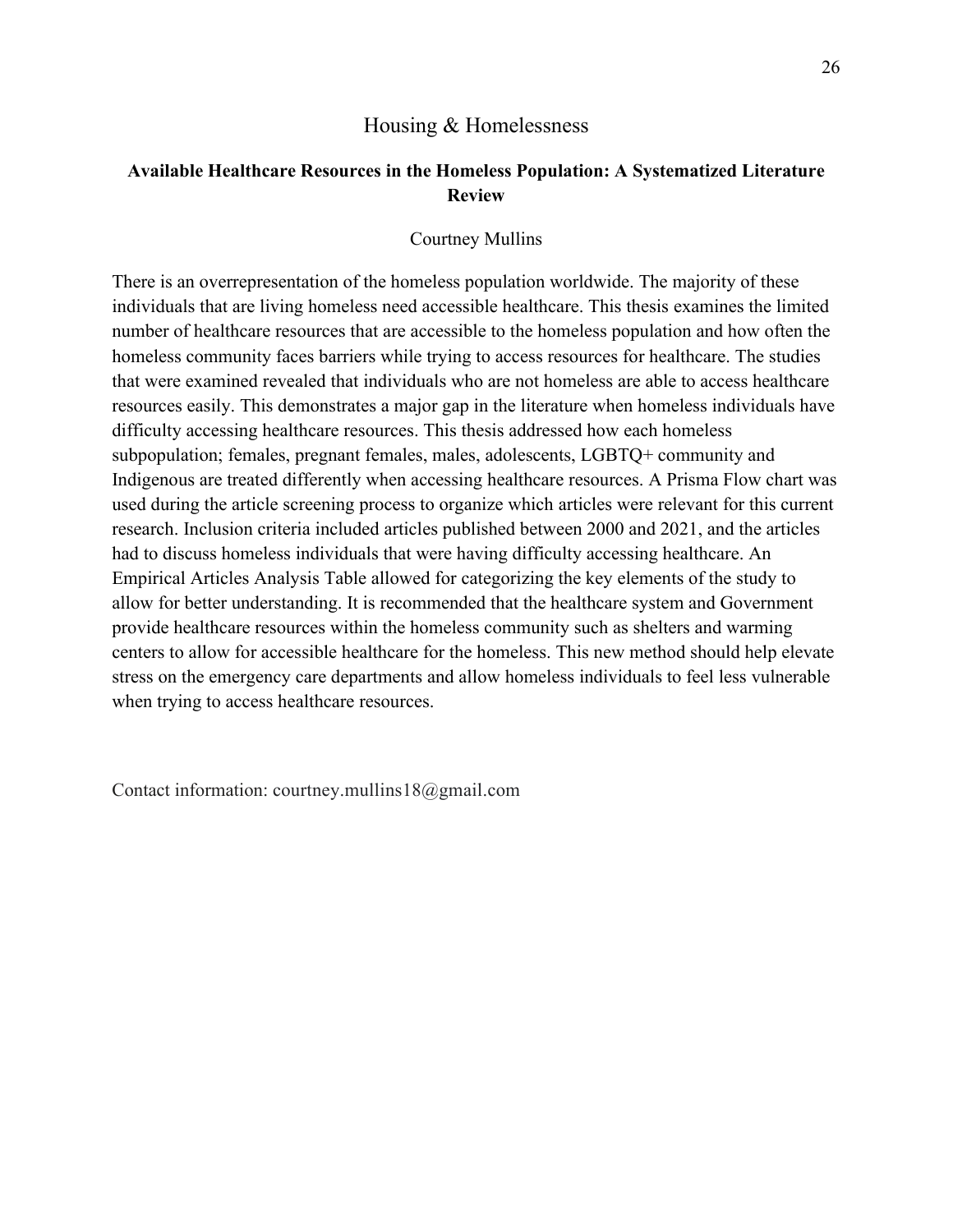#### Sabrina Ponte

<span id="page-29-0"></span>Over the years, homelessness has grown to become a social concern in many developed countries around the world. It is estimated that, in any given night, almost 250,000 Canadians experience homelessness (Strobel et al., 2021), and approximately 25% of these individuals are women (Winetrobe et al., 2017). Homelessness has been linked to chronic pain and other physical health concerns as well as psychological concerns such as chronic stress and anxiety. Interventions such as psychological therapy and medication or exercise have been researched numerous times amongst differing populations, but there is limited research identifying the effectiveness of relaxation techniques as an intervention to reduce stress and anxiety in previously homeless women. The goal of the current study was to determine if the implementation of a relaxation training program teaching deep breathing, progressive muscle relaxation (PMR), visualization, guided imagery, grounding, and colouring would significantly reduce perceived stress and anxiety amongst participants. The results of the study were not statistically significant due to the limited number of participants (n=4). However, a case study approach was taken to interpret the findings and demonstrate an overall reduction of both perceived stress and anxiety amongst participants. A feedback survey concluded that participants had a preference towards specific relaxation techniques. Although the results are not significant, these findings may be used as a pilot study for future research regarding treatment interventions for previously homeless women. Implications and future research considerations are also discussed.

<span id="page-29-1"></span>Contact information: sabrinaponte@live.ca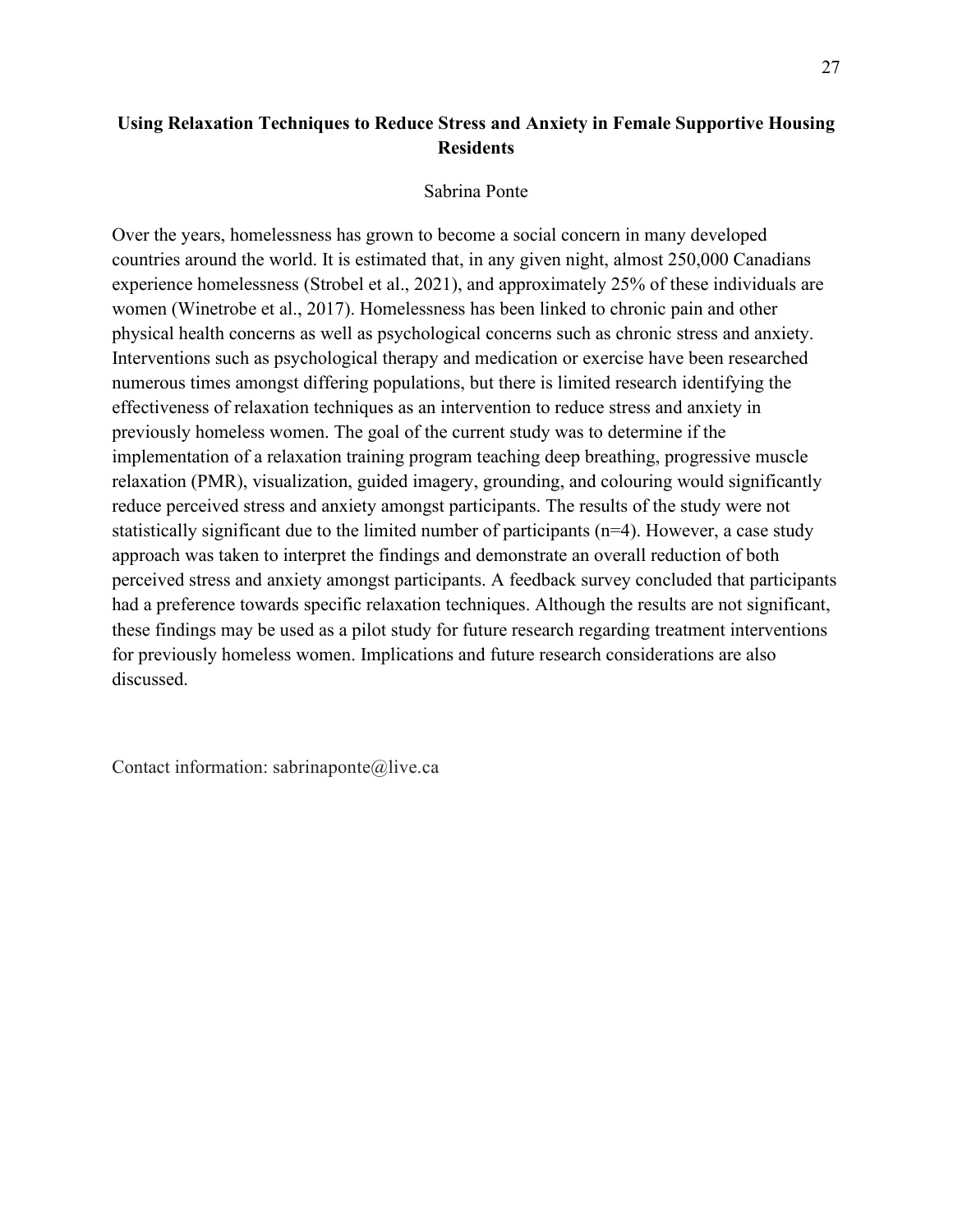# Mental Health – Children & Adolescents

# <span id="page-30-0"></span>**Using Thematic Analysis to Assess Adoptive Parents Understanding and skills in Nurturing Racial, Ethnic, and Cultural Identity After Adoption Finalization**

#### Jane Hotner

Cultural, racial, and ethnic identity are elements that shape a person's development across personal, social, academic, and professional domains of life beginning in childhood. The goal of this study was to assess adoptive parents' ability to nurture their child's cultural, racial, and ethnic identity after adoption finalization, specifically, parents who had adopted children through Family and Children's Services of Frontenac, Lennox, and Addington. Quantitative data was collected using an online survey to determine the cultural, racial, and ethnic composition of each participants' family, as well as their post-adoption relationship with the child's biological family. Qualitative data was collected using a semi-structured interview that assessed the adoptive parents' ability to access community resources to support their child's cultural, racial, and ethnic identity as well as their ability to navigate relationships with their child's biological family to remain connected to their culture, race, and ethnicity. A thematic analysis of the data provided insight into the skills adoptive parents have to nurture their adopted child's identity including and understanding the importance of identity for their child. Further, the thematic analysis highlighted barriers limiting parents' ability to nurture their child's identity including a lack of awareness regarding community supports and a lack of identity related information provided in the Parent Resources, Information, Development, and Education (PRIDE) training. Limitations to the study include a small sample size that lacked in diversity and a limited geographical location. Recommendations for future studies include broadening the geographic region to capture adoptive families across Ontario and to include input from adoptees who have been raised in a transracial family. This study met its goal in identifying the skills and knowledge that adoptive parents have to help preserve their child's identity as well as detecting barriers limiting their ability to nurture the identity needs of their children. The results of this study could be used to strengthen training for adoptive parents and child welfare agencies in order to support the development of healthy cultural, racial, and ethnic identity in adopted children.

Contact information: Janehotner@live.ca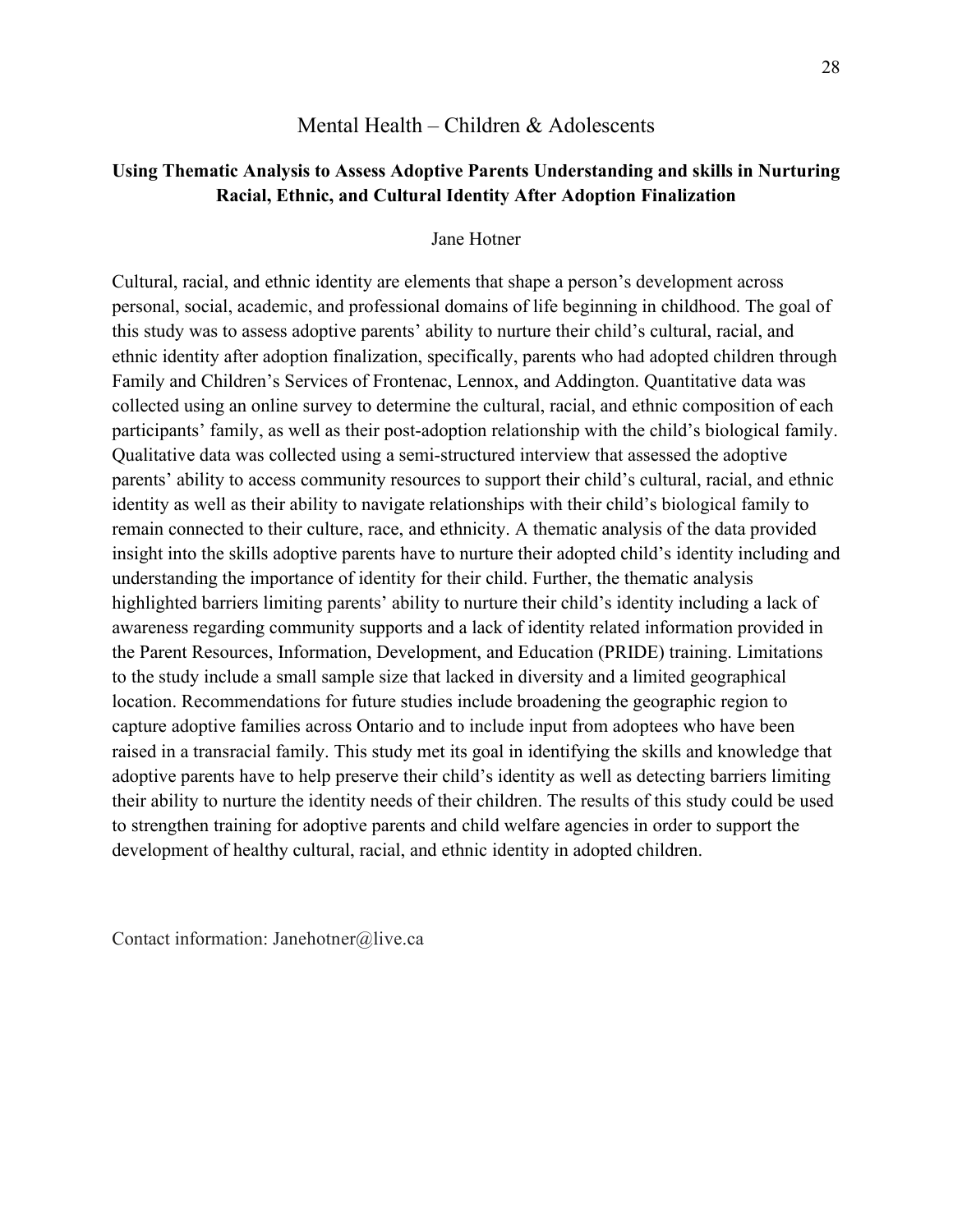# **Evaluating the Effectiveness of ACT Informed Strategies to Increase Use of Coping Techniques in a 15-Year Old Boys**

# Ariana Denis

<span id="page-31-0"></span>This project aimed to develop, implement, and assess a program of ACT-informed psychoeducation strategies and supportive counselling for highest risk youth in the Youth Job Connection program who experience high levels of anxiety. Exposure to aversive childhood experiences (ACEs) is associated with an increased risk for developing mental illnesses. ACEs can significantly impact the direction of an individuals' mental health, which makes it important to provide mental health support for youth transitioning from adolescence to adulthood (Jurewicz., 2015). An ACT-informed intervention was developed with a 15-year-old male participant referred by the agency who displayed high levels of anxiety, difficulty regulating emotions, and obtaining and maintaining employment. Sessions ran for 6 weeks, for a total of 12 sessions. Each session outlined a different ACT strategy for the client to practice and included an overview, worksheets, activities, and home practice. The client completed 4 self-report measures: Coping Oriented Problems Experienced (COPE), the Kentucky Inventory of Mindfulness Skills (KIMS), The Acceptance and Acquisition Questionnaire (AAQ-2), and the Knowledge and Understanding Survey (KUS) both at pre-test and post-test to assess levels of understanding of the ACT strategies. At the post- test, the participant reported substantial increases in the use of positive coping skills, acceptance, mindfulness, and values. As dysfunctional coping methods decreased, acquisition and use of positive coping increased. Based on these reported improvements, ACT skills training had a positive impact on increasing the client's coping skills and reducing his anxiety. Moreover, this research may be modified or adapted for incorporation into other programs and services to meet the needs for youth which may minimize hardships faced. meet the unique needs of clients across multiple settings such as the workplace, school, and in general situations not within one's control.

Contact information: adenis1412@gmail.com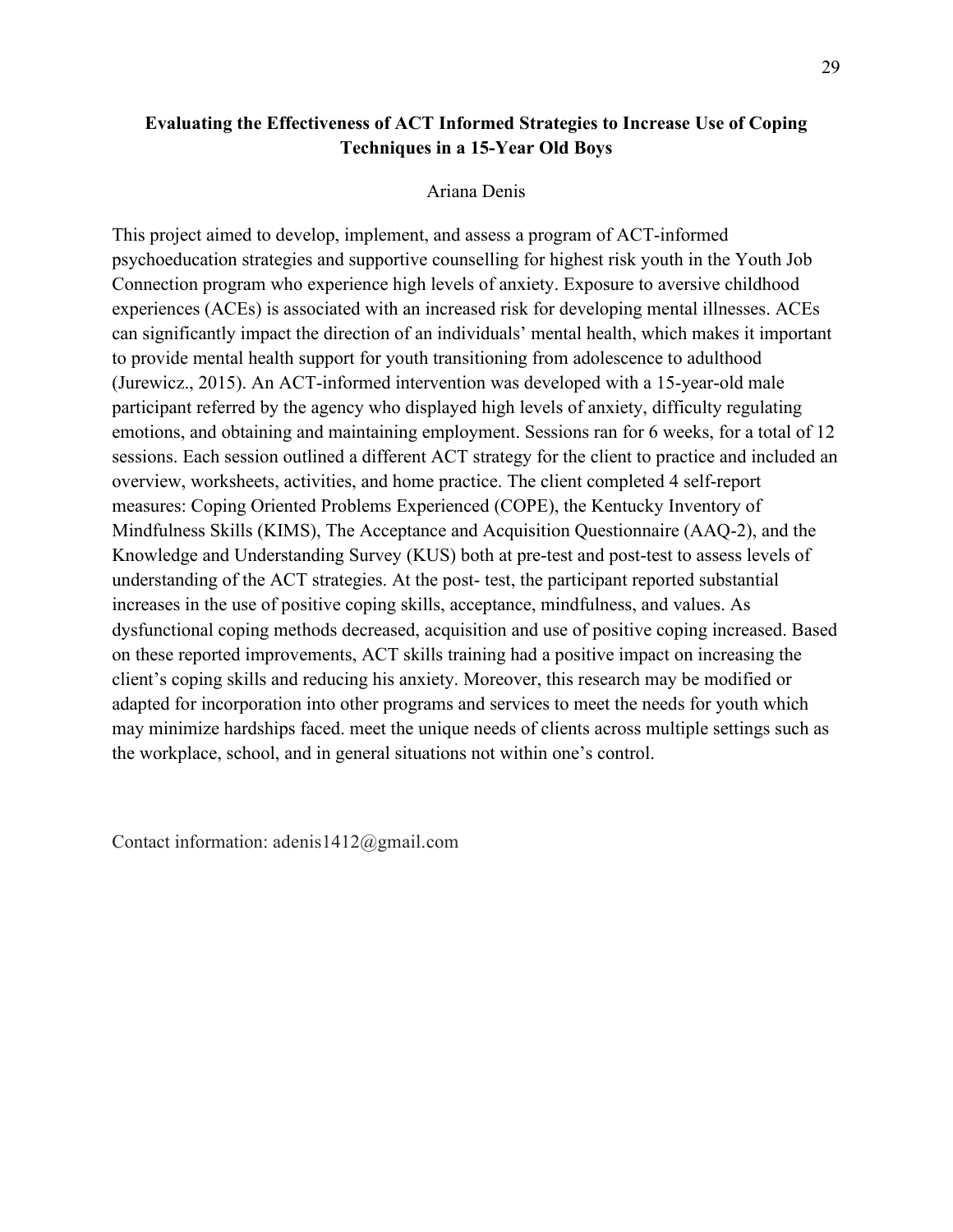# **Development of a Classroom Manual: Enhancing Emotion Regulation Strategies Among Adolescents With ASD**

### Cassaundra Bell

<span id="page-32-0"></span>Autism spectrum disorder (ASD) is a neurodevelopmental disorder which often becomes evident within the early stages of one's development, often portrayed through deficits in one's social communication or interactions, and restricted and/or repetitive behaviours, interests, and activities. As adolescents presenting with ASD often experience higher rates of anxiety, depression, attention deficit hyperactivity disorder (ADHD), and anger rumination, it is common to see high rates of emotion dysregulation. Research on ASD, and emotion regulation support the use of educational manuals, and video modeling in skill acquisition. Focusing on the emotions of anger, anxiety, and sadness, the proposed manual addresses emotion regulation in a novel way. Through didactic group activities, individualized reflections, and informative videos, the manual guides and supports adolescents through the implementation of adaptive emotion regulation strategies within the classroom setting. In addition, the manual was developed alongside the agency to ensure ease of use for both staff and students accessing this resource. Future recommendations include a clinical evaluation outlining the manual's effectiveness in the acquisition of emotion regulation skills, and potential adaptation to a larger range of generalized settings.

Contact information: Bellc1121@gmail.com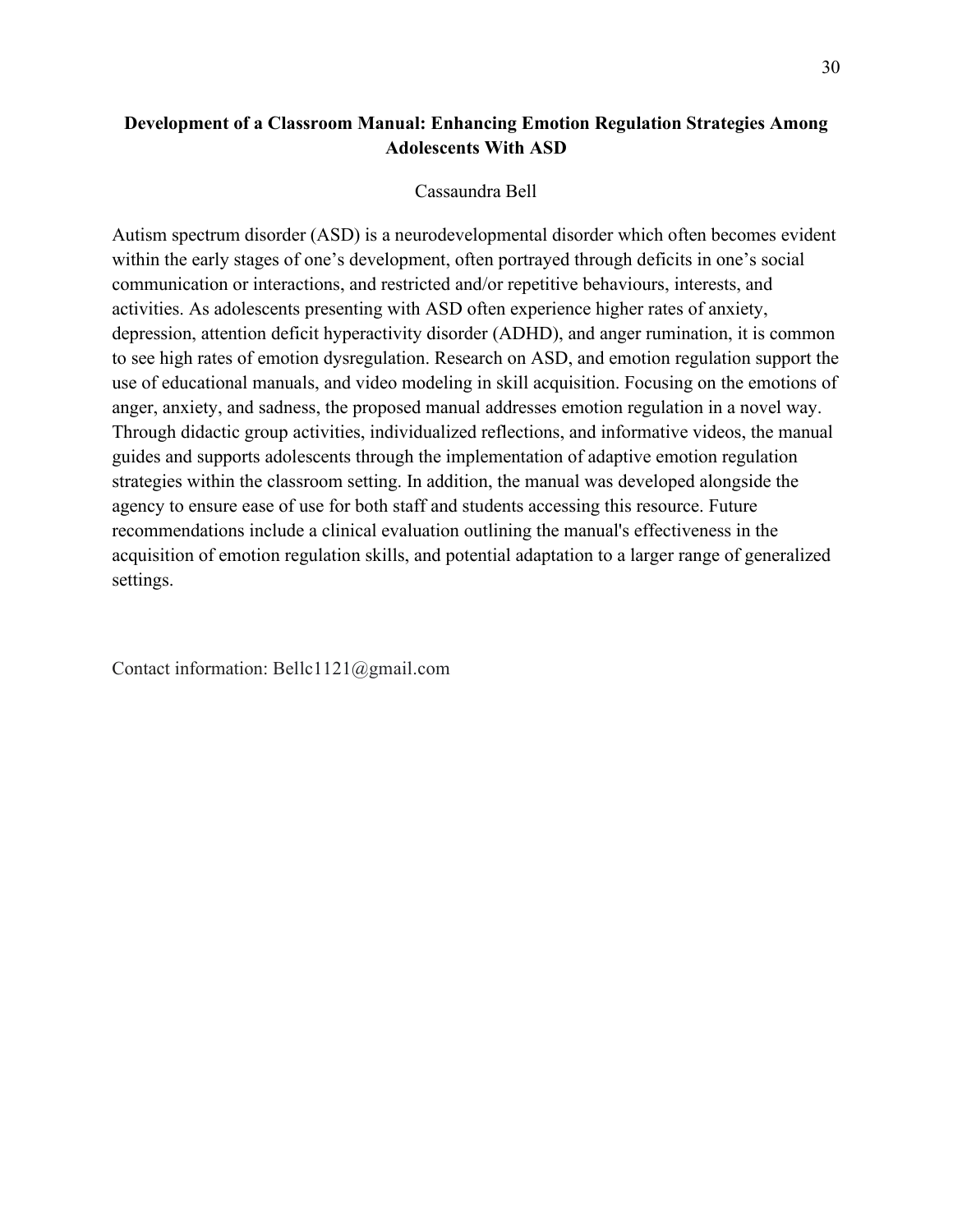# **A Systematic Review of the Best Mental Health Practices for Children and Youth Diagnosed with Autism Spectrum Disorder**

#### Darby McMunn

<span id="page-33-0"></span>Individuals who have a diagnosis of autism spectrum disorder (ASD) were more likely to experience comorbid mental health (MH) disorders as compared to the general population. The content of the current literature indicated that there was a gap in the MH services that were available for this specific population. This thesis examined the best MH practices available to support children and youth diagnosed with ASD and encouraged these practices. A Prisma Flow Chart was developed to visually represent the screening process of the 20 literature review articles. The relevant research and key findings from the literature review were summarized in an Empirical Article Analysis Table. The strategies that were identified in the literature review and the Empirical Article Analysis Table were organized into an information brochure. This brochure encouraged effective and ethical interventions to manage common behaviours associated with ASD. The information obtained in the systematic literature review confirmed that the treatments most commonly used to reduce the symptoms of depression and anxiety in individuals with ASD were CBT and medication, with mindfulness strategies following closely**.** Another collective theme of the literature was the importance of parental involvement in services, which demonstrated the need for increased psychoeducation opportunities for parents. Overall, this research created a foundation to build upon and close the current gap in available services. Changes must be made to increase these services for individuals with more specific needs to remain accessible. This research provided insight into how caregivers and clinicians can help to manage common MH symptoms in this population and as a result, the potential maladaptive behaviours which may be associated.

Contact information: Darbymcmunn@gmail.com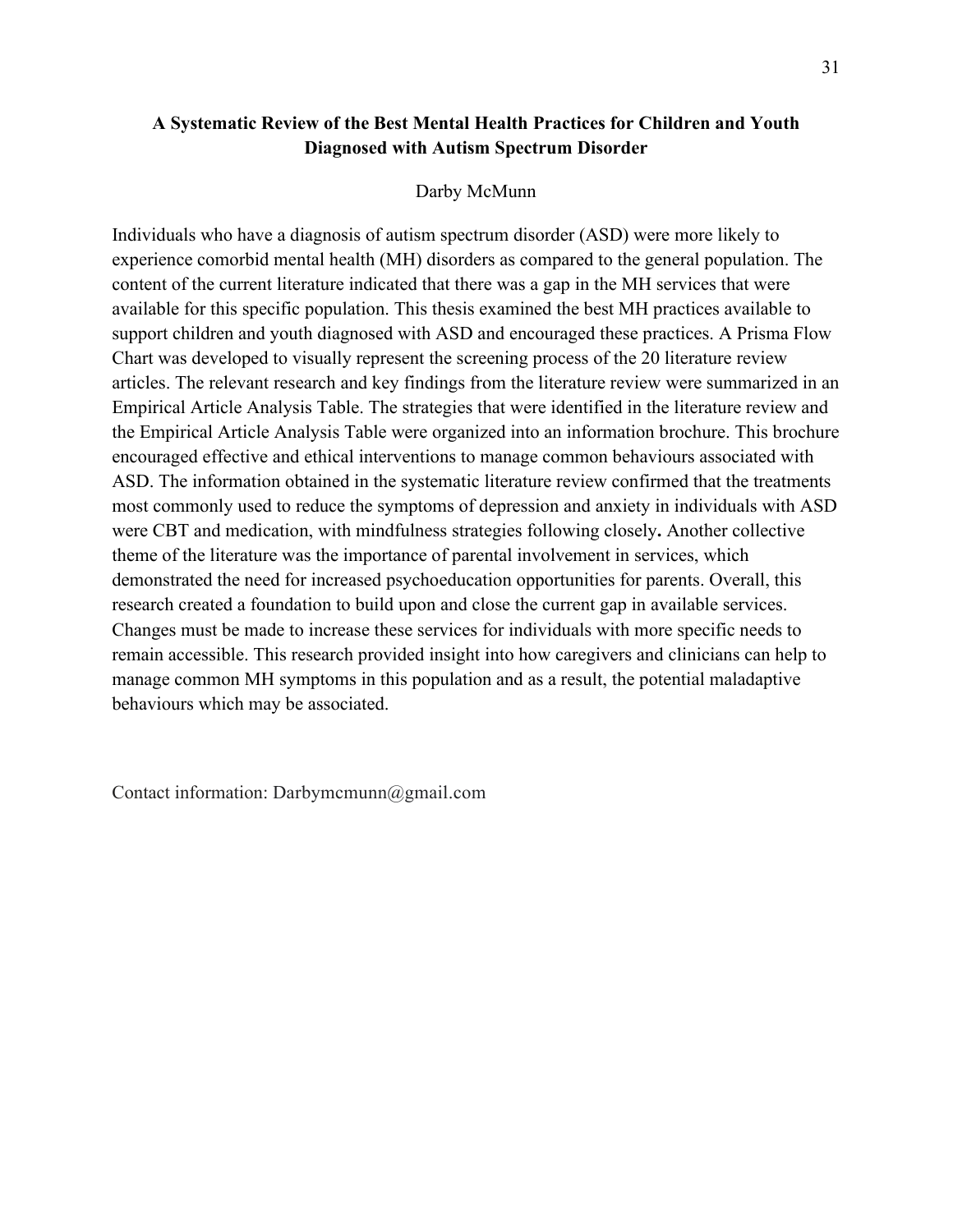# <span id="page-34-0"></span>**Brief Psychoeducational Workshop Sessions Targeting Children's Self-Regulation Skills**

### Jillian Noyes

The global pandemic has caused the world to undergo immense change and it has also had a negative impact on children's mental health and overall wellbeing. As a result, this has emphasized the need to provide children with tools and knowledge that will allow them to effectively recognize, communicate, and regulate their challenging emotions. However, there are gaps within the literature with regards to the availability of brief psychoeducational programs that can be used to provide children with information and skills regarding emotion regulation and coping strategies. This thesis presents a comprehensive workshop manual consisting of five workshop sessions that teach children about emotions, thoughts, emotion regulation, and coping strategies. The workshop sessions were designed to be completed in community settings with groups of children between the ages of 8 and 12. The workshop sessions are interactive and use a skill-building and psychoeducational approach. These workshop sessions did not collect data from human participants, and thus, further research is required to determine their effectiveness and feasibility. It is recommended that the fields of mental health and education continue to develop more accessible and brief programs that can be used to teach children critical skills, such as emotion regulation.

Contact information: jillian.noyes00@gmail.com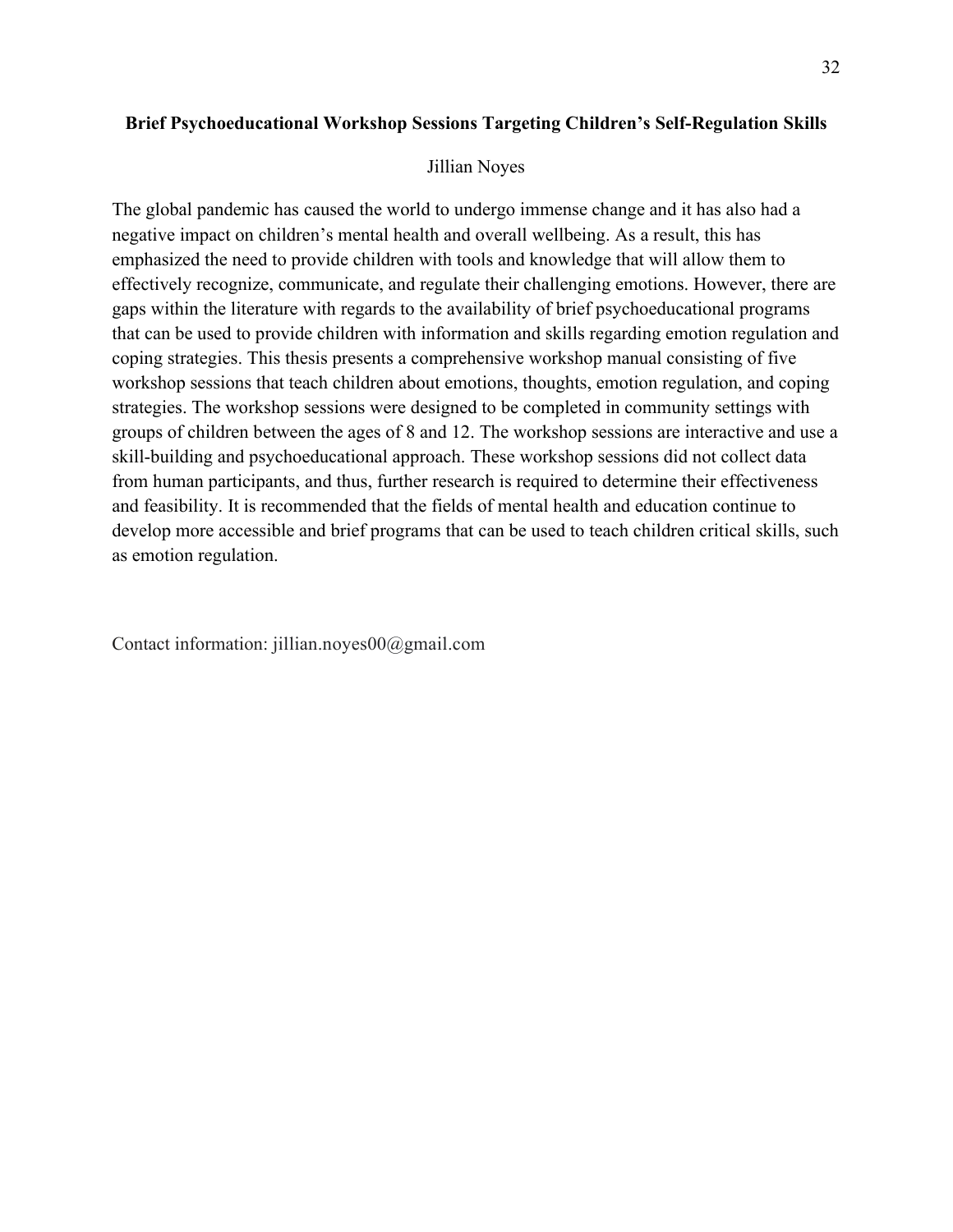# **Group Mindfulness and Cognitive Behavioural Therapy Informed Strategies to Target Coping Skills in Adolescence Attending Alternative Schooling**

### Samantha Power

<span id="page-35-0"></span>Purpose: Adolescents attending alternative high-school programming are categorized as at-risk youth and are deemed as highly vulnerable due to experienced stressors. A side-effect of the COVID-19 pandemic has been increased mental health and coping implications on adolescents and at-risk youth. These stressors can affect mental health, substance use, physical, social, and cognitive development in adolescents without access to adaptive coping mechanisms. Hypothesis: It was hypothesized that the implementation of school-based group mindfulness and CBT informed strategies will improve scores on the Brief-COPE assessment for adaptive coping skills. Method: This thesis utilized a quasi-experimental design, and a pre- post-test assessment. Participants were five high-school students (Mage= 16.6) in an alternate education program. Group intervention sessions occurred for 30 minutes, twice per week, for a total of 6-weeks. Group intervention utilized mindfulness strategies (progressive muscle relaxation; meditation; body scan; guided imagery) and CBT informed strategies (behavioural activation; gratitude journaling; cognitive restructuring) to improve adaptive coping skills. Results: Two Wilcoxon Signed Rank Tests compared participants' pre- and post-test scores on the Brief-COPE assessment for adaptive and maladaptive coping. The Wilcoxon tests determined no statistically significant differences in mean scores for both adaptive and maladaptive coping categories ( $z =$ 0.00,  $p = 1.0$ ). Conclusions: Participant attendance was a limitation. Although no statistically significant differences in group means were found, participants with high attendance (<8 sessions) did reveal positive changes in one or both coping categories. Future research should explore the relationship between group attendance and positive changes in scores on the Brief-COPE assessment.

<span id="page-35-1"></span>Contact information: Sampower471@hotmail.com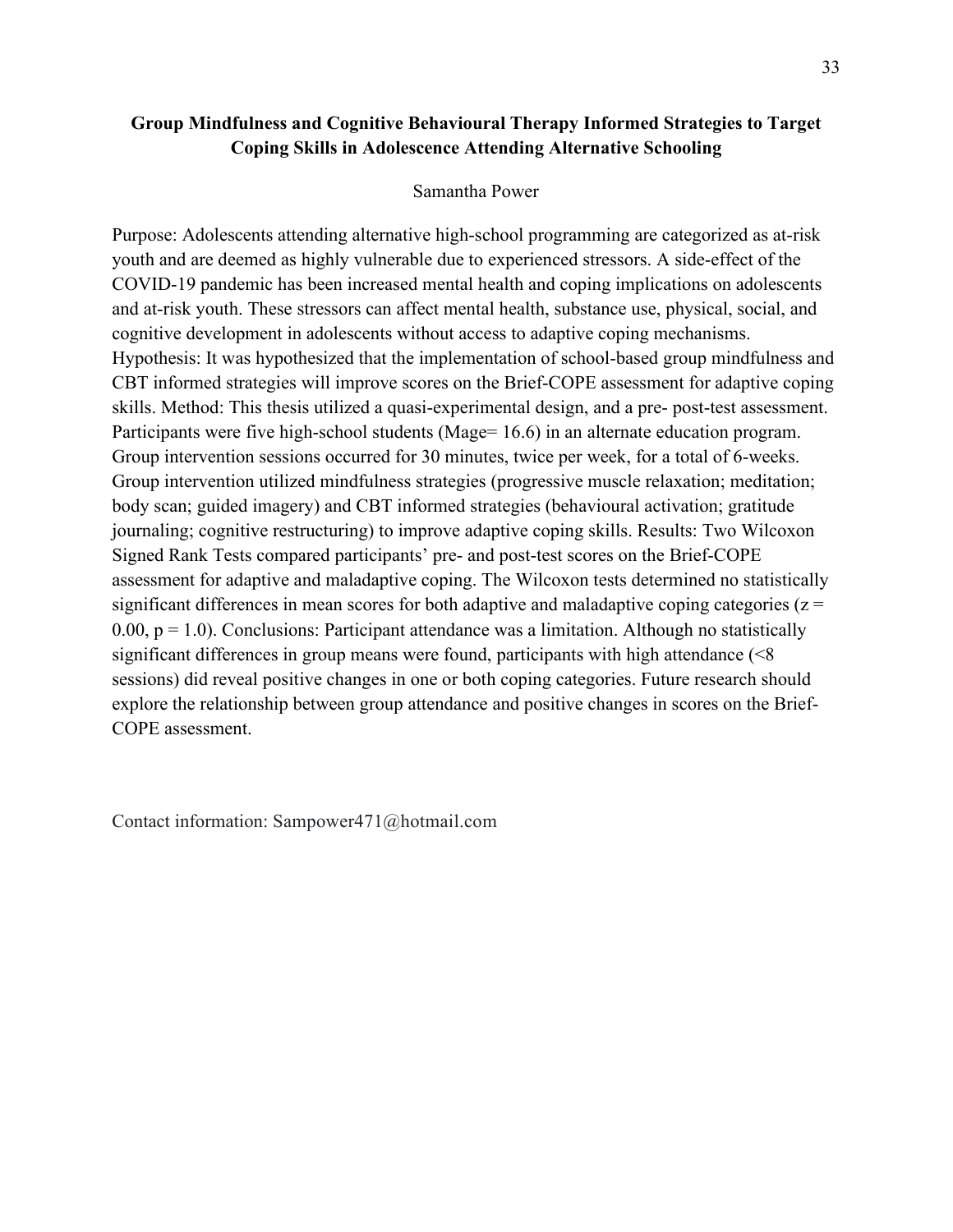### Professional Resources

#### **A Manual of Support Strategies for Youth and Families**

#### Adalyn Goodfellow

<span id="page-36-0"></span>Youth seeking to access long term supports experience long weight times and barriers such as, cost of services, high expectations, inflexible amenities, complex programing, and lack of information (Anderson et al., 2017). These factors increase the drop out rates to services for youth (Anderson et al., 2017). The goal was to create a manual to help agency workers assist youth and families with receiving temporary supports. This was to decrease the amount of drop out rates and increase interaction within programming. Correlations were found between benefits of using intervention techniques within households with increasing engagement within youth (Place et al., 2021; Anderson et al., 2017). Interventions used within the manual we supported by literature and agency resources. The manual contains four sections of, mental health, behavioural, developmental, and family based interventions. The mental health section covered interventions such as cognitive behavioural therapy, acceptance and commitment therapy, mindfulness, spirituality, and coping strategies. The behavioural section covered interventions such as pre-mack principle and token economies. The developmental section covered interventions such as picture exchange communication systems, social skills training, and functional skills training. Lastly, the family-based section coved interventions such as rule setting, communication, positive parenting, helping youths' school life, and resilience. Future recommendations include creating a satisfaction survey for agency workers to complete to assess the benefits of the manual. The next study should assess the benefits of the manual within the population to determine further validity.

Contact information: adalyngoodfellow@gmail.com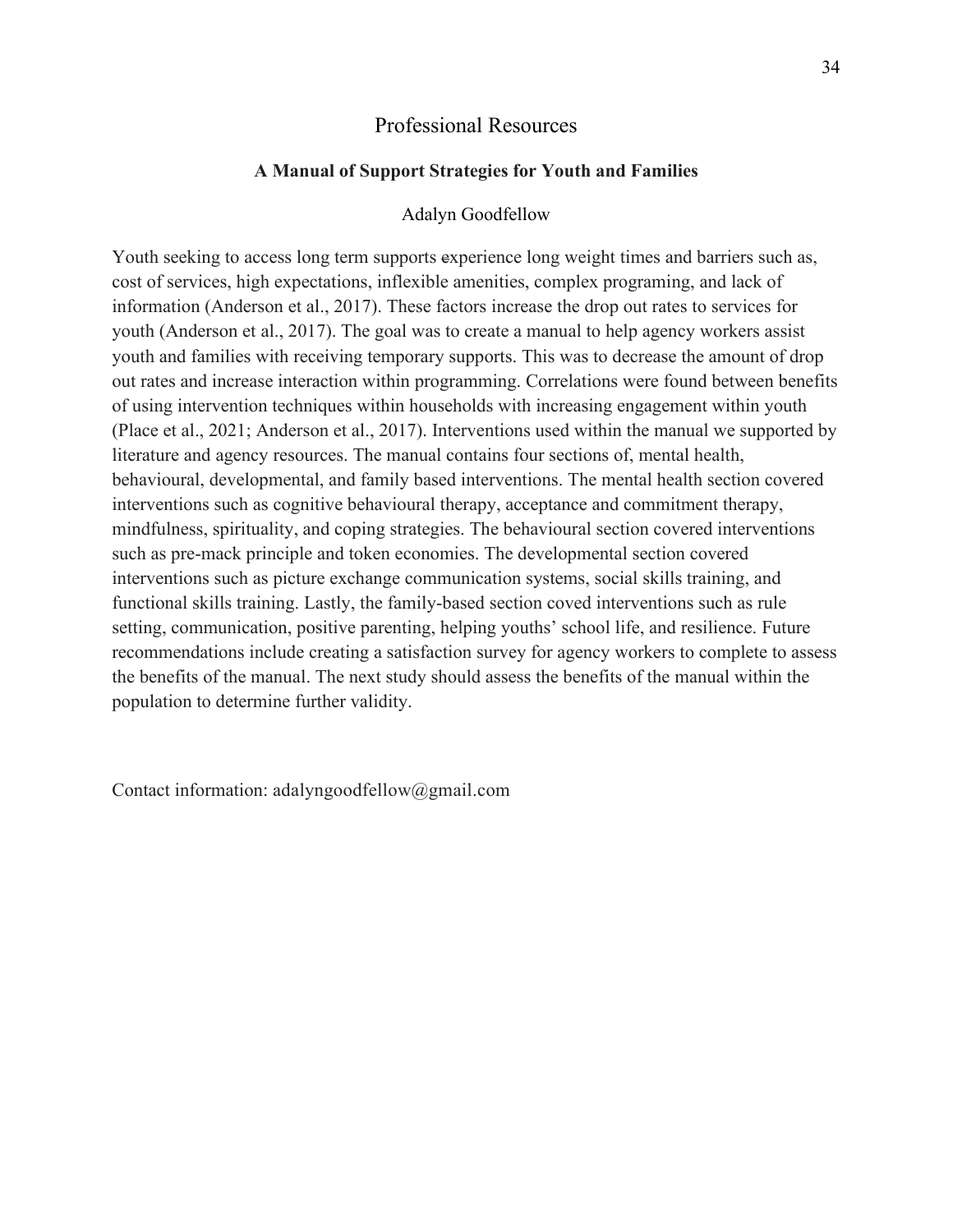### **Teaching Emotional and Social Skills using Behavioural Skills Staff Training Manual**

#### Brianna Glenn

<span id="page-37-0"></span>It has been suggested that children may be at a greater risk for biopsychosocial stressors as a result of the Covid-19 public health measures and restrictions (Figueiredo et al. 2020). Therefore, it is critical to research and develop strategies to lessen the long-term developmental impact on children. Research has demonstrated that behavioural skills training (BST) is an effective strategy for increasing social skills in socially isolated children (Galindo et al., 2018). Moreover, research has shown that the use of BST as a training procedure can increase educator's accuracy in implementing behavioural procedures with students (Kirkpatrick et al., 2019). Therefore, a staff training manual using BST was developed to teach social and emotional skills to students. A review of the literature has indicated that engagement in social emotional learning (SEL) competencies can enhance school performance and overall well-being (Durlak, 2011). The SEL framework consists of five core competencies which are self-awareness, self-management, social awareness, relationship skills, and responsible decision-making (Durlak, 2011). Therefore, this framework was used to develop five skills to teach children within each of the SEL domains. The manual consisted of nine chapters, including videos which modelled the use of BST to teach social and emotional skills to students. Feedback regarding the manual was collected through the development of a staff feedback survey. A Likert scale from 1 (*strongly disagree)* to 5 (*strongly agree)* was used to collected anonymous feedback from staff. Results from the survey indicated that staff found that the manual was organized, contents included were considered useful, and staff felt that they had gained the skills and knowledge to implement BST. The implications of this staff training manual on children's behaviour were not examined. Therefore, it is recommended that a scientific research method is used to determine the effectiveness of this manual in changing children's deficits in SEL.

Contact information: glennbrianna22@gmail.com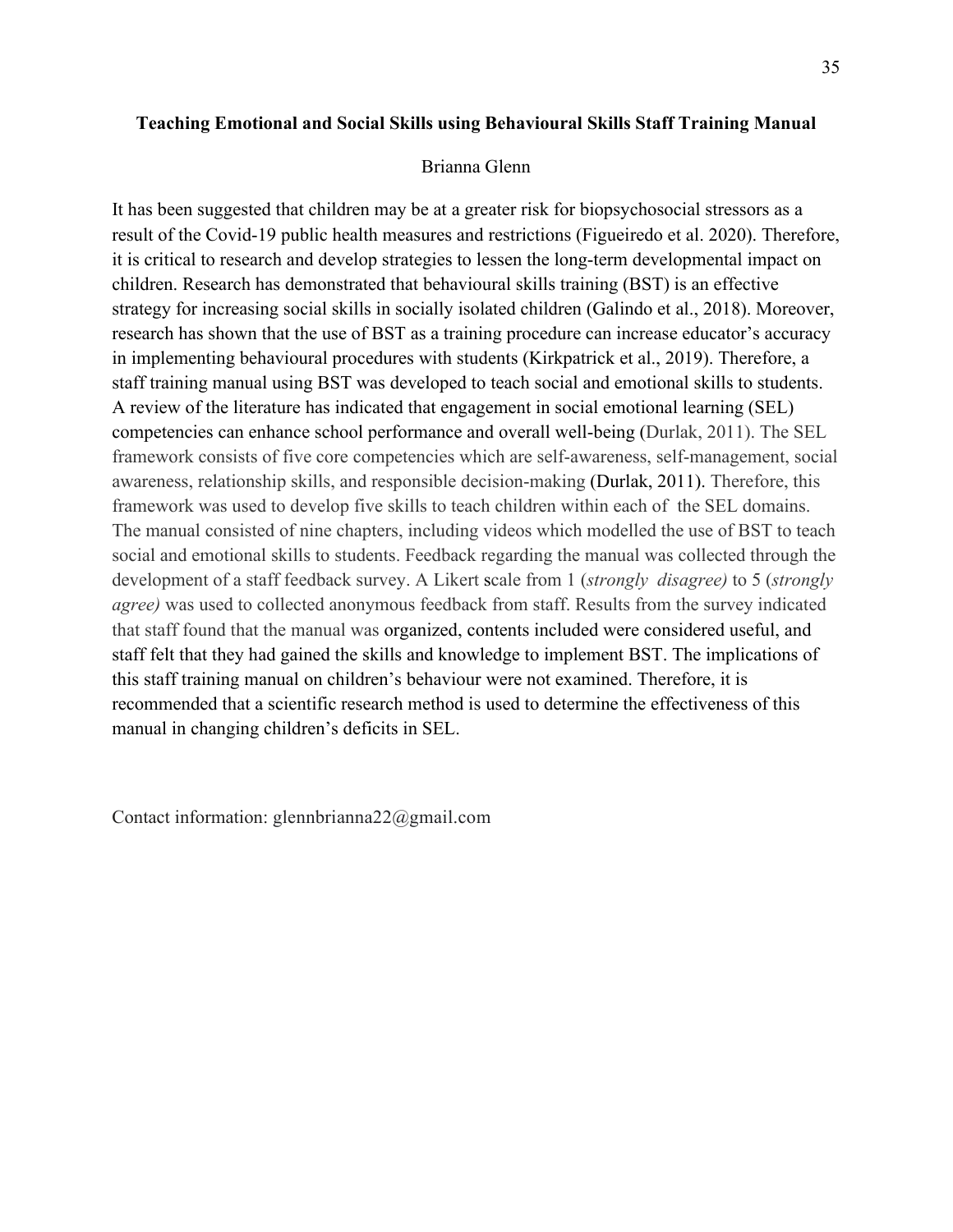# **Developing a Biopsychosocial Mental Health Intake Assessment for Women at Community Residential Program**

#### Britney McArthur

<span id="page-38-0"></span>This is a thesis that overviews the process of developing a tool to assess mental wellbeing at a residential facility. The objective in creating this assessment tool was to demonstrate the effect that gaining further information on client's biopsychosocial health has on the pursuance of their highest quality of support plausible. To assess the impact that a mental health assessment has on staff's ability to support their client's needs, quantitative and qualitative measures were put in place. Prior to using the assessment, staff disclosed their perspective on their ability to provide support to clients through documents on file in a quantitative questionnaire. After implementing the intake assessment at the program level, the mental health support worker provided feedback in a qualitative manner. Changes in data collection are a result of time restraints. Completing the quantitative data would require additional time in order to accurately measure changes caused by the implementation of the assessment tool in clinical practice. The quantitative data indicated room for improvement in case management, while the qualitative data proposed that having an in-depth assessment of offender clients provided staff with information necessary in helping staff address crisis prevention, skill deficits or proficiencies, internal/external referrals among other areas. Further research should implement experimental designs to empirically support the importance of assessment tools in agencies that address mental health and other related concerns.

Contact information: mcarthurbritney@hotmail.com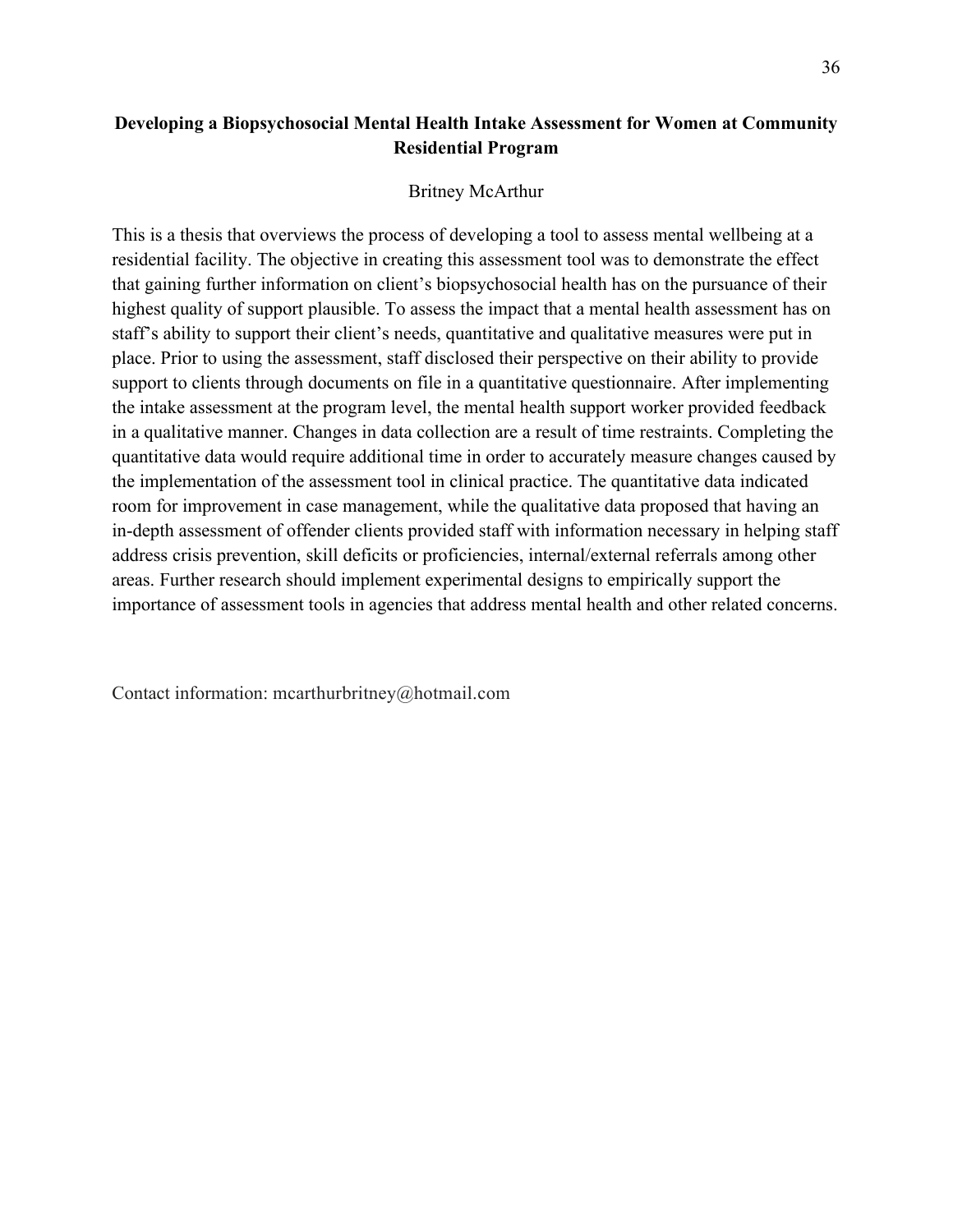### **Signs of Safe: Challenges Faced by Child Protection Workers**

### Christine Coe

<span id="page-39-0"></span>The Signs of Safety framework (SoS) has been widely adopted in child protection agencies in Ontario since mandating the use of differential response models to service delivery. The SoS framework is implemented simultaneously with the requirements of the Ontario Child Protection Standards and both require collaboration with caregivers and the family network. Parental engagement continues to be a challenging aspect of child protective services (CPS). This study explores the current literature on how SoS should be implemented and how to engage resistant families in the context of CPS. A survey designed to explore child protection workers' (CPW) implementation of SoS principles, CPW's confidence in applying SoS, and CPW's perceptions of SoS effectiveness in engaging families was distributed within a child protection agency in Ontario. A total of 14 respondents completed the survey. Respondents highly rated their use of the SoS principles and reported high confidence in their ability to collaborate with families. The biggest reported benefits of implementing SoS included the use of clear communication, safety networks, and empowering families. The most significant barrier to the implementation of SoS was reported as the time requirement. Reported confidence ratings were low for the use of SoS assessment and planning forms as well as the use of words and picture documents. Mixed confidence ratings were found for mapping a case, suggesting the need for additional training. Results of the survey are compared to literature findings and contribute to the existing evidence base. Future studies may wish to extend the study population to all agency departments regardless of the contact periods with families.

Contact information: Christinemcoe@outlook.com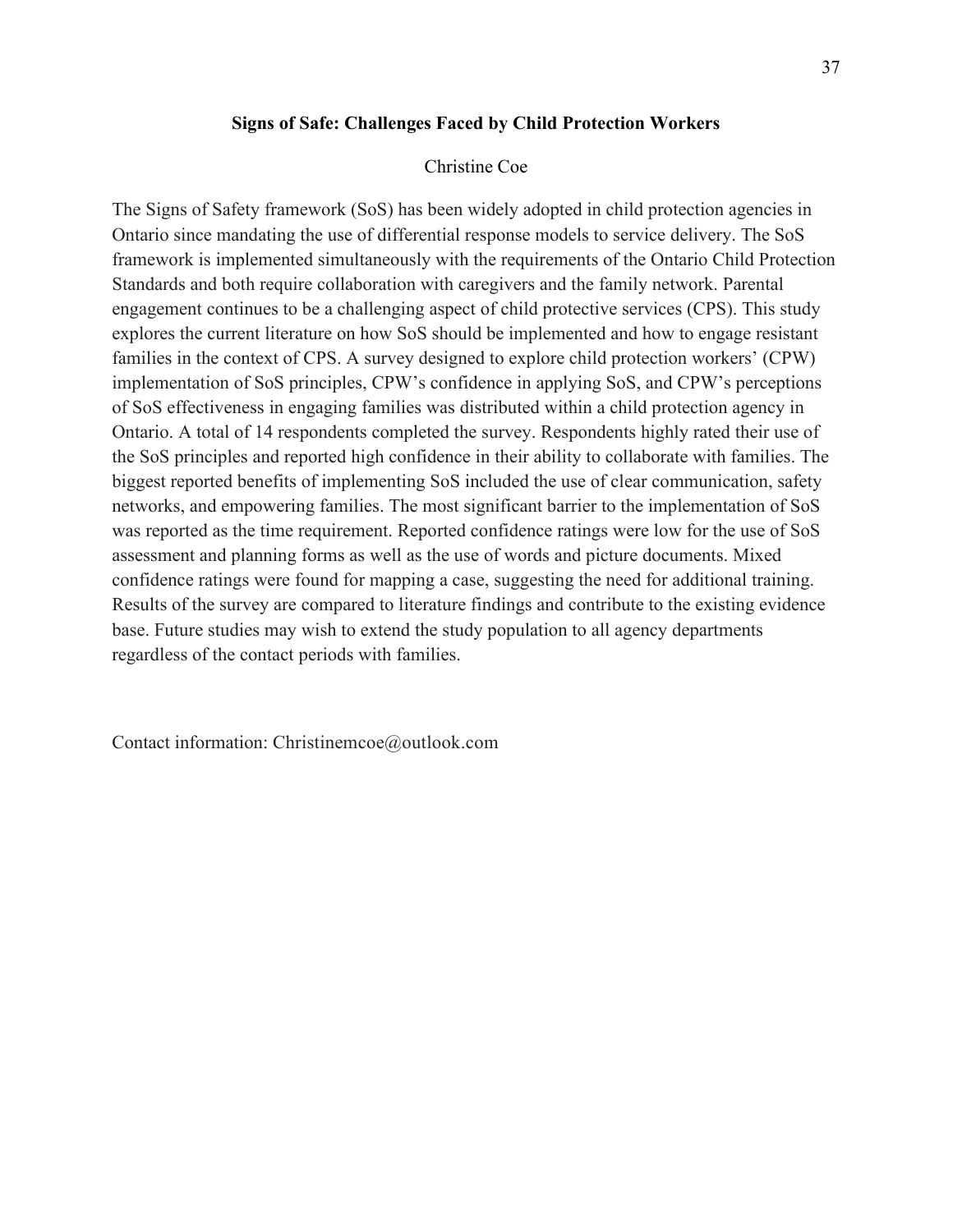# **Strategies for Correctional Program Officers Working with Offenders with Learning Challenges: A Resource Manual**

### Jessie-Ann Johnston

<span id="page-40-0"></span>Adult offenders with learning challenges raise concerns and provide a rationale for increased educational support compared to individuals in the general population (Taylor & Lindsay, 2018). The literature states that manuals are effective in helping to increase participation, strengthen therapeutic relationships, and reduce recidivism rates within the correctional population. Learning challenges can be complex and diverse; therefore, the purpose of developing a resource manual for correctional program officers (CPOs) was to organize relevant information to improve the ability to access it in an efficient and effective manner. The resource manual consisted of six chapters which all follow a similar format starting with an overview of the learning challenge and ending with strategies to assist this population. A survey was distributed to gather data on the user-friendliness and appearance of the resource manual. The survey results determined that the resource manual yielded a satisfactory response from CPOs but could have been improved by including more strategies that would be adaptable in a correctional environment and by including explanatory graphics to better demonstrate strategies. The research used to guide and create this manual helped to summarize learning challenges in both the general population and correctional environment while helping to define some of the gaps in the literature. Limited research was found pertaining to manuals with strategies specifically for CPOs to help offenders with learning challenges therefore, connections were made to literature in the general population.

Contact information: jessie-ann\_3@hotmail.com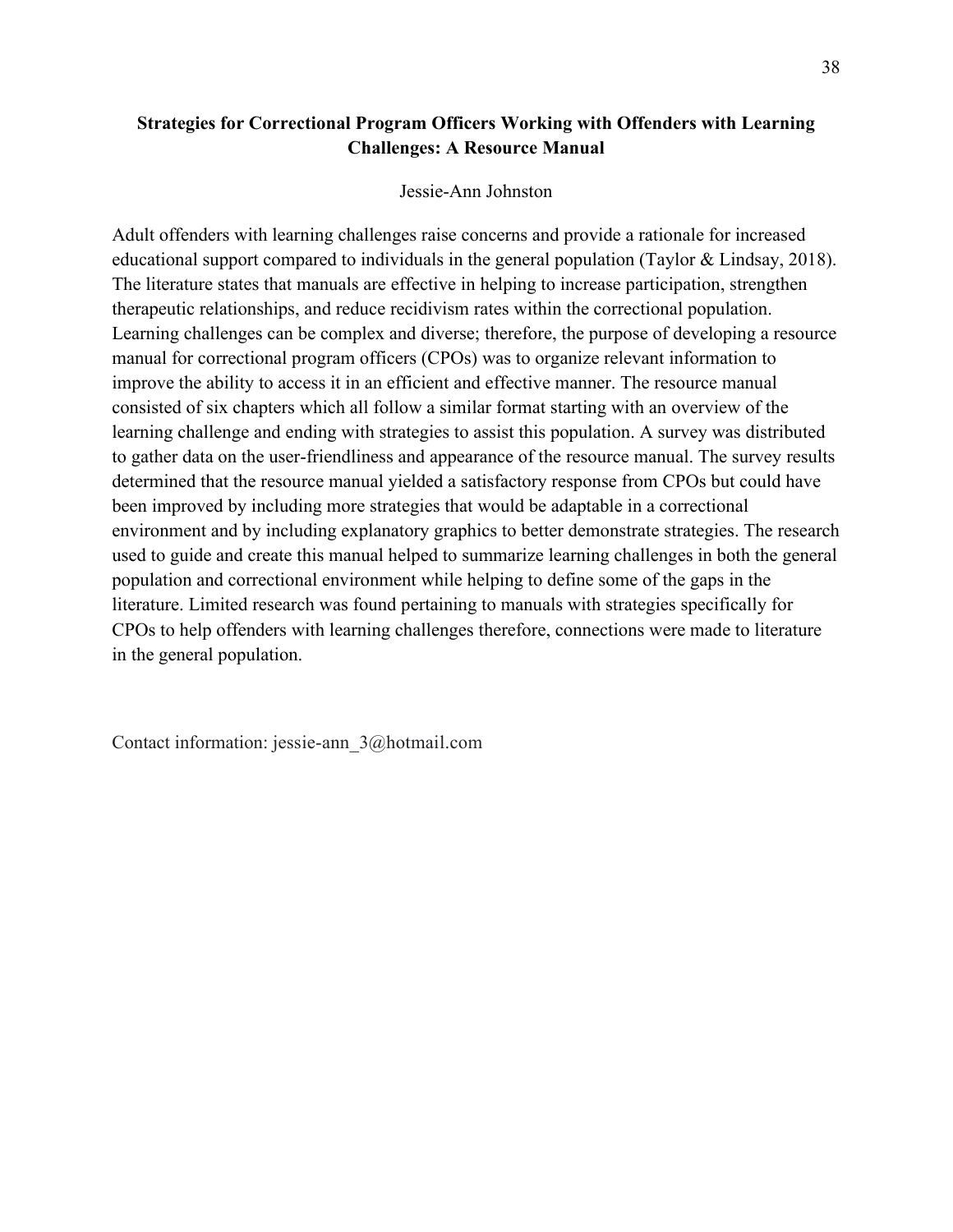# **Evaluating the Effects of a Staff Training Manual to Increase Staff Knowledge and Confidence on Child Protection Services**

#### Katelyn Davison

<span id="page-41-0"></span>The current thesis project focuses on the development of a training manual to aid staff in their acquisition of knowledge and increase confidence surrounding the topic of child protection services (CPS) within the childcare setting. Research surrounding the use of manuals support the use of this tool to help foster knowledge acquisition. Additional research suggests that progress is enhanced when a manual is paired with further elements such as video and interactive components within the manual itself. The key themes highlighted within this manual included an overview of concepts relevant to CPS, neglect, abuse, stigma, and bias as they relate to early childhood education within the daycare setting. All concepts and topics found within this manual were developed alongside the agency and sought to address a concern highlighted among new and current staff. To test the effectiveness of this tool among staff within the early childhood setting, pre- and post-testing was done to assess the current knowledge and confidence of staff prior to and following their engagement with the manual. The results of this research demonstrate that through using this manual, staff were able to attain higher levels of knowledge and confidence on the content found within this tool.

Contact information: katelyndavison0214@gmail.com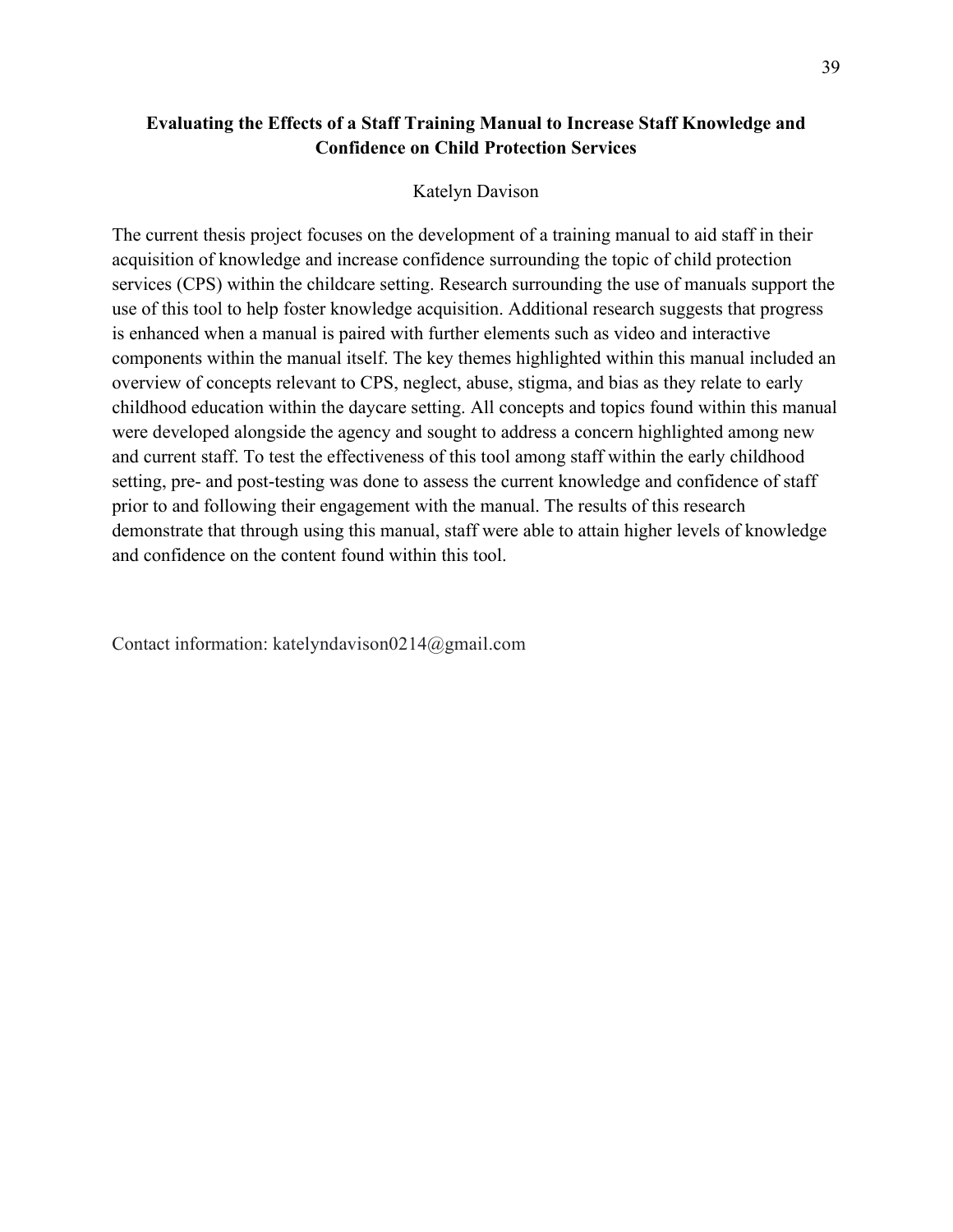# **Breaking Free Addictions Application Implementation Best Practices: A Staff Training Manual**

#### Mackenzie Forsythe

<span id="page-42-0"></span>Substance use disorder (SUD) is one of the many disorders that resulted in an increase due to the pandemic. To combat the issue of increased substance use and the challenge of providing in person services, addiction agencies began seeking alternative modes of service delivery. This ensured services were abiding by the restrictions while simultaneously providing interventions and supports to individuals. This project focused on developing a staff training manual to teach clients how to effectively use the Breaking Free Online application and website to aid in their recovery journey. Breaking Free Online is an addiction-based application that uses cognitive behavioural therapy (CBT) techniques to decrease individuals' substance use while concurrently increasing prosocial coping skills. The manual consists of five sections including an introduction to the manual, a background and overview of Breaking Free Online, instructions to use its features, guidelines for implementation with clients on the waitlist, enrolled in services, or being discharged from services, and additional supports including who to contact to troubleshoot potential issues/concerns and additional resources including links to evidence-based research. The information included in the manual was gathered through an extensive review of the existing literature and by incorporating feedback from agency staff. The manual was provided to the staff as an instructional tool to teach clients to use Breaking Free Online application. In the future it is recommended to assess the effectiveness of the manual by collecting feedback from agency staff and clients on the teaching and learning experience. Additionally, future research should examine the long-term effects of Breaking Free Online on substance use and explore barriers that may prevent individuals from accessing and effectively using Breaking Free Online.

Contact information: kenzie forsythe $@y$ ahoo.ca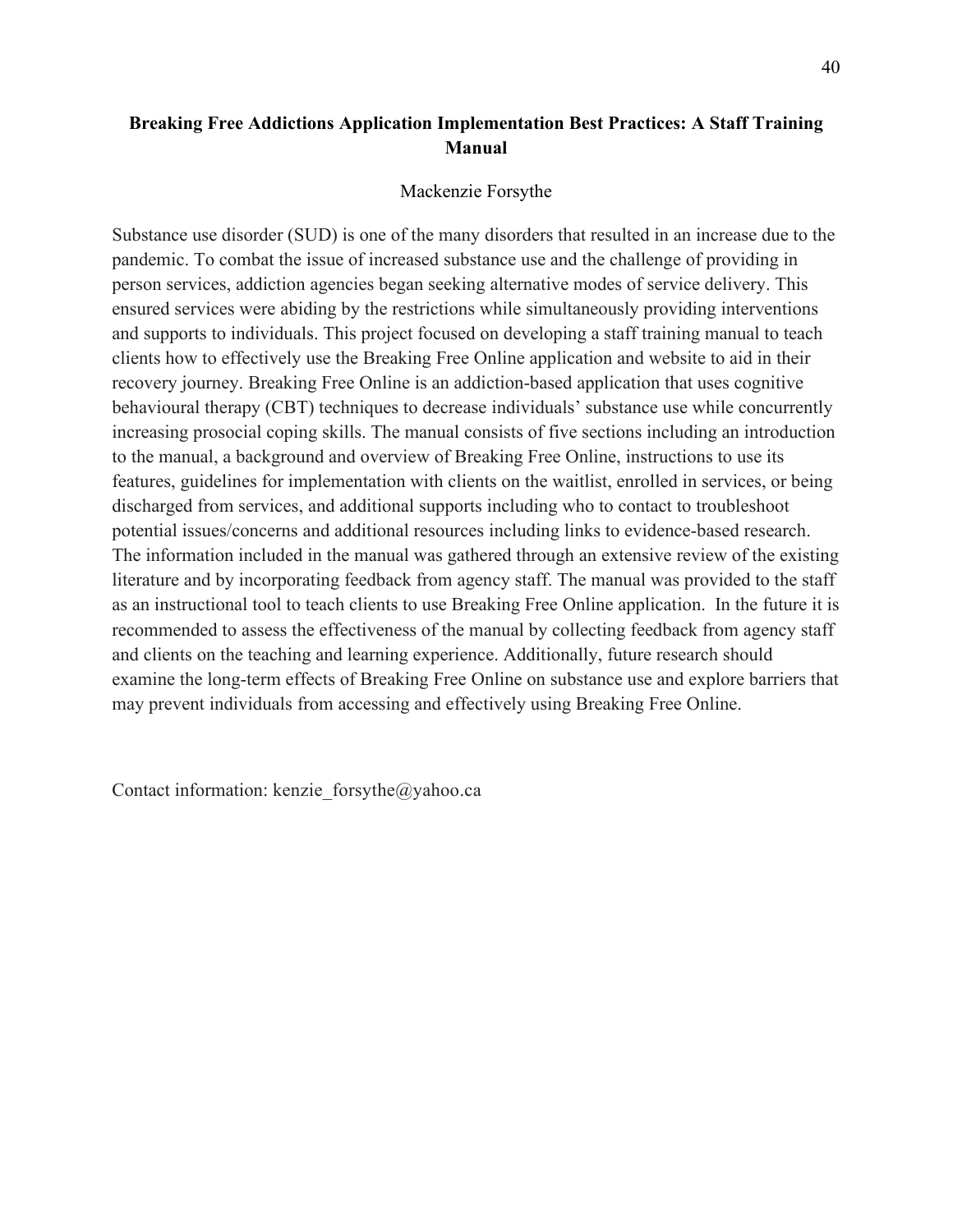# **Development of a Staff Manual: Prevention and Management of Compassion Fatigue When Working With High-Risk Youth**

### McKenzie Andrews

<span id="page-43-0"></span>Compassion fatigue is common in many helping professions, but it has been shown to be the most prevalent in individuals who work with youth (Denne et al., 2019). Compassion fatigue occurs when individuals take on the struggles of their clients as their own. This can result in reduced empathy towards clients, and therefore increase their compassion fatigue. Many individuals who experience compassion fatigue lack insight into their condition and are unaware of the signs and symptoms. The aim of this manual is to provide individuals who work with high-risk youth in a shelter setting with an informational resource to help prevent and reduce their compassion fatigue. The aim of the manual is also to provide individuals with more knowledge around compassion fatigue as many individuals are unaware of the warning signs. An extensive literature review was conducted to determine the most effective strategies to prevent and reduce individuals compassion fatigue. Research showed that engaging in self-care activities and mindfulness were the most effective. It was also found that providing individuals with accurate information around compassion fatigue was effective in preventing and reducing it. The manual contains five parts which include topics such as definitions, signs, symptoms, and causes. The manual also provides individuals with information on the impacts of compassion fatigue, ways to identify compassion fatigue, and ways to prevent and reduce it. For future research, it is recommended that more studies be conducted to determine how working with high-risk populations can impact compassion fatigue.

Contact information: Mckenzieboston33@yahoo.ca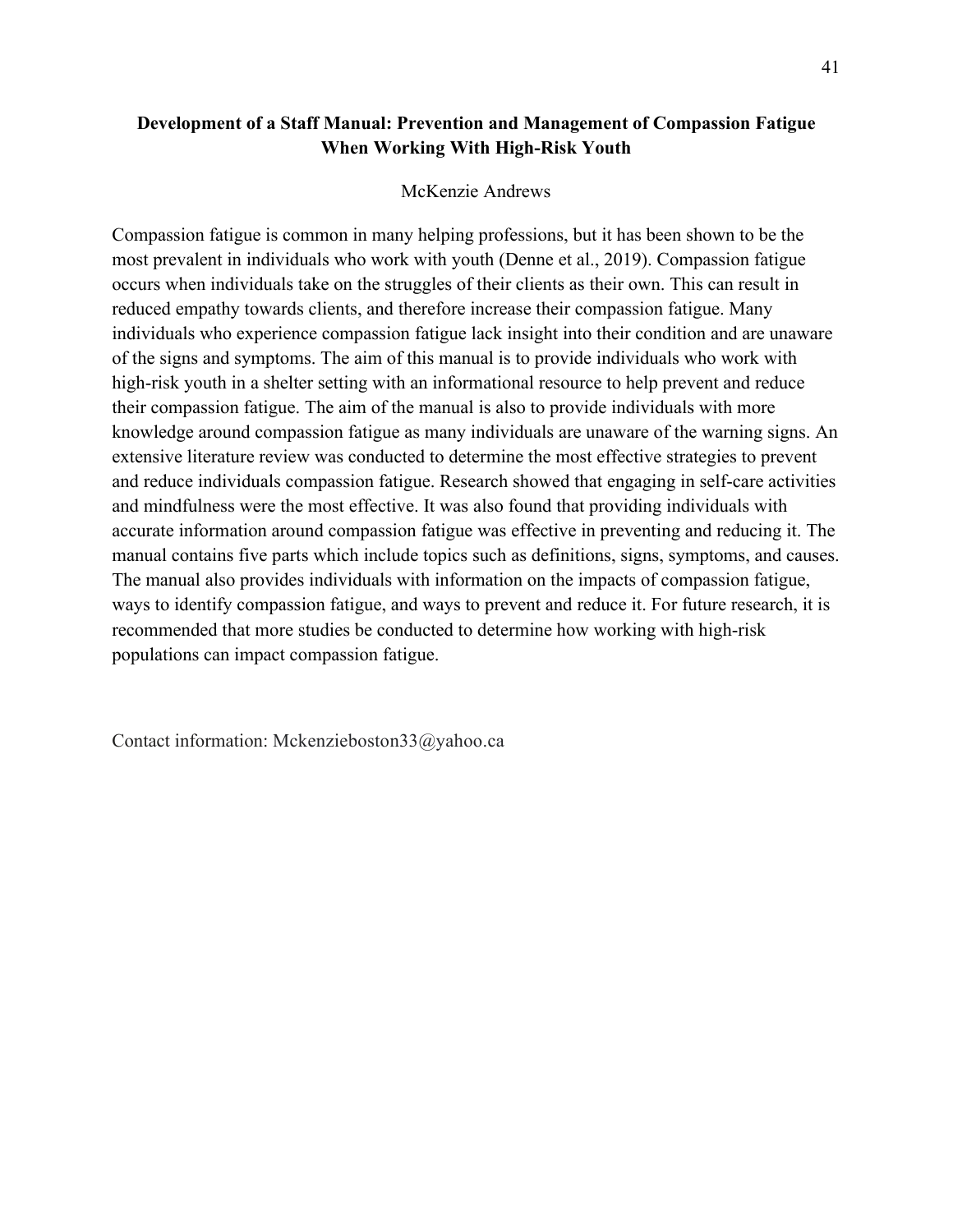# <span id="page-44-0"></span>**Development of Discharge Planning Program for Inpatients with Psychiatric Disorders**

#### Morgan Gates

Purpose**:** The purpose of this thesis was to develop a discharge planning program that consisted of a facilitator manual for staff at a community hospital. The manual is intended to guide six psychoeducation and social skills training (SST) group sessions for patients typically diagnosed with a schizophrenia spectrum disorder. Method**:** A comprehensive literature review was conducted to identify relevant and reliable sources related to psychosocial rehabilitation, discharge planning, and psychosocial interventions. In addition, ongoing consultation with hospital staff and the unit manager was incorporated throughout the development of the program. The purpose of the consultation was to inform the development of a relevant and practical final product. Results: The final product was a manualized discharge planning program that outlined psychoeducation sessions including the following: feelings relating to discharge, managing money, leisure activities, problem-solving, and community resources. The main theme identified in the literature review was as follows: psychosocial interventions can have positive outcomes for those diagnosed with a severe mental illness. Conclusion: No formal implementation of the program was conducted. Future research should target the evaluation of the program's effectiveness through the collection of feedback from participants prior to and following the six sessions. Future research should also explore conducting sessions with different patient populations and incorporating additional interventions.

<span id="page-44-1"></span>Contact information: morgangates@hotmail.com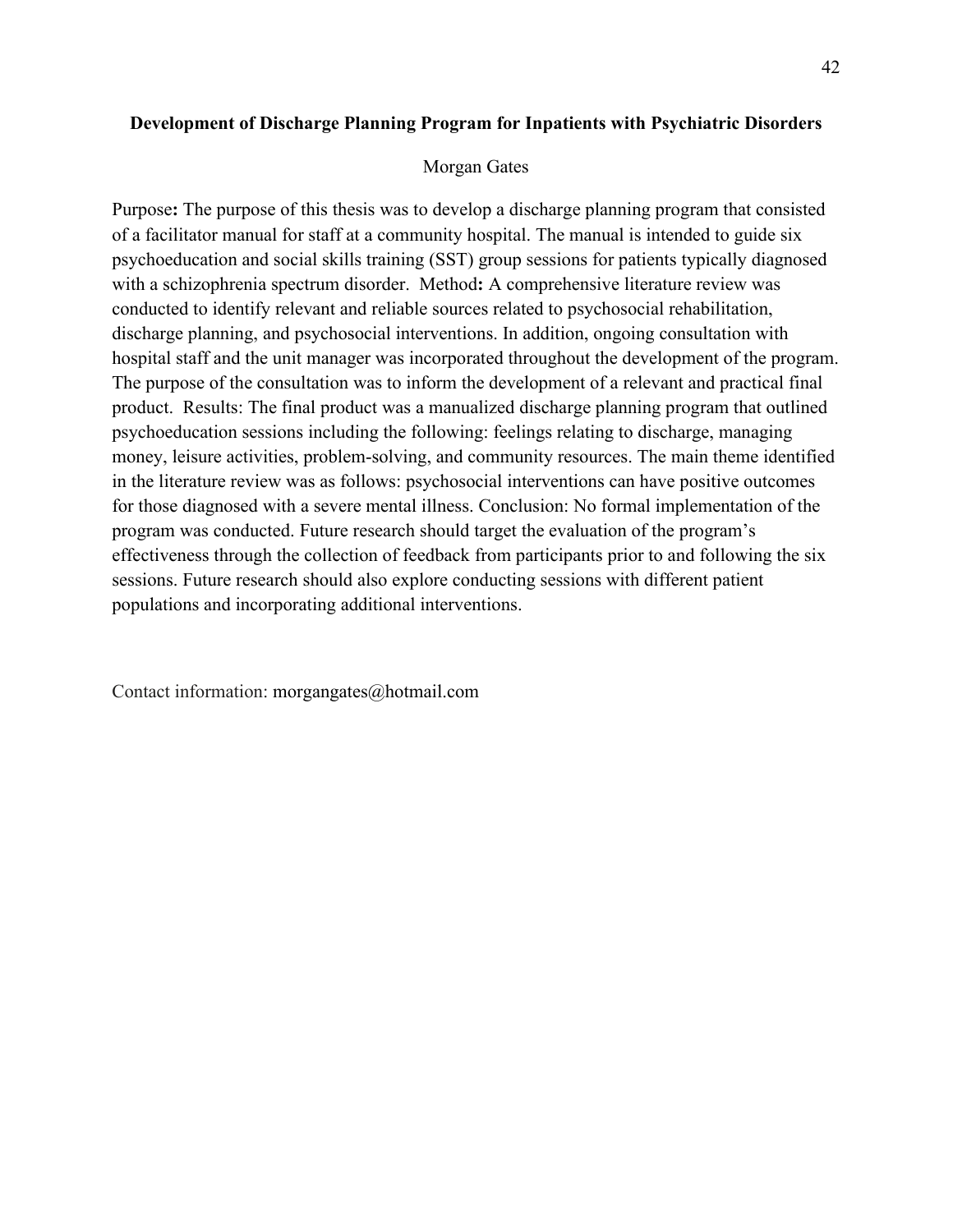# Trauma Informed Care

# **Treatment Options for Male and Female Victims Who Have Experienced Intimate Partner Violence: A Systematized Literature Review**

### Madicen Brown

<span id="page-45-0"></span>Intimate partner violence (IPV) has become more prevalent in society over the years. The debate in society continues in regard to if women are as violent as men in intimate relationships. This thesis examined the impacts that IPV has on both men and women's wellbeing as well as the treatment strategies accessible to them. A Prisma Flow Chart was used during the screening process to determine what articles required further evaluation. Summaries of the findings for effects and treatment options for men and women are included in the Empirical Analysis Table. Based on the review of available literature, current research focused on the negative experiences men have faced while help-seeking and does not address effective or available treatment strategies for them. Studies completed with female victims have shown mainly positive experiences and results from treatment. This displayed a gap in the literature specifically for men who have experienced IPV and are seeking support from professional, friends, or family. This thesis focused on the comparison of the effects men and women experience from IPV, the barriers men face when help-seeking, and the experiences men and women have when accessing treatment. In the literature it was found that men and women often share similar impacts of IPV however, the experiences they have when accessing treatment is often very different. It is recommended that professionals work towards increasing awareness for men who have experienced IPV within the community. It is also suggested that professionals participate in education or training programs surrounding IPV for men.

Contact information: madicenbrown\_55@live.ca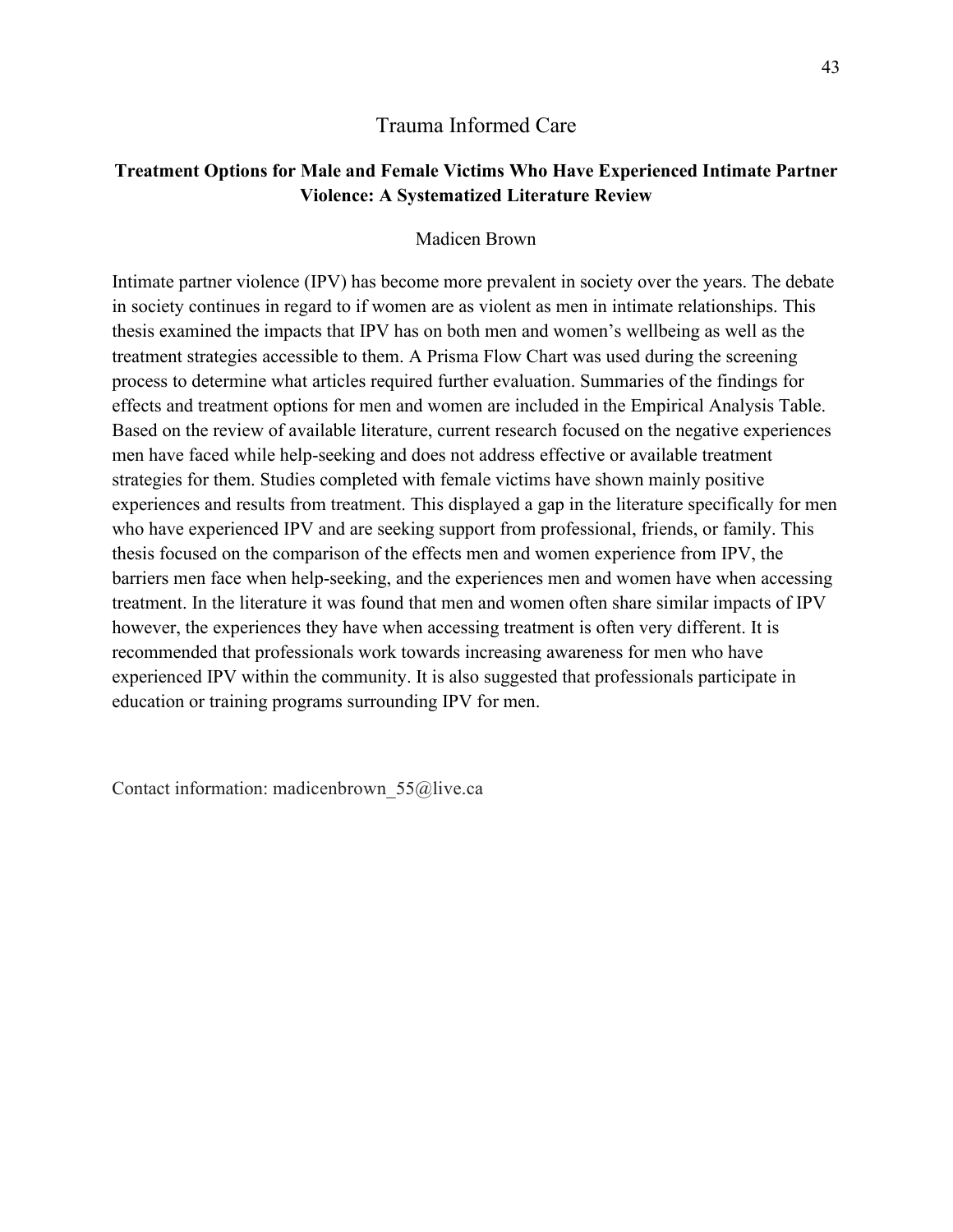### **Exploring the Treatments of Trauma in Early Childhood**

### Megan Wotherspoon

<span id="page-46-0"></span>Experiencing one or more traumatic events in early childhood can lead to lifelong mental health challenges. These challenges include, but are not limited to, depression, post traumatic stress disorder (PTSD), and anxiety disorders. Experiencing trauma in early childhood also puts victims at higher risk for developmental delays, lower cognitive functioning, and skill regression. Research indicates the early childhood the stage to be the stage in development where trauma is most likely to occur and is most likely to be untreated. When trauma is left untreated, the effects can persist throughout an individual's lifetime. The goal of this systematized literature review was to determine which methods of treatment are appropriate for treating trauma and its related symptoms during the period of early childhood. Inclusion criteria for articles relevant to the topic maintained that articles had to be published between 2004 and 2021 and outlined the effects of trauma, symptoms related to trauma, and treatment methods of trauma or trauma related symptoms. Exclusion criteria for the systematized literature review were articles that discussed the treatment of trauma that occurred during adolescence or later. The empirical evidence found that there are four main treatment approaches that are most appropriate for treating trauma during early childhood. These treatment approaches include trauma-focused cognitive behavioural therapy (TF-CBT), parent child interaction therapy (PCIT), child parent psychotherapy (CPP), and child centered play therapy. Research indicates that each treatment approach is effective in treating the symptoms of trauma during the period of early childhood and the treatment approach used with a child should be determined on an individual basis.

Contact information: wotherspoon240@gmail.com